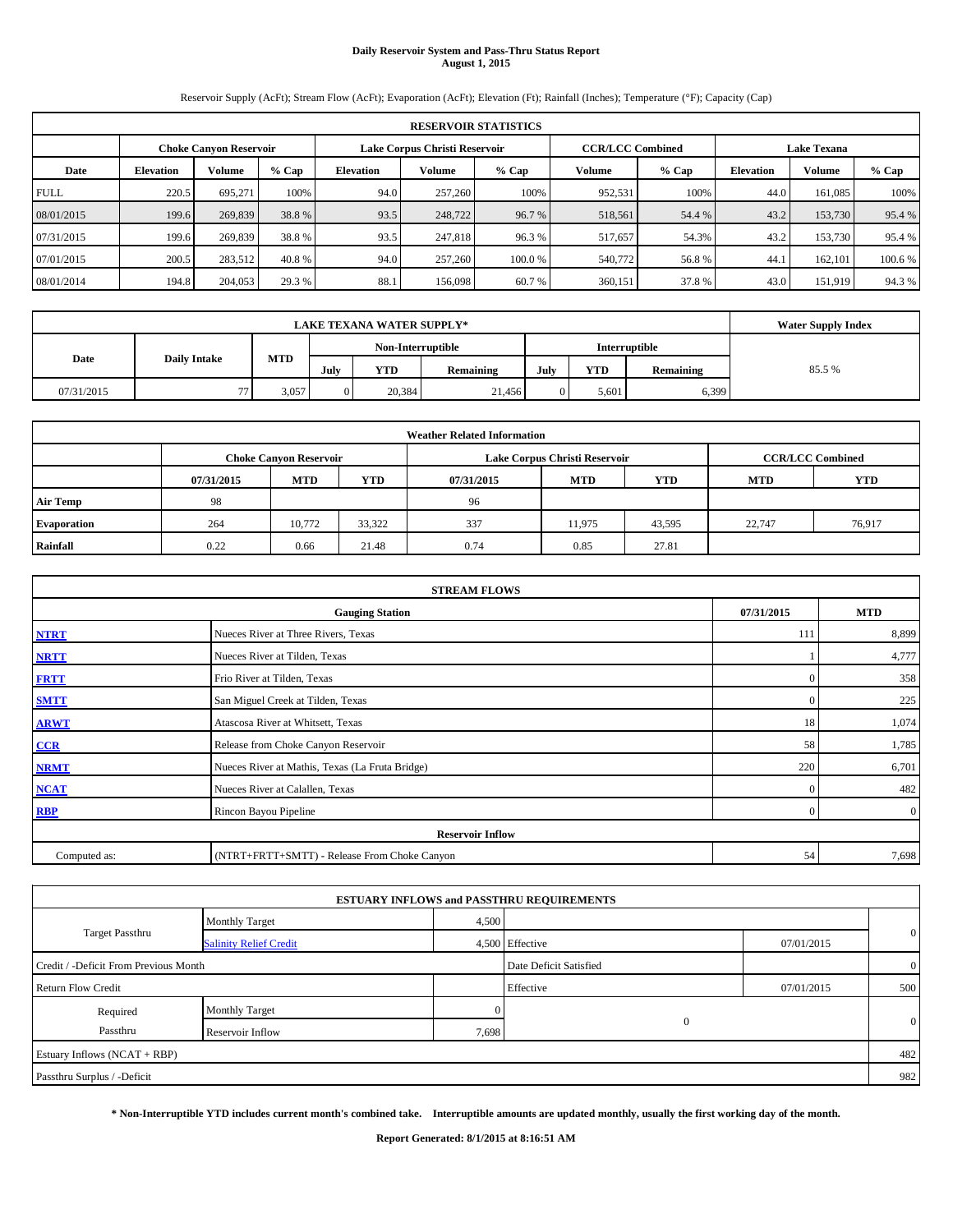# **Daily Reservoir System and Pass-Thru Status Report August 2, 2015**

Reservoir Supply (AcFt); Stream Flow (AcFt); Evaporation (AcFt); Elevation (Ft); Rainfall (Inches); Temperature (°F); Capacity (Cap)

|             | <b>RESERVOIR STATISTICS</b> |                               |         |                               |                         |         |                    |         |                  |               |         |  |  |
|-------------|-----------------------------|-------------------------------|---------|-------------------------------|-------------------------|---------|--------------------|---------|------------------|---------------|---------|--|--|
|             |                             | <b>Choke Canyon Reservoir</b> |         | Lake Corpus Christi Reservoir | <b>CCR/LCC Combined</b> |         | <b>Lake Texana</b> |         |                  |               |         |  |  |
| Date        | <b>Elevation</b>            | Volume                        | $%$ Cap | <b>Elevation</b>              | Volume                  | $%$ Cap | Volume             | $%$ Cap | <b>Elevation</b> | <b>Volume</b> | % Cap   |  |  |
| <b>FULL</b> | 220.5                       | 695.271                       | 100%    | 94.0                          | 257,260                 | 100%    | 952,531            | 100%    | 44.0             | 161,085       | 100%    |  |  |
| 08/02/2015  | 199.5                       | 268,492                       | 38.6 %  | 93.5                          | 248,360                 | 96.5 %  | 516,852            | 54.3 %  | 43.2             | 153,730       | 95.4 %  |  |  |
| 08/01/2015  | 199.6                       | 269,839                       | 38.8%   | 93.5                          | 248,722                 | 96.7 %  | 518,561            | 54.4%   | 43.2             | 153,730       | 95.4 %  |  |  |
| 07/02/2015  | 200.4                       | 281,026                       | 40.4 %  | 94.0                          | 257,260                 | 100.0 % | 538,286            | 56.5 %  | 44.1             | 162,101       | 100.6 % |  |  |
| 08/02/2014  | 194.8                       | 203,680                       | 29.3 %  | 88.1                          | 156,409                 | 60.8%   | 360,089            | 37.8%   | 43.0             | 151,919       | 94.3 %  |  |  |

|                             |                | <b>Water Supply Index</b>          |      |            |           |      |       |                  |        |
|-----------------------------|----------------|------------------------------------|------|------------|-----------|------|-------|------------------|--------|
|                             |                | Interruptible<br>Non-Interruptible |      |            |           |      |       |                  |        |
| <b>Daily Intake</b><br>Date |                | <b>MTD</b>                         | July | <b>YTD</b> | Remaining | July | YTD   | <b>Remaining</b> | 85.2 % |
| 08/01/2015                  | $\overline{a}$ | 77                                 |      | 17.404     | 24,436    |      | 5,601 | 6.399            |        |

| <b>Weather Related Information</b> |            |                               |            |            |                               |                         |            |        |  |  |  |
|------------------------------------|------------|-------------------------------|------------|------------|-------------------------------|-------------------------|------------|--------|--|--|--|
|                                    |            | <b>Choke Canyon Reservoir</b> |            |            | Lake Corpus Christi Reservoir | <b>CCR/LCC Combined</b> |            |        |  |  |  |
|                                    | 08/01/2015 | <b>MTD</b>                    | <b>YTD</b> | 08/01/2015 | <b>MTD</b>                    | <b>MTD</b>              | <b>YTD</b> |        |  |  |  |
| <b>Air Temp</b>                    | 97         |                               |            | 95         |                               |                         |            |        |  |  |  |
| <b>Evaporation</b>                 | 342        | 342                           | 33,664     | 347        | 347                           | 43,942                  | 689        | 77,606 |  |  |  |
| Rainfall                           | 0.00       | 0.00                          | 21.48      | 0.00       | 0.00                          | 27.81                   |            |        |  |  |  |

| <b>STREAM FLOWS</b> |                                                    |          |                |  |  |  |  |  |  |
|---------------------|----------------------------------------------------|----------|----------------|--|--|--|--|--|--|
|                     | 08/01/2015<br><b>MTD</b><br><b>Gauging Station</b> |          |                |  |  |  |  |  |  |
| <b>NTRT</b>         | Nueces River at Three Rivers, Texas                | 113      | 113            |  |  |  |  |  |  |
| <b>NRTT</b>         | Nueces River at Tilden, Texas                      |          |                |  |  |  |  |  |  |
| <b>FRTT</b>         | Frio River at Tilden, Texas                        | $\Omega$ | $\overline{0}$ |  |  |  |  |  |  |
| <b>SMTT</b>         | San Miguel Creek at Tilden, Texas                  |          |                |  |  |  |  |  |  |
| <b>ARWT</b>         | Atascosa River at Whitsett, Texas                  | 20       | 20             |  |  |  |  |  |  |
| CCR                 | Release from Choke Canyon Reservoir                | 58       | 58             |  |  |  |  |  |  |
| <b>NRMT</b>         | Nueces River at Mathis, Texas (La Fruta Bridge)    | 218      | 218            |  |  |  |  |  |  |
| <b>NCAT</b>         | Nueces River at Calallen, Texas                    | 3        | $\mathbf{3}$   |  |  |  |  |  |  |
| <b>RBP</b>          | Rincon Bayou Pipeline                              | $\Omega$ | $\overline{0}$ |  |  |  |  |  |  |
|                     | <b>Reservoir Inflow</b>                            |          |                |  |  |  |  |  |  |
| Computed as:        | (NTRT+FRTT+SMTT) - Release From Choke Canyon       |          |                |  |  |  |  |  |  |

|                                       |                               |       | <b>ESTUARY INFLOWS and PASSTHRU REQUIREMENTS</b> |            |                |
|---------------------------------------|-------------------------------|-------|--------------------------------------------------|------------|----------------|
|                                       | <b>Monthly Target</b>         | 5,000 |                                                  |            |                |
| <b>Target Passthru</b>                | <b>Salinity Relief Credit</b> |       | 0 Effective                                      |            | 5,000          |
| Credit / -Deficit From Previous Month |                               |       | Date Deficit Satisfied                           |            | 982            |
| <b>Return Flow Credit</b>             |                               |       | Effective                                        | 08/01/2015 | 500            |
| Required                              | <b>Monthly Target</b>         | 5,000 |                                                  |            |                |
| Passthru                              | Reservoir Inflow              | 57    | $\mathbf{0}$                                     |            | 57             |
| Estuary Inflows (NCAT + RBP)          |                               |       |                                                  |            | 3 <sub>1</sub> |
| Passthru Surplus / -Deficit           |                               |       |                                                  |            | $\overline{0}$ |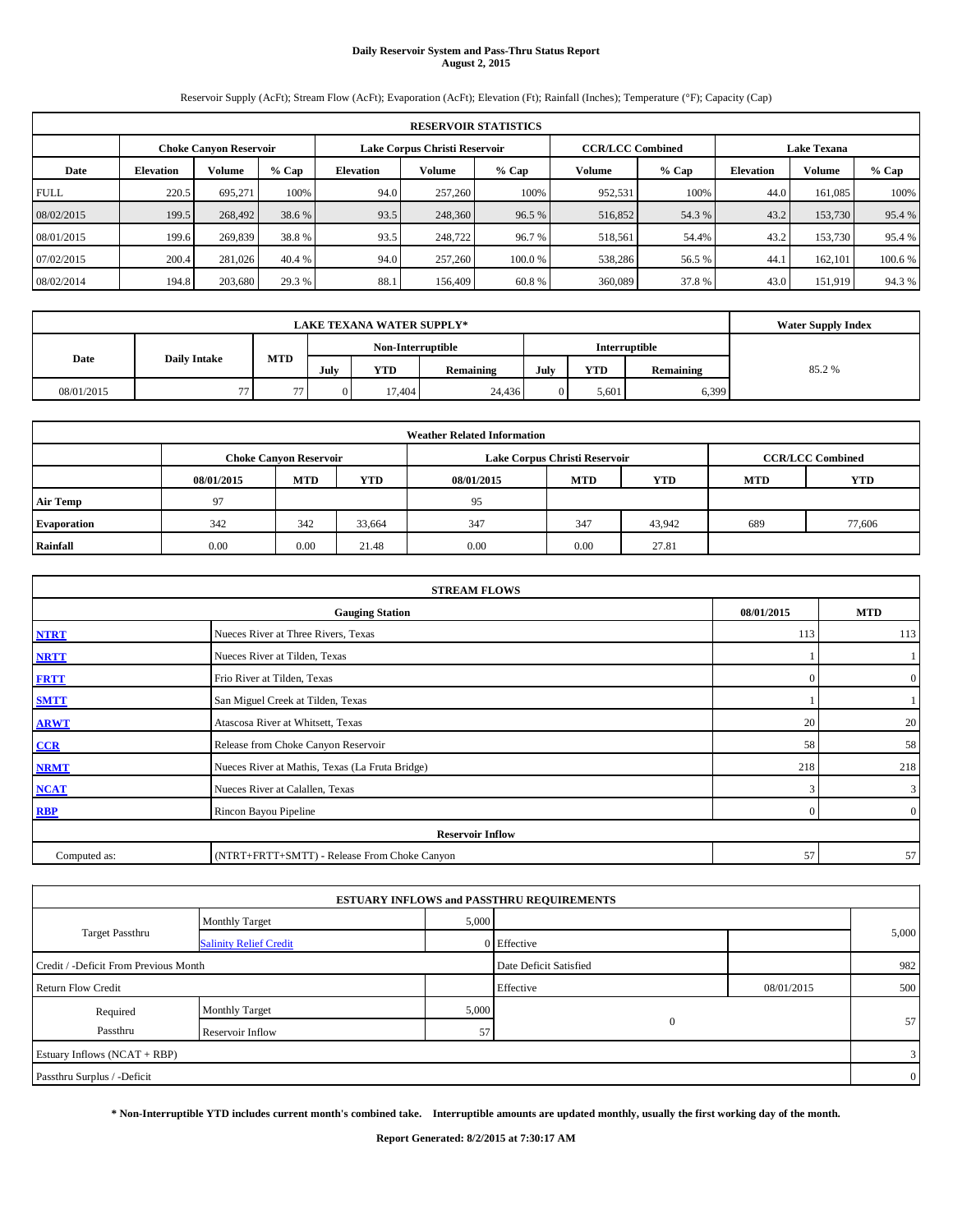## **Daily Reservoir System and Pass-Thru Status Report August 3, 2015**

Reservoir Supply (AcFt); Stream Flow (AcFt); Evaporation (AcFt); Elevation (Ft); Rainfall (Inches); Temperature (°F); Capacity (Cap)

|             | <b>RESERVOIR STATISTICS</b> |                               |                         |                    |         |         |         |         |                  |               |         |  |
|-------------|-----------------------------|-------------------------------|-------------------------|--------------------|---------|---------|---------|---------|------------------|---------------|---------|--|
|             |                             | <b>Choke Canyon Reservoir</b> | <b>CCR/LCC Combined</b> | <b>Lake Texana</b> |         |         |         |         |                  |               |         |  |
| Date        | <b>Elevation</b>            | Volume                        | $%$ Cap                 | <b>Elevation</b>   | Volume  | $%$ Cap | Volume  | $%$ Cap | <b>Elevation</b> | <b>Volume</b> | % Cap   |  |
| <b>FULL</b> | 220.5                       | 695.271                       | 100%                    | 94.0               | 257,260 | 100%    | 952,531 | 100%    | 44.0             | 161,085       | 100%    |  |
| 08/03/2015  | 199.6                       | 268,790                       | 38.7 %                  | 93.5               | 247,638 | 96.3 %  | 516,428 | 54.2 %  | 43.2             | 153,730       | 95.4 %  |  |
| 08/02/2015  | 199.5                       | 268,492                       | 38.6 %                  | 93.5               | 248,360 | 96.5 %  | 516,852 | 54.3%   | 43.2             | 153,730       | 95.4 %  |  |
| 07/03/2015  | 200.4                       | 281,795                       | 40.5 %                  | 94.0               | 257,260 | 100.0 % | 539,055 | 56.6 %  | 44.1             | 162,101       | 100.6 % |  |
| 08/03/2014  | 194.8                       | 203,555                       | 29.3 %                  | 88.1               | 156,098 | 60.7%   | 359,653 | 37.8%   | 43.0             | 151,919       | 94.3 %  |  |

|                             |    | <b>Water Supply Index</b> |                   |            |           |      |       |                  |        |
|-----------------------------|----|---------------------------|-------------------|------------|-----------|------|-------|------------------|--------|
|                             |    |                           | Non-Interruptible |            |           |      |       |                  |        |
| Date<br><b>Daily Intake</b> |    | <b>MTD</b>                | July              | <b>YTD</b> | Remaining | July | YTD   | <b>Remaining</b> | 85.2 % |
| 08/02/2015                  | 76 | 153                       |                   | 17.480     | 24,360    |      | 5,601 | 6.399            |        |

| <b>Weather Related Information</b> |            |                               |            |            |                               |                         |            |            |  |  |
|------------------------------------|------------|-------------------------------|------------|------------|-------------------------------|-------------------------|------------|------------|--|--|
|                                    |            | <b>Choke Canyon Reservoir</b> |            |            | Lake Corpus Christi Reservoir | <b>CCR/LCC Combined</b> |            |            |  |  |
|                                    | 08/02/2015 | <b>MTD</b>                    | <b>YTD</b> | 08/02/2015 | <b>MTD</b>                    | <b>YTD</b>              | <b>MTD</b> | <b>YTD</b> |  |  |
| <b>Air Temp</b>                    | 97         |                               |            | 94         |                               |                         |            |            |  |  |
| <b>Evaporation</b>                 | 351        | 693                           | 34,015     | 347        | 694                           | 44,289                  | 1,387      | 78,304     |  |  |
| Rainfall                           | 0.00       | 0.00                          | 21.48      | 0.00       | 0.00                          | 27.81                   |            |            |  |  |

| <b>STREAM FLOWS</b> |                                                 |            |                |  |  |  |  |  |  |
|---------------------|-------------------------------------------------|------------|----------------|--|--|--|--|--|--|
|                     | <b>Gauging Station</b>                          | 08/02/2015 | <b>MTD</b>     |  |  |  |  |  |  |
| <b>NTRT</b>         | Nueces River at Three Rivers, Texas             | 113        | 226            |  |  |  |  |  |  |
| <b>NRTT</b>         | Nueces River at Tilden, Texas                   |            | $\overline{2}$ |  |  |  |  |  |  |
| <b>FRTT</b>         | Frio River at Tilden, Texas                     | $\Omega$   |                |  |  |  |  |  |  |
| <b>SMTT</b>         | San Miguel Creek at Tilden, Texas               | 3          | $\overline{4}$ |  |  |  |  |  |  |
| <b>ARWT</b>         | Atascosa River at Whitsett, Texas               | 18         | 38             |  |  |  |  |  |  |
| CCR                 | Release from Choke Canyon Reservoir             | 58         | 115            |  |  |  |  |  |  |
| <b>NRMT</b>         | Nueces River at Mathis, Texas (La Fruta Bridge) | 216        | 435            |  |  |  |  |  |  |
| <b>NCAT</b>         | Nueces River at Calallen, Texas                 | $\Omega$   | $\mathbf{3}$   |  |  |  |  |  |  |
| <b>RBP</b>          | Rincon Bayou Pipeline                           | $\Omega$   | $\overline{0}$ |  |  |  |  |  |  |
|                     | <b>Reservoir Inflow</b>                         |            |                |  |  |  |  |  |  |
| Computed as:        | (NTRT+FRTT+SMTT) - Release From Choke Canyon    | 59         | 116            |  |  |  |  |  |  |

| 5,000 |                                                                                                                        |                |
|-------|------------------------------------------------------------------------------------------------------------------------|----------------|
|       |                                                                                                                        | 5,000          |
|       |                                                                                                                        | 982            |
|       | 08/01/2015                                                                                                             | 500            |
| 5,000 |                                                                                                                        | 116            |
| 116   |                                                                                                                        |                |
|       |                                                                                                                        | 3              |
|       |                                                                                                                        | $\overline{0}$ |
|       | <b>ESTUARY INFLOWS and PASSTHRU REQUIREMENTS</b><br>0 Effective<br>Date Deficit Satisfied<br>Effective<br>$\mathbf{0}$ |                |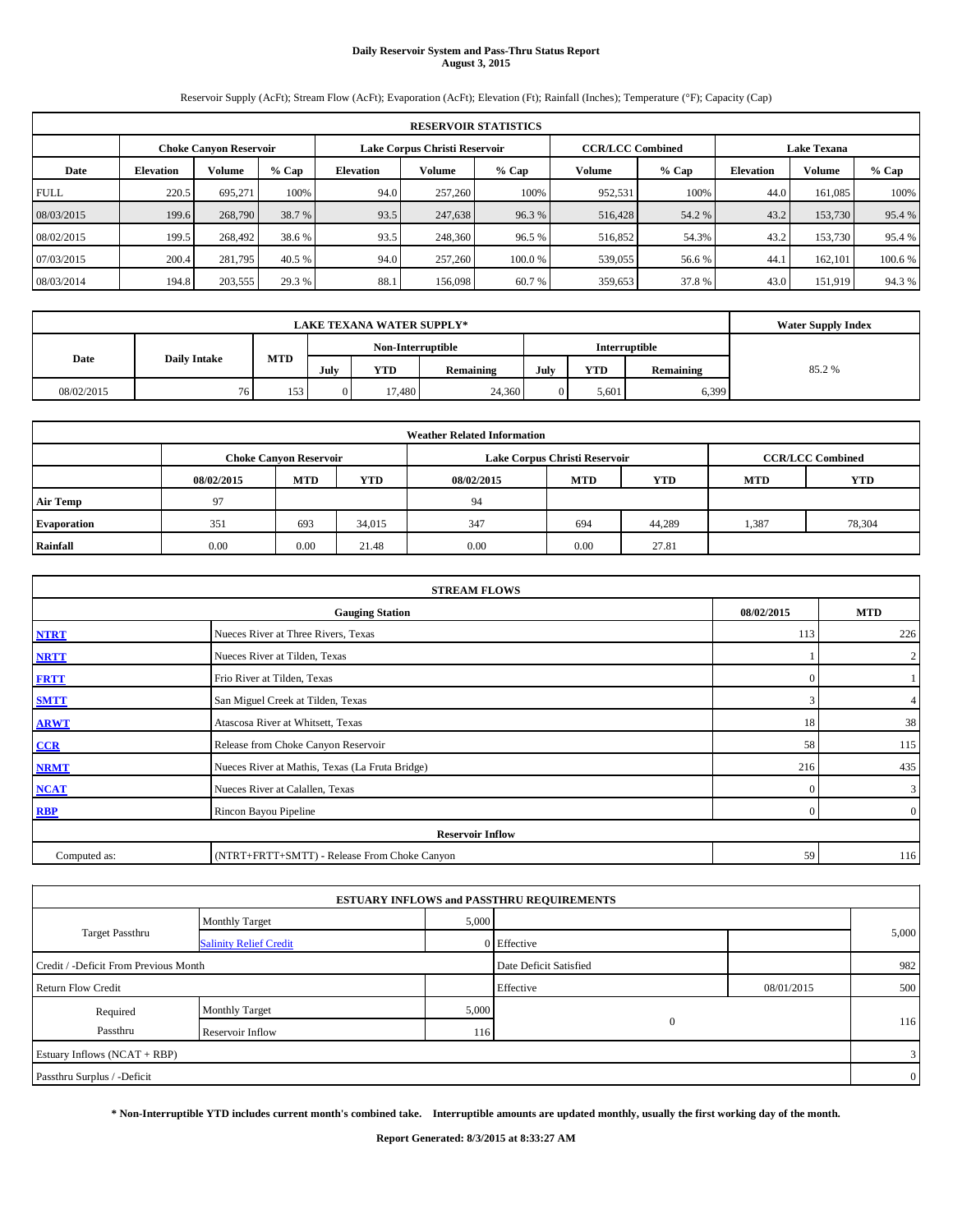# **Daily Reservoir System and Pass-Thru Status Report August 4, 2015**

Reservoir Supply (AcFt); Stream Flow (AcFt); Evaporation (AcFt); Elevation (Ft); Rainfall (Inches); Temperature (°F); Capacity (Cap)

|             | <b>RESERVOIR STATISTICS</b> |                               |         |                  |                               |         |                         |         |                    |         |         |  |
|-------------|-----------------------------|-------------------------------|---------|------------------|-------------------------------|---------|-------------------------|---------|--------------------|---------|---------|--|
|             |                             | <b>Choke Canyon Reservoir</b> |         |                  | Lake Corpus Christi Reservoir |         | <b>CCR/LCC Combined</b> |         | <b>Lake Texana</b> |         |         |  |
| Date        | <b>Elevation</b>            | Volume                        | $%$ Cap | <b>Elevation</b> | Volume                        | $%$ Cap | Volume                  | $%$ Cap | <b>Elevation</b>   | Volume  | % Cap   |  |
| <b>FULL</b> | 220.5                       | 695,271                       | 100%    | 94.0             | 257,260                       | 100%    | 952,531                 | 100%    | 44.0               | 161,085 | 100%    |  |
| 08/04/2015  | 199.4                       | 266,832                       | 38.4 %  | 93.4             | 246,555                       | 95.8%   | 513,387                 | 53.9 %  | 43.2               | 153,730 | 95.4 %  |  |
| 08/03/2015  | 199.6                       | 268,790                       | 38.7 %  | 93.5             | 247,638                       | 96.3%   | 516,428                 | 54.2%   | 43.2               | 153,730 | 95.4 %  |  |
| 07/04/2015  | 200.3                       | 280,101                       | 40.3 %  | 94.0             | 257,260                       | 100.0%  | 537,361                 | 56.4 %  | 44.1               | 162,101 | 100.6 % |  |
| 08/04/2014  | 194.7                       | 202,934                       | 29.2 %  | 88.0             | 155,324                       | 60.4 %  | 358,258                 | 37.6 %  | 42.9               | 151,018 | 93.8%   |  |

|            | <b>Water Supply Index</b> |     |                   |        |           |      |            |               |       |
|------------|---------------------------|-----|-------------------|--------|-----------|------|------------|---------------|-------|
|            |                           |     | Non-Interruptible |        |           |      |            | Interruptible |       |
| Date       | <b>Daily Intake</b>       | MTD | July              | YTD    | Remaining | July | <b>YTD</b> | Remaining     | 84.7% |
| 08/03/2015 | 89                        | 241 | 3,057             | 20.626 | 21,214    |      | 5,601      | 6,399         |       |

| <b>Weather Related Information</b> |            |                               |        |            |                               |                         |            |            |  |  |
|------------------------------------|------------|-------------------------------|--------|------------|-------------------------------|-------------------------|------------|------------|--|--|
|                                    |            | <b>Choke Canvon Reservoir</b> |        |            | Lake Corpus Christi Reservoir | <b>CCR/LCC Combined</b> |            |            |  |  |
|                                    | 08/03/2015 | <b>MTD</b>                    | YTD    | 08/03/2015 | <b>MTD</b>                    | <b>YTD</b>              | <b>MTD</b> | <b>YTD</b> |  |  |
| <b>Air Temp</b>                    | 96         |                               |        | 93         |                               |                         |            |            |  |  |
| <b>Evaporation</b>                 | 341        | 1,034                         | 34,356 | 368        | 1.062                         | 44,657                  | 2,096      | 79,013     |  |  |
| Rainfall                           | 0.00       | 0.00                          | 21.48  | 0.00       | 0.00                          | 27.81                   |            |            |  |  |

| <b>STREAM FLOWS</b> |                                                 |            |                |  |  |  |  |  |  |
|---------------------|-------------------------------------------------|------------|----------------|--|--|--|--|--|--|
|                     | <b>Gauging Station</b>                          | 08/03/2015 | <b>MTD</b>     |  |  |  |  |  |  |
| <b>NTRT</b>         | Nueces River at Three Rivers, Texas             | 111        | 337            |  |  |  |  |  |  |
| <b>NRTT</b>         | Nueces River at Tilden, Texas                   | $\Omega$   | $\overline{2}$ |  |  |  |  |  |  |
| <b>FRTT</b>         | Frio River at Tilden, Texas                     | $\Omega$   |                |  |  |  |  |  |  |
| <b>SMTT</b>         | San Miguel Creek at Tilden, Texas               |            | 5              |  |  |  |  |  |  |
| <b>ARWT</b>         | Atascosa River at Whitsett, Texas               | 16         | 54             |  |  |  |  |  |  |
| CCR                 | Release from Choke Canyon Reservoir             | 58         | 173            |  |  |  |  |  |  |
| <b>NRMT</b>         | Nueces River at Mathis, Texas (La Fruta Bridge) | 214        | 649            |  |  |  |  |  |  |
| <b>NCAT</b>         | Nueces River at Calallen, Texas                 | $\Omega$   | $\mathbf{3}$   |  |  |  |  |  |  |
| <b>RBP</b>          | Rincon Bayou Pipeline                           | $\Omega$   | $\overline{0}$ |  |  |  |  |  |  |
|                     | <b>Reservoir Inflow</b>                         |            |                |  |  |  |  |  |  |
| Computed as:        | (NTRT+FRTT+SMTT) - Release From Choke Canyon    | 56         | 171            |  |  |  |  |  |  |

| 5,000 |                                                                                                                        |                |  |
|-------|------------------------------------------------------------------------------------------------------------------------|----------------|--|
|       |                                                                                                                        | 5,000          |  |
|       |                                                                                                                        | 982            |  |
|       | 08/01/2015                                                                                                             | 500            |  |
| 5,000 |                                                                                                                        |                |  |
| 171   |                                                                                                                        | 171            |  |
|       |                                                                                                                        | 3              |  |
|       |                                                                                                                        | $\overline{0}$ |  |
|       | <b>ESTUARY INFLOWS and PASSTHRU REQUIREMENTS</b><br>0 Effective<br>Date Deficit Satisfied<br>Effective<br>$\mathbf{0}$ |                |  |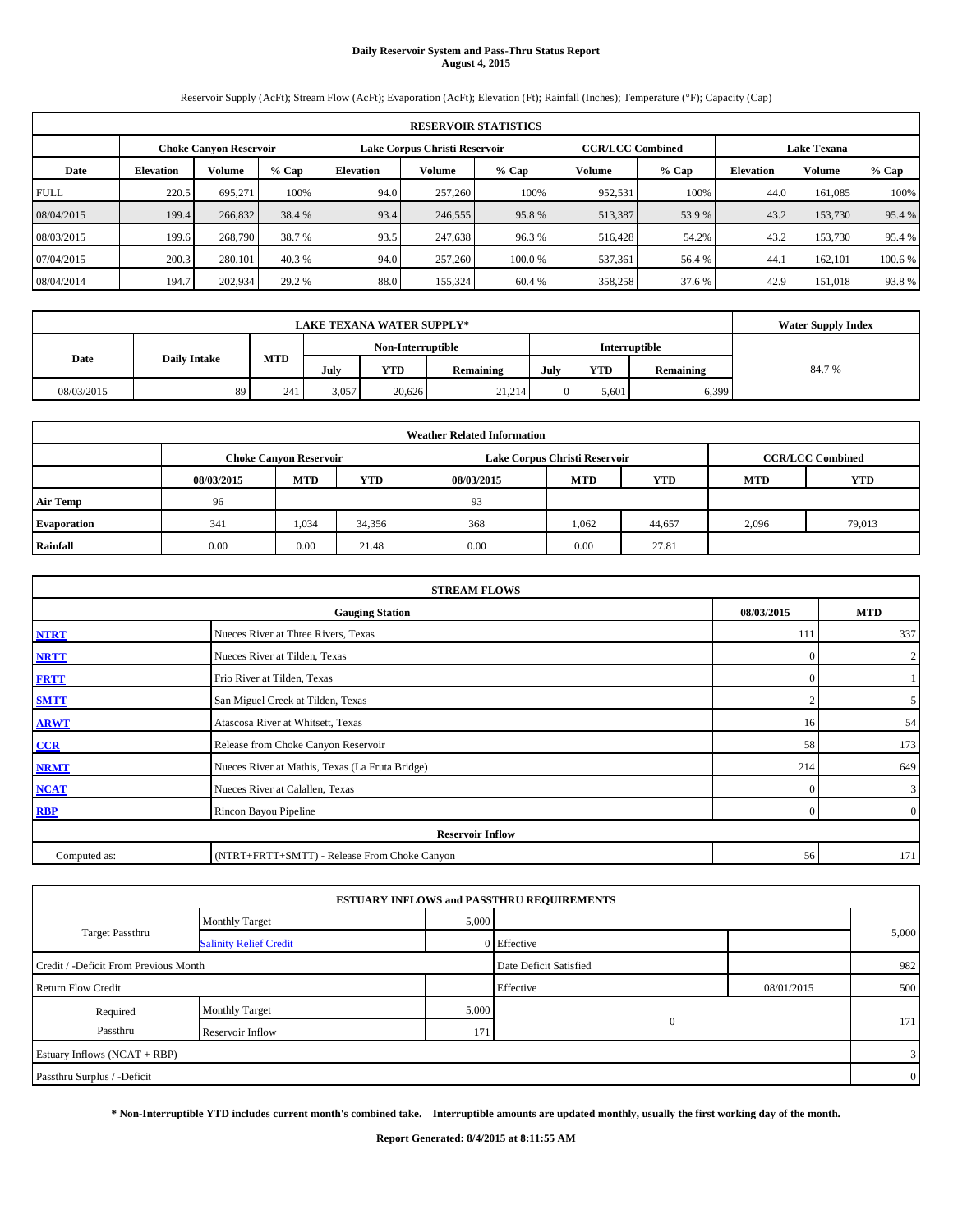## **Daily Reservoir System and Pass-Thru Status Report August 5, 2015**

Reservoir Supply (AcFt); Stream Flow (AcFt); Evaporation (AcFt); Elevation (Ft); Rainfall (Inches); Temperature (°F); Capacity (Cap)

|             | <b>RESERVOIR STATISTICS</b>   |         |         |                  |         |                                                          |         |         |                    |         |         |  |
|-------------|-------------------------------|---------|---------|------------------|---------|----------------------------------------------------------|---------|---------|--------------------|---------|---------|--|
|             | <b>Choke Canyon Reservoir</b> |         |         |                  |         | Lake Corpus Christi Reservoir<br><b>CCR/LCC Combined</b> |         |         | <b>Lake Texana</b> |         |         |  |
| Date        | <b>Elevation</b>              | Volume  | $%$ Cap | <b>Elevation</b> | Volume  | $%$ Cap                                                  | Volume  | $%$ Cap | <b>Elevation</b>   | Volume  | % Cap   |  |
| <b>FULL</b> | 220.5                         | 695,271 | 100%    | 94.0             | 257,260 | 100%                                                     | 952,531 | 100%    | 44.0               | 161,085 | 100%    |  |
| 08/05/2015  | 199.4                         | 266,832 | 38.4 %  | 93.4             | 246,375 | 95.8%                                                    | 513,207 | 53.9 %  | 43.0               | 151,919 | 94.3 %  |  |
| 08/04/2015  | 199.4                         | 266,832 | 38.4 %  | 93.4             | 246,555 | 95.8%                                                    | 513,387 | 53.9%   | 43.2               | 153,730 | 95.4 %  |  |
| 07/05/2015  | 200.3                         | 279,789 | 40.2 %  | 94.0             | 257,260 | 100.0%                                                   | 537,049 | 56.4 %  | 44.1               | 162,101 | 100.6 % |  |
| 08/05/2014  | 194.7                         | 202,934 | 29.2 %  | 88.0             | 155,016 | 60.3%                                                    | 357,950 | 37.6 %  | 42.9               | 151,018 | 93.8%   |  |

|            | <b>Water Supply Index</b> |     |                   |        |           |      |            |               |       |
|------------|---------------------------|-----|-------------------|--------|-----------|------|------------|---------------|-------|
|            |                           |     | Non-Interruptible |        |           |      |            | Interruptible |       |
| Date       | <b>Daily Intake</b>       | MTD | July              | YTD    | Remaining | July | <b>YTD</b> | Remaining     | 84.6% |
| 08/04/2015 | 103                       | 344 | 3,057             | 20,729 | 21.111    |      | 5,601      | 6,399         |       |

| <b>Weather Related Information</b> |            |                               |        |            |                               |                         |            |            |  |  |
|------------------------------------|------------|-------------------------------|--------|------------|-------------------------------|-------------------------|------------|------------|--|--|
|                                    |            | <b>Choke Canyon Reservoir</b> |        |            | Lake Corpus Christi Reservoir | <b>CCR/LCC Combined</b> |            |            |  |  |
|                                    | 08/04/2015 | <b>MTD</b>                    | YTD    | 08/04/2015 | <b>MTD</b>                    | <b>YTD</b>              | <b>MTD</b> | <b>YTD</b> |  |  |
| <b>Air Temp</b>                    | 97         |                               |        | 95         |                               |                         |            |            |  |  |
| <b>Evaporation</b>                 | 367        | 1,401                         | 34,723 | 389        | 1,451                         | 45,046                  | 2,852      | 79,769     |  |  |
| Rainfall                           | 0.00       | 0.00                          | 21.48  | 0.00       | 0.00                          | 27.81                   |            |            |  |  |

| <b>STREAM FLOWS</b> |                                                 |            |                |  |  |  |  |  |  |
|---------------------|-------------------------------------------------|------------|----------------|--|--|--|--|--|--|
|                     | <b>Gauging Station</b>                          | 08/04/2015 | <b>MTD</b>     |  |  |  |  |  |  |
| <b>NTRT</b>         | Nueces River at Three Rivers, Texas             | 103        | 441            |  |  |  |  |  |  |
| <b>NRTT</b>         | Nueces River at Tilden, Texas                   | $\Omega$   | $\overline{2}$ |  |  |  |  |  |  |
| <b>FRTT</b>         | Frio River at Tilden, Texas                     | $\Omega$   | $\overline{2}$ |  |  |  |  |  |  |
| <b>SMTT</b>         | San Miguel Creek at Tilden, Texas               | $\Omega$   | 5 <sup>5</sup> |  |  |  |  |  |  |
| <b>ARWT</b>         | Atascosa River at Whitsett, Texas               | 15         | 69             |  |  |  |  |  |  |
| CCR                 | Release from Choke Canyon Reservoir             | 58         | 230            |  |  |  |  |  |  |
| <b>NRMT</b>         | Nueces River at Mathis, Texas (La Fruta Bridge) | 212        | 861            |  |  |  |  |  |  |
| <b>NCAT</b>         | Nueces River at Calallen, Texas                 | $\Omega$   | $\mathbf{3}$   |  |  |  |  |  |  |
| <b>RBP</b>          | Rincon Bayou Pipeline                           | $\Omega$   | $\overline{0}$ |  |  |  |  |  |  |
|                     | <b>Reservoir Inflow</b>                         |            |                |  |  |  |  |  |  |
| Computed as:        | (NTRT+FRTT+SMTT) - Release From Choke Canyon    | 46         | 217            |  |  |  |  |  |  |

|                                       |                               |       | <b>ESTUARY INFLOWS and PASSTHRU REQUIREMENTS</b> |            |                |
|---------------------------------------|-------------------------------|-------|--------------------------------------------------|------------|----------------|
|                                       | <b>Monthly Target</b>         | 5,000 |                                                  |            |                |
| <b>Target Passthru</b>                | <b>Salinity Relief Credit</b> |       | 0 Effective                                      |            | 5,000          |
| Credit / -Deficit From Previous Month |                               |       | Date Deficit Satisfied                           |            | 982            |
| <b>Return Flow Credit</b>             |                               |       | Effective                                        | 08/01/2015 | 500            |
| Required                              | <b>Monthly Target</b>         | 5,000 |                                                  |            |                |
| Passthru                              | Reservoir Inflow              | 217   | $\mathbf{0}$                                     |            | 217            |
| Estuary Inflows (NCAT + RBP)          |                               |       |                                                  |            | 3              |
| Passthru Surplus / -Deficit           |                               |       |                                                  |            | $\overline{0}$ |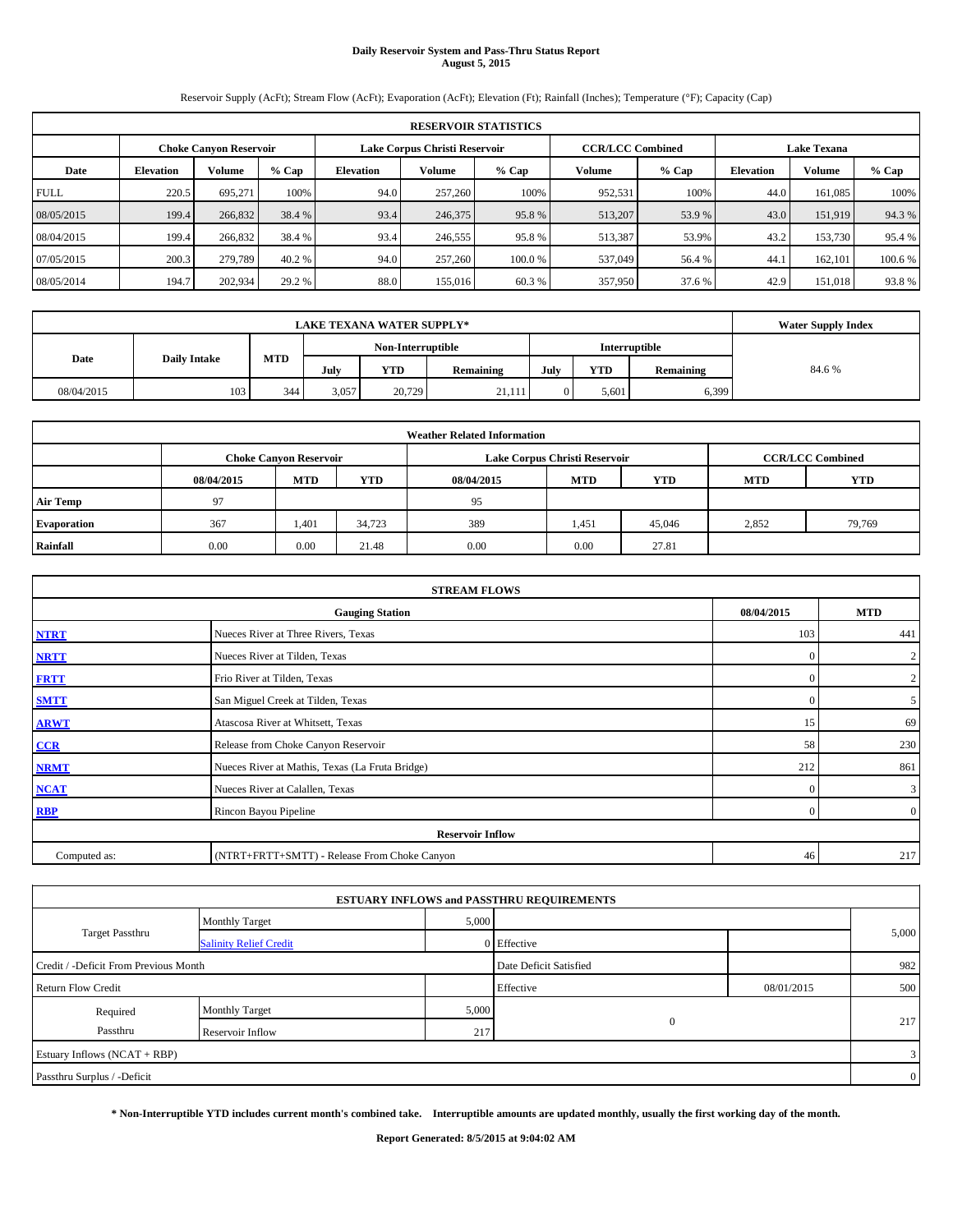# **Daily Reservoir System and Pass-Thru Status Report August 6, 2015**

Reservoir Supply (AcFt); Stream Flow (AcFt); Evaporation (AcFt); Elevation (Ft); Rainfall (Inches); Temperature (°F); Capacity (Cap)

|             | <b>RESERVOIR STATISTICS</b> |                        |         |                  |                               |        |                                               |         |                  |               |         |  |  |
|-------------|-----------------------------|------------------------|---------|------------------|-------------------------------|--------|-----------------------------------------------|---------|------------------|---------------|---------|--|--|
|             |                             | Choke Canvon Reservoir |         |                  | Lake Corpus Christi Reservoir |        | <b>CCR/LCC Combined</b><br><b>Lake Texana</b> |         |                  |               |         |  |  |
| Date        | <b>Elevation</b>            | Volume                 | $%$ Cap | <b>Elevation</b> | Volume                        | % Cap  | <b>Volume</b>                                 | $%$ Cap | <b>Elevation</b> | <b>Volume</b> | % Cap   |  |  |
| <b>FULL</b> | 220.5                       | 695.271                | 100%    | 94.0             | 257,260                       | 100%   | 952,531                                       | 100%    | 44.0             | 161.085       | 100%    |  |  |
| 08/06/2015  | 199.4                       | 266,081                | 38.3 %  | 93.4             | 245,834                       | 95.6 % | 511,915                                       | 53.7 %  | 43.0             | 151.919       | 94.3%   |  |  |
| 08/05/2015  | 199.4                       | 266,832                | 38.4 %  | 93.4             | 246,375                       | 95.8%  | 513.207                                       | 53.9%   | 43.0             | 151.919       | 94.3%   |  |  |
| 07/06/2015  | 200.2                       | 279,008                | 40.1 %  | 94.0             | 257,260                       | 100.0% | 536,268                                       | 56.3 %  | 44.              | 162,101       | 100.6 % |  |  |
| 08/06/2014  | 194.7                       | 202,316                | 29.1 %  | 88.0             | 154,248                       | 60.0%  | 356,564                                       | 37.4 %  | 42.8             | 150.120       | 93.2 %  |  |  |

|            | <b>Water Supply Index</b> |                   |                 |     |               |        |            |           |        |
|------------|---------------------------|-------------------|-----------------|-----|---------------|--------|------------|-----------|--------|
|            |                           | Non-Interruptible |                 |     | Interruptible |        |            |           |        |
| Date       | <b>Daily Intake</b>       | MTD               | July            | YTD | Remaining     | July   | <b>YTD</b> | Remaining | 84.4 % |
| 08/05/2015 | 122                       | 466               | 20,851<br>3,057 |     |               | 20,989 | 5.601      | 6,399     |        |

| <b>Weather Related Information</b> |            |                               |        |            |                               |                         |            |        |  |  |  |
|------------------------------------|------------|-------------------------------|--------|------------|-------------------------------|-------------------------|------------|--------|--|--|--|
|                                    |            | <b>Choke Canyon Reservoir</b> |        |            | Lake Corpus Christi Reservoir | <b>CCR/LCC Combined</b> |            |        |  |  |  |
|                                    | 08/05/2015 | <b>MTD</b>                    | YTD    | 08/05/2015 | <b>MTD</b>                    | <b>MTD</b>              | <b>YTD</b> |        |  |  |  |
| <b>Air Temp</b>                    | 99         |                               |        | 97         |                               |                         |            |        |  |  |  |
| <b>Evaporation</b>                 | 401        | 1.802                         | 35,124 | 409        | 1,860                         | 45,455                  | 3,662      | 80,579 |  |  |  |
| Rainfall                           | 0.00       | 0.00                          | 21.48  | 0.00       | 0.00                          | 27.81                   |            |        |  |  |  |

| <b>STREAM FLOWS</b> |                                                 |          |                |  |  |  |  |  |  |
|---------------------|-------------------------------------------------|----------|----------------|--|--|--|--|--|--|
|                     | <b>Gauging Station</b>                          |          |                |  |  |  |  |  |  |
| <b>NTRT</b>         | Nueces River at Three Rivers, Texas             |          |                |  |  |  |  |  |  |
| <b>NRTT</b>         | Nueces River at Tilden, Texas                   | $\Omega$ | $\overline{2}$ |  |  |  |  |  |  |
| <b>FRTT</b>         | Frio River at Tilden, Texas                     | $\Omega$ | $\overline{2}$ |  |  |  |  |  |  |
| <b>SMTT</b>         | San Miguel Creek at Tilden, Texas               | $\Omega$ | 5 <sup>5</sup> |  |  |  |  |  |  |
| <b>ARWT</b>         | Atascosa River at Whitsett, Texas               | 13       | 81             |  |  |  |  |  |  |
| CCR                 | Release from Choke Canyon Reservoir             | 58       | 288            |  |  |  |  |  |  |
| <b>NRMT</b>         | Nueces River at Mathis, Texas (La Fruta Bridge) | 212      | 1,074          |  |  |  |  |  |  |
| <b>NCAT</b>         | Nueces River at Calallen, Texas                 |          | $\mathbf{3}$   |  |  |  |  |  |  |
| <b>RBP</b>          | Rincon Bayou Pipeline                           | $\Omega$ | $\overline{0}$ |  |  |  |  |  |  |
|                     | <b>Reservoir Inflow</b>                         |          |                |  |  |  |  |  |  |
| Computed as:        | (NTRT+FRTT+SMTT) - Release From Choke Canyon    | 44       | 261            |  |  |  |  |  |  |

|                                       |                               |       | <b>ESTUARY INFLOWS and PASSTHRU REQUIREMENTS</b> |            |                |
|---------------------------------------|-------------------------------|-------|--------------------------------------------------|------------|----------------|
|                                       | <b>Monthly Target</b>         | 5,000 |                                                  |            |                |
| Target Passthru                       | <b>Salinity Relief Credit</b> |       | 0 Effective                                      |            | 5,000          |
| Credit / -Deficit From Previous Month |                               |       | Date Deficit Satisfied                           |            | 482            |
| <b>Return Flow Credit</b>             |                               |       | Effective                                        | 08/01/2015 | 500            |
| Required                              | <b>Monthly Target</b>         | 5,000 |                                                  |            |                |
| Passthru                              | Reservoir Inflow              | 261   | $\mathbf{0}$                                     |            | 261            |
| Estuary Inflows (NCAT + RBP)          |                               |       |                                                  |            | 3              |
| Passthru Surplus / -Deficit           |                               |       |                                                  |            | $\overline{0}$ |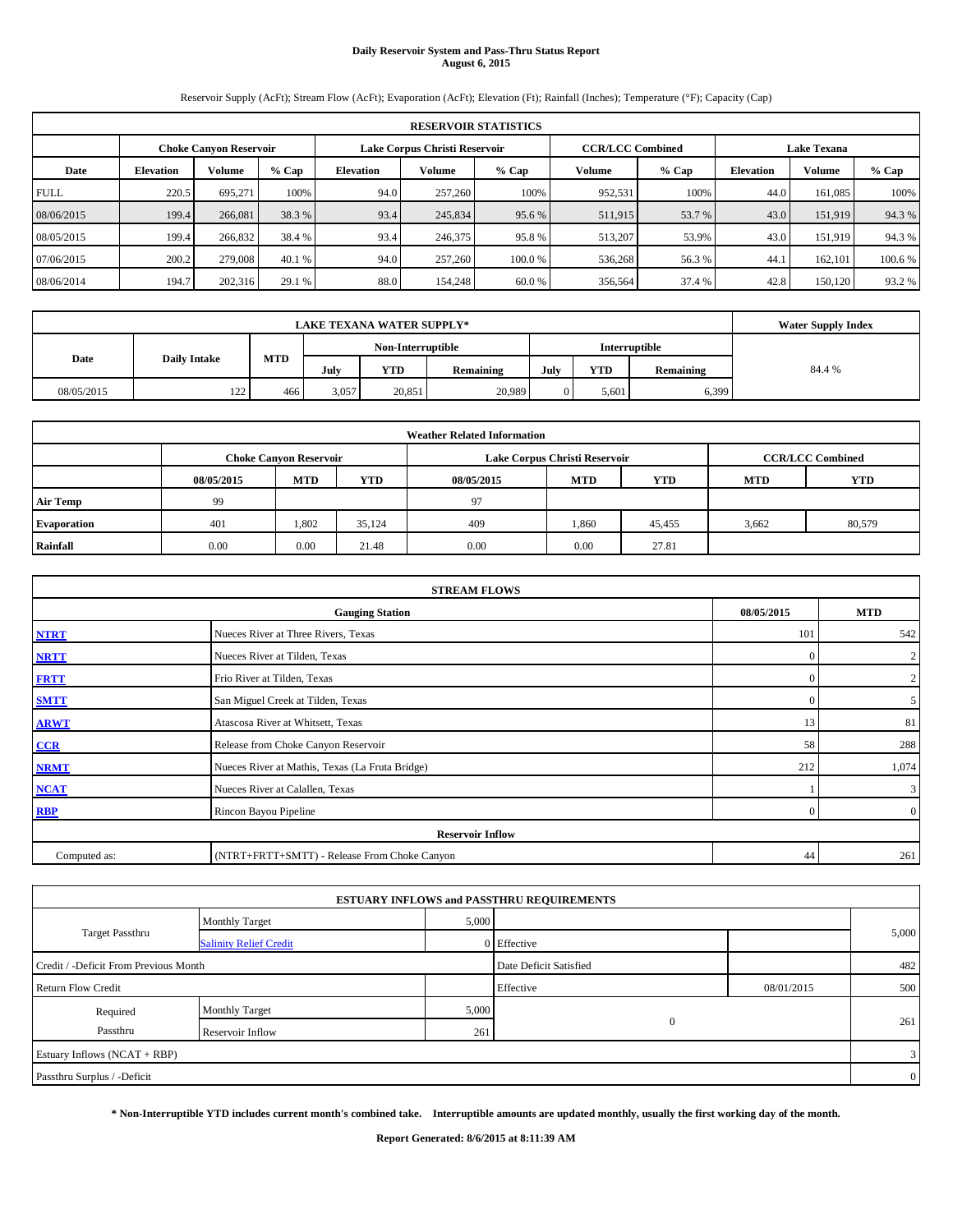### **Daily Reservoir System and Pass-Thru Status Report August 7, 2015**

Reservoir Supply (AcFt); Stream Flow (AcFt); Evaporation (AcFt); Elevation (Ft); Rainfall (Inches); Temperature (°F); Capacity (Cap)

|             | <b>RESERVOIR STATISTICS</b> |                               |         |                  |                               |        |                                               |         |                  |               |         |  |  |
|-------------|-----------------------------|-------------------------------|---------|------------------|-------------------------------|--------|-----------------------------------------------|---------|------------------|---------------|---------|--|--|
|             |                             | <b>Choke Canyon Reservoir</b> |         |                  | Lake Corpus Christi Reservoir |        | <b>CCR/LCC Combined</b><br><b>Lake Texana</b> |         |                  |               |         |  |  |
| Date        | <b>Elevation</b>            | Volume                        | $%$ Cap | <b>Elevation</b> | Volume                        | % Cap  | <b>Volume</b>                                 | $%$ Cap | <b>Elevation</b> | <b>Volume</b> | $%$ Cap |  |  |
| <b>FULL</b> | 220.5                       | 695.271                       | 100%    | 94.0             | 257,260                       | 100%   | 952,531                                       | 100%    | 44.0             | 161.085       | 100%    |  |  |
| 08/07/2015  | 199.4                       | 266,081                       | 38.3 %  | 93.3             | 244,934                       | 95.2 % | 511,015                                       | 53.6 %  | 43.0             | 151,919       | 94.3%   |  |  |
| 08/06/2015  | 199.4                       | 266,081                       | 38.3 %  | 93.4             | 245,834                       | 95.6 % | 511,915                                       | 53.7%   | 43.0             | 151.919       | 94.3%   |  |  |
| 07/07/2015  | 200.2                       | 279,008                       | 40.1 %  | 94.0             | 257,260                       | 100.0% | 536,268                                       | 56.3%   | 44.              | 162,101       | 100.6 % |  |  |
| 08/07/2014  | 194.6                       | 200,958                       | 28.9%   | 87.9             | 153.481                       | 59.7 % | 354,439                                       | 37.2 %  | 42.7             | 149.224       | 92.6 %  |  |  |

|            | <b>Water Supply Index</b> |                   |       |            |               |      |            |           |       |
|------------|---------------------------|-------------------|-------|------------|---------------|------|------------|-----------|-------|
|            |                           | Non-Interruptible |       |            | Interruptible |      |            |           |       |
| Date       | <b>Daily Intake</b>       | <b>MTD</b>        | July  | <b>YTD</b> | Remaining     | July | <b>YTD</b> | Remaining | 84.3% |
| 08/06/2015 | 122<br>144                | 588               | 3,057 | 20,973     | 20,867        |      | 5.601      | 6,399     |       |

|                    | <b>Weather Related Information</b> |                               |        |            |                                        |                         |       |        |  |  |  |  |
|--------------------|------------------------------------|-------------------------------|--------|------------|----------------------------------------|-------------------------|-------|--------|--|--|--|--|
|                    |                                    | <b>Choke Canvon Reservoir</b> |        |            | Lake Corpus Christi Reservoir          | <b>CCR/LCC Combined</b> |       |        |  |  |  |  |
|                    | 08/06/2015                         | <b>MTD</b>                    | YTD    | 08/06/2015 | <b>MTD</b><br><b>YTD</b><br><b>MTD</b> |                         |       |        |  |  |  |  |
| <b>Air Temp</b>    | 100                                |                               |        | 98         |                                        |                         |       |        |  |  |  |  |
| <b>Evaporation</b> | 392                                | 2,194                         | 35,516 | 409        | 2,269                                  | 45,864                  | 4,463 | 81,380 |  |  |  |  |
| Rainfall           | 0.00                               | 0.00                          | 21.48  | 0.00       | 0.00                                   | 27.81                   |       |        |  |  |  |  |

|                                      | <b>STREAM FLOWS</b>                             |          |                |  |  |  |  |  |  |  |
|--------------------------------------|-------------------------------------------------|----------|----------------|--|--|--|--|--|--|--|
| 08/06/2015<br><b>Gauging Station</b> |                                                 |          |                |  |  |  |  |  |  |  |
| <b>NTRT</b>                          | Nueces River at Three Rivers, Texas             | 99       | 641            |  |  |  |  |  |  |  |
| <b>NRTT</b>                          | Nueces River at Tilden, Texas                   | $\Omega$ | $\overline{2}$ |  |  |  |  |  |  |  |
| <b>FRTT</b>                          | Frio River at Tilden, Texas                     | $\Omega$ | $\overline{2}$ |  |  |  |  |  |  |  |
| <b>SMTT</b>                          | San Miguel Creek at Tilden, Texas               | $\Omega$ | 5 <sup>5</sup> |  |  |  |  |  |  |  |
| <b>ARWT</b>                          | Atascosa River at Whitsett, Texas               | 12       | 93             |  |  |  |  |  |  |  |
| CCR                                  | Release from Choke Canyon Reservoir             | 58       | 345            |  |  |  |  |  |  |  |
| <b>NRMT</b>                          | Nueces River at Mathis, Texas (La Fruta Bridge) | 212      | 1,286          |  |  |  |  |  |  |  |
| <b>NCAT</b>                          | Nueces River at Calallen, Texas                 |          | 8              |  |  |  |  |  |  |  |
| <b>RBP</b>                           | Rincon Bayou Pipeline                           | $\Omega$ | $\overline{0}$ |  |  |  |  |  |  |  |
|                                      | <b>Reservoir Inflow</b>                         |          |                |  |  |  |  |  |  |  |
| Computed as:                         | (NTRT+FRTT+SMTT) - Release From Choke Canyon    | 42       | 304            |  |  |  |  |  |  |  |

|                                       |                               |       | <b>ESTUARY INFLOWS and PASSTHRU REQUIREMENTS</b> |            |                |
|---------------------------------------|-------------------------------|-------|--------------------------------------------------|------------|----------------|
|                                       | <b>Monthly Target</b>         | 5,000 |                                                  |            |                |
| Target Passthru                       | <b>Salinity Relief Credit</b> |       | 0 Effective                                      |            | 5,000          |
| Credit / -Deficit From Previous Month |                               |       | Date Deficit Satisfied                           |            | 482            |
| <b>Return Flow Credit</b>             |                               |       | Effective                                        | 08/01/2015 | 500            |
| Required                              | <b>Monthly Target</b>         | 5,000 |                                                  |            |                |
| Passthru                              | Reservoir Inflow              | 304   | $\mathbf{0}$                                     |            | 304            |
| Estuary Inflows (NCAT + RBP)          |                               |       |                                                  |            | 8              |
| Passthru Surplus / -Deficit           |                               |       |                                                  |            | $\overline{0}$ |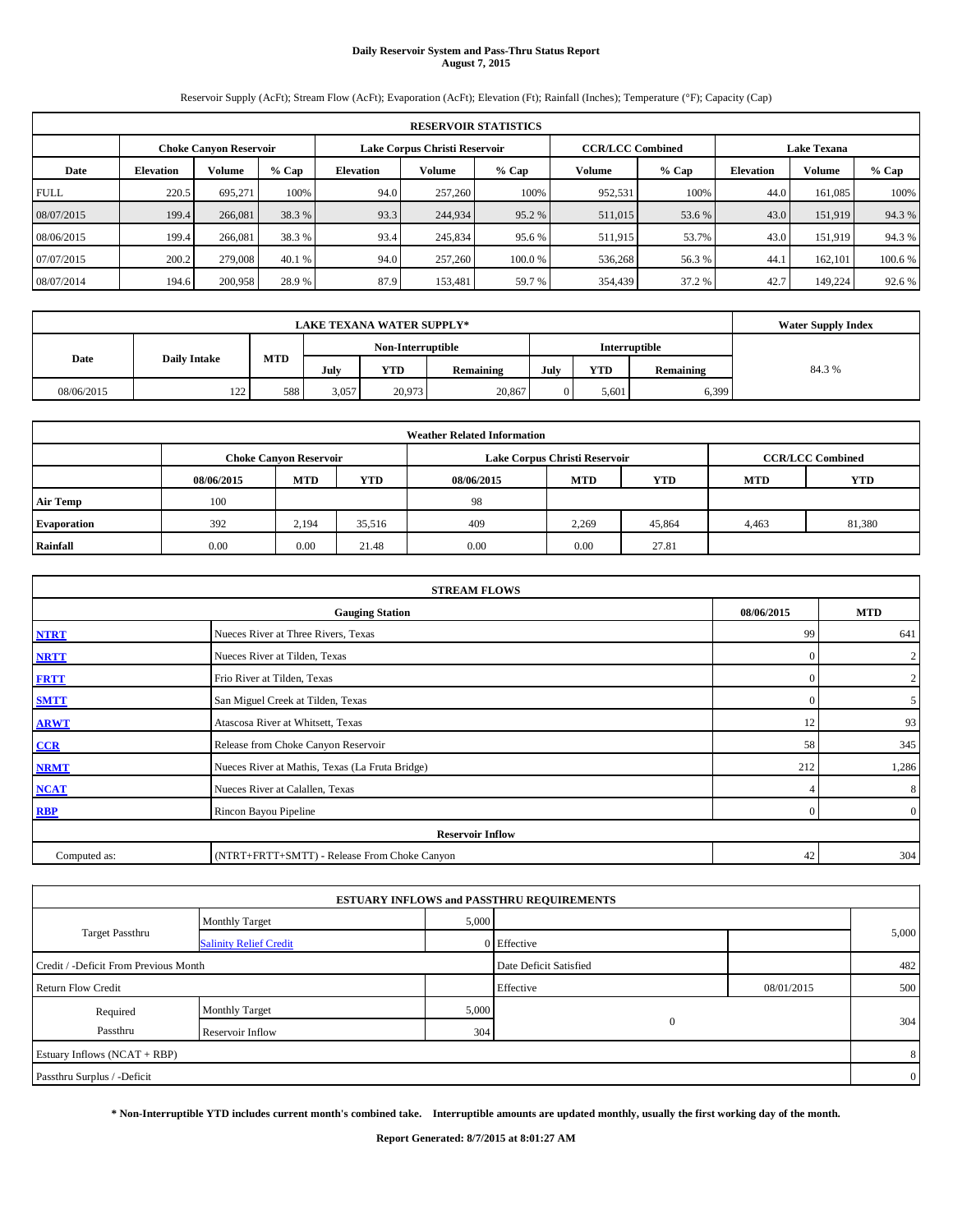# **Daily Reservoir System and Pass-Thru Status Report August 8, 2015**

Reservoir Supply (AcFt); Stream Flow (AcFt); Evaporation (AcFt); Elevation (Ft); Rainfall (Inches); Temperature (°F); Capacity (Cap)

|             | <b>RESERVOIR STATISTICS</b> |                               |         |           |                               |         |                                               |         |                  |               |         |  |  |
|-------------|-----------------------------|-------------------------------|---------|-----------|-------------------------------|---------|-----------------------------------------------|---------|------------------|---------------|---------|--|--|
|             |                             | <b>Choke Canyon Reservoir</b> |         |           | Lake Corpus Christi Reservoir |         | <b>CCR/LCC Combined</b><br><b>Lake Texana</b> |         |                  |               |         |  |  |
| Date        | <b>Elevation</b>            | Volume                        | $%$ Cap | Elevation | % Cap<br>Volume               |         |                                               | $%$ Cap | <b>Elevation</b> | <b>Volume</b> | $%$ Cap |  |  |
| <b>FULL</b> | 220.5                       | 695.271                       | 100%    | 94.0      | 257,260                       | 100%    | 952,531                                       | 100%    | 44.0             | 161.085       | 100%    |  |  |
| 08/08/2015  | 199.3                       | 265,037                       | 38.1 %  | 93.3      | 244,214                       | 94.9 %  | 509,251                                       | 53.5 %  | 42.9             | 151,018       | 93.8%   |  |  |
| 08/07/2015  | 199.4                       | 266,081                       | 38.3 %  | 93.3      | 244,934                       | 95.2 %  | 511.015                                       | 53.6%   | 43.0             | 151.919       | 94.3%   |  |  |
| 07/08/2015  | 200.2                       | 278,235                       | 40.0 %  | 94.0      | 257,260                       | 100.0 % | 535,495                                       | 56.2%   | 44.              | 162,101       | 100.6 % |  |  |
| 08/08/2014  | 194.6                       | 201.081                       | 28.9%   | 87.8      | 152.412                       | 59.2 %  | 353,493                                       | 37.1 %  | 42.7             | 149.224       | 92.6 %  |  |  |

|                             | <b>LAKE TEXANA WATER SUPPLY*</b> |     |       |                                    |           |      |            |           |       |  |  |
|-----------------------------|----------------------------------|-----|-------|------------------------------------|-----------|------|------------|-----------|-------|--|--|
|                             |                                  |     |       | Non-Interruptible<br>Interruptible |           |      |            |           |       |  |  |
| <b>Daily Intake</b><br>Date |                                  | MTD | July  | YTD                                | Remaining | July | <b>YTD</b> | Remaining | 84.0% |  |  |
| 08/07/2015                  | 102                              | 691 | 3,057 | 21.075                             | 20,765    |      | 5,601      | 6,399     |       |  |  |

| <b>Weather Related Information</b> |            |                                                                                           |        |            |            |            |            |            |  |  |  |  |  |
|------------------------------------|------------|-------------------------------------------------------------------------------------------|--------|------------|------------|------------|------------|------------|--|--|--|--|--|
|                                    |            | <b>CCR/LCC Combined</b><br>Lake Corpus Christi Reservoir<br><b>Choke Canyon Reservoir</b> |        |            |            |            |            |            |  |  |  |  |  |
|                                    | 08/07/2015 | <b>MTD</b>                                                                                | YTD    | 08/07/2015 | <b>MTD</b> | <b>YTD</b> | <b>MTD</b> | <b>YTD</b> |  |  |  |  |  |
| <b>Air Temp</b>                    | 99         |                                                                                           |        | 96         |            |            |            |            |  |  |  |  |  |
| Evaporation                        | 383        | 2,577                                                                                     | 35,899 | 450        | 2,719      | 46,314     | 5,296      | 82,213     |  |  |  |  |  |
| Rainfall                           | 0.00       | 0.00                                                                                      | 21.48  | 0.00       | 0.00       | 27.81      |            |            |  |  |  |  |  |

|              | <b>STREAM FLOWS</b>                             |            |                |
|--------------|-------------------------------------------------|------------|----------------|
|              | <b>Gauging Station</b>                          | 08/07/2015 | <b>MTD</b>     |
| <b>NTRT</b>  | Nueces River at Three Rivers, Texas             | 97         | 738            |
| <b>NRTT</b>  | Nueces River at Tilden, Texas                   | $\Omega$   | $\overline{2}$ |
| <b>FRTT</b>  | Frio River at Tilden, Texas                     | $\Omega$   | $\mathbf{3}$   |
| <b>SMTT</b>  | San Miguel Creek at Tilden, Texas               | $\Omega$   | 5 <sup>5</sup> |
| <b>ARWT</b>  | Atascosa River at Whitsett, Texas               | 13         | 106            |
| CCR          | Release from Choke Canyon Reservoir             | 58         | 403            |
| <b>NRMT</b>  | Nueces River at Mathis, Texas (La Fruta Bridge) | 262        | 1,548          |
| <b>NCAT</b>  | Nueces River at Calallen, Texas                 | $\Omega$   | 8              |
| <b>RBP</b>   | Rincon Bayou Pipeline                           | $\Omega$   | $\overline{0}$ |
|              | <b>Reservoir Inflow</b>                         |            |                |
| Computed as: | (NTRT+FRTT+SMTT) - Release From Choke Canyon    | 40         | 344            |

|                                       |                               |       | <b>ESTUARY INFLOWS and PASSTHRU REQUIREMENTS</b> |            |                |
|---------------------------------------|-------------------------------|-------|--------------------------------------------------|------------|----------------|
|                                       | <b>Monthly Target</b>         | 5,000 |                                                  |            |                |
| <b>Target Passthru</b>                | <b>Salinity Relief Credit</b> |       | 0 Effective                                      |            | 5,000          |
| Credit / -Deficit From Previous Month |                               |       | Date Deficit Satisfied                           |            | 482            |
| <b>Return Flow Credit</b>             |                               |       | Effective                                        | 08/01/2015 | 500            |
| Required                              | <b>Monthly Target</b>         | 5,000 |                                                  |            |                |
| Passthru                              | Reservoir Inflow              | 344   | $\mathbf{0}$                                     |            | 344            |
| Estuary Inflows (NCAT + RBP)          |                               |       |                                                  |            | 8              |
| Passthru Surplus / -Deficit           |                               |       |                                                  |            | $\overline{0}$ |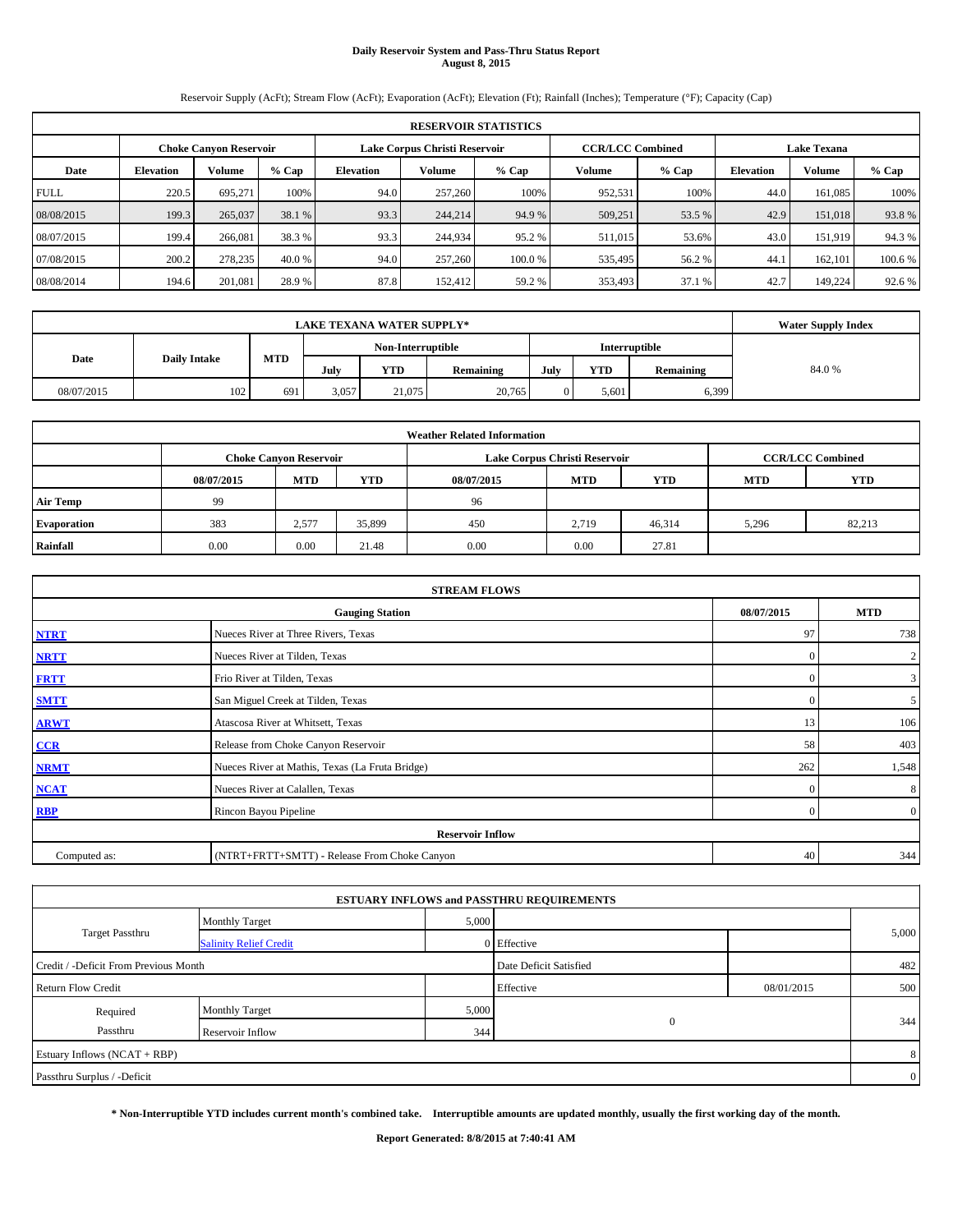# **Daily Reservoir System and Pass-Thru Status Report August 9, 2015**

Reservoir Supply (AcFt); Stream Flow (AcFt); Evaporation (AcFt); Elevation (Ft); Rainfall (Inches); Temperature (°F); Capacity (Cap)

|             | <b>RESERVOIR STATISTICS</b>                                                                                     |         |         |                  |         |         |         |         |                  |               |         |  |  |  |  |
|-------------|-----------------------------------------------------------------------------------------------------------------|---------|---------|------------------|---------|---------|---------|---------|------------------|---------------|---------|--|--|--|--|
|             | <b>CCR/LCC Combined</b><br>Lake Corpus Christi Reservoir<br><b>Lake Texana</b><br><b>Choke Canyon Reservoir</b> |         |         |                  |         |         |         |         |                  |               |         |  |  |  |  |
| Date        | <b>Elevation</b>                                                                                                | Volume  | $%$ Cap | <b>Elevation</b> | Volume  | $%$ Cap | Volume  | $%$ Cap | <b>Elevation</b> | <b>Volume</b> | % Cap   |  |  |  |  |
| <b>FULL</b> | 220.5                                                                                                           | 695.271 | 100%    | 94.0             | 257,260 | 100%    | 952,531 | 100%    | 44.0             | 161,085       | 100%    |  |  |  |  |
| 08/09/2015  | 199.3                                                                                                           | 265,037 | 38.1 %  | 93.2             | 243,315 | 94.6 %  | 508,352 | 53.4 %  | 42.9             | 151,018       | 93.8%   |  |  |  |  |
| 08/08/2015  | 199.3                                                                                                           | 265,037 | 38.1 %  | 93.3             | 244,214 | 94.9 %  | 509,251 | 53.5%   | 42.9             | 151.018       | 93.8%   |  |  |  |  |
| 07/09/2015  | 200.2                                                                                                           | 278,235 | 40.0 %  | 94.0             | 257,260 | 100.0%  | 535,495 | 56.2 %  | 44.1             | 162,101       | 100.6 % |  |  |  |  |
| 08/09/2014  | 194.5                                                                                                           | 200,341 | 28.8%   | 87.8             | 152,259 | 59.2 %  | 352,600 | 37.0 %  | 42.7             | 149.224       | 92.6 %  |  |  |  |  |

|                   | <b>LAKE TEXANA WATER SUPPLY*</b>   |     |       |        |           |      |            |               |       |  |  |
|-------------------|------------------------------------|-----|-------|--------|-----------|------|------------|---------------|-------|--|--|
| Non-Interruptible |                                    |     |       |        |           |      |            | Interruptible |       |  |  |
|                   | MTD<br><b>Daily Intake</b><br>Date |     | July  | YTD    | Remaining | July | <b>YTD</b> | Remaining     | 83.8% |  |  |
| 08/08/2015        | 78.                                | 769 | 3,057 | 21,153 | 20,687    |      | 5.601      | 6,399         |       |  |  |

| <b>Weather Related Information</b> |            |                                                                                           |        |            |            |            |            |            |  |  |  |  |  |
|------------------------------------|------------|-------------------------------------------------------------------------------------------|--------|------------|------------|------------|------------|------------|--|--|--|--|--|
|                                    |            | Lake Corpus Christi Reservoir<br><b>CCR/LCC Combined</b><br><b>Choke Canyon Reservoir</b> |        |            |            |            |            |            |  |  |  |  |  |
|                                    | 08/08/2015 | <b>MTD</b>                                                                                | YTD    | 08/08/2015 | <b>MTD</b> | <b>YTD</b> | <b>MTD</b> | <b>YTD</b> |  |  |  |  |  |
| <b>Air Temp</b>                    | 100        |                                                                                           |        | 97         |            |            |            |            |  |  |  |  |  |
| Evaporation                        | 391        | 2.968                                                                                     | 36,290 | 419        | 3,138      | 46,733     | 6,106      | 83,023     |  |  |  |  |  |
| Rainfall                           | 0.00       | 0.00                                                                                      | 21.48  | 0.00       | 0.00       | 27.81      |            |            |  |  |  |  |  |

|              | <b>STREAM FLOWS</b>                                |          |                |  |  |  |  |  |  |  |
|--------------|----------------------------------------------------|----------|----------------|--|--|--|--|--|--|--|
|              | 08/08/2015<br><b>Gauging Station</b><br><b>MTD</b> |          |                |  |  |  |  |  |  |  |
| <b>NTRT</b>  | Nueces River at Three Rivers, Texas                | 97       | 836            |  |  |  |  |  |  |  |
| <b>NRTT</b>  | Nueces River at Tilden, Texas                      | $\Omega$ | $\overline{2}$ |  |  |  |  |  |  |  |
| <b>FRTT</b>  | Frio River at Tilden, Texas                        | $\Omega$ | $\mathbf{3}$   |  |  |  |  |  |  |  |
| <b>SMTT</b>  | San Miguel Creek at Tilden, Texas                  | $\Omega$ | 5 <sup>5</sup> |  |  |  |  |  |  |  |
| <b>ARWT</b>  | Atascosa River at Whitsett, Texas                  | 13       | 120            |  |  |  |  |  |  |  |
| $CCR$        | Release from Choke Canyon Reservoir                | 58       | 461            |  |  |  |  |  |  |  |
| <b>NRMT</b>  | Nueces River at Mathis, Texas (La Fruta Bridge)    | 312      | 1,860          |  |  |  |  |  |  |  |
| <b>NCAT</b>  | Nueces River at Calallen, Texas                    | $\Omega$ | 8              |  |  |  |  |  |  |  |
| <b>RBP</b>   | Rincon Bayou Pipeline                              | $\Omega$ | $\overline{0}$ |  |  |  |  |  |  |  |
|              | <b>Reservoir Inflow</b>                            |          |                |  |  |  |  |  |  |  |
| Computed as: | (NTRT+FRTT+SMTT) - Release From Choke Canyon       | 40       | 384            |  |  |  |  |  |  |  |

|                                       |                               |       | <b>ESTUARY INFLOWS and PASSTHRU REQUIREMENTS</b> |            |                |
|---------------------------------------|-------------------------------|-------|--------------------------------------------------|------------|----------------|
|                                       | <b>Monthly Target</b>         | 5,000 |                                                  |            |                |
| Target Passthru                       | <b>Salinity Relief Credit</b> |       | 0 Effective                                      |            | 5,000          |
| Credit / -Deficit From Previous Month |                               |       | Date Deficit Satisfied                           |            | 482            |
| <b>Return Flow Credit</b>             |                               |       | Effective                                        | 08/01/2015 | 500            |
| Required                              | <b>Monthly Target</b>         | 5,000 |                                                  |            |                |
| Passthru                              | Reservoir Inflow              | 384   | $\mathbf{0}$                                     |            | 384            |
| Estuary Inflows (NCAT + RBP)          |                               |       |                                                  |            | 8              |
| Passthru Surplus / -Deficit           |                               |       |                                                  |            | $\overline{0}$ |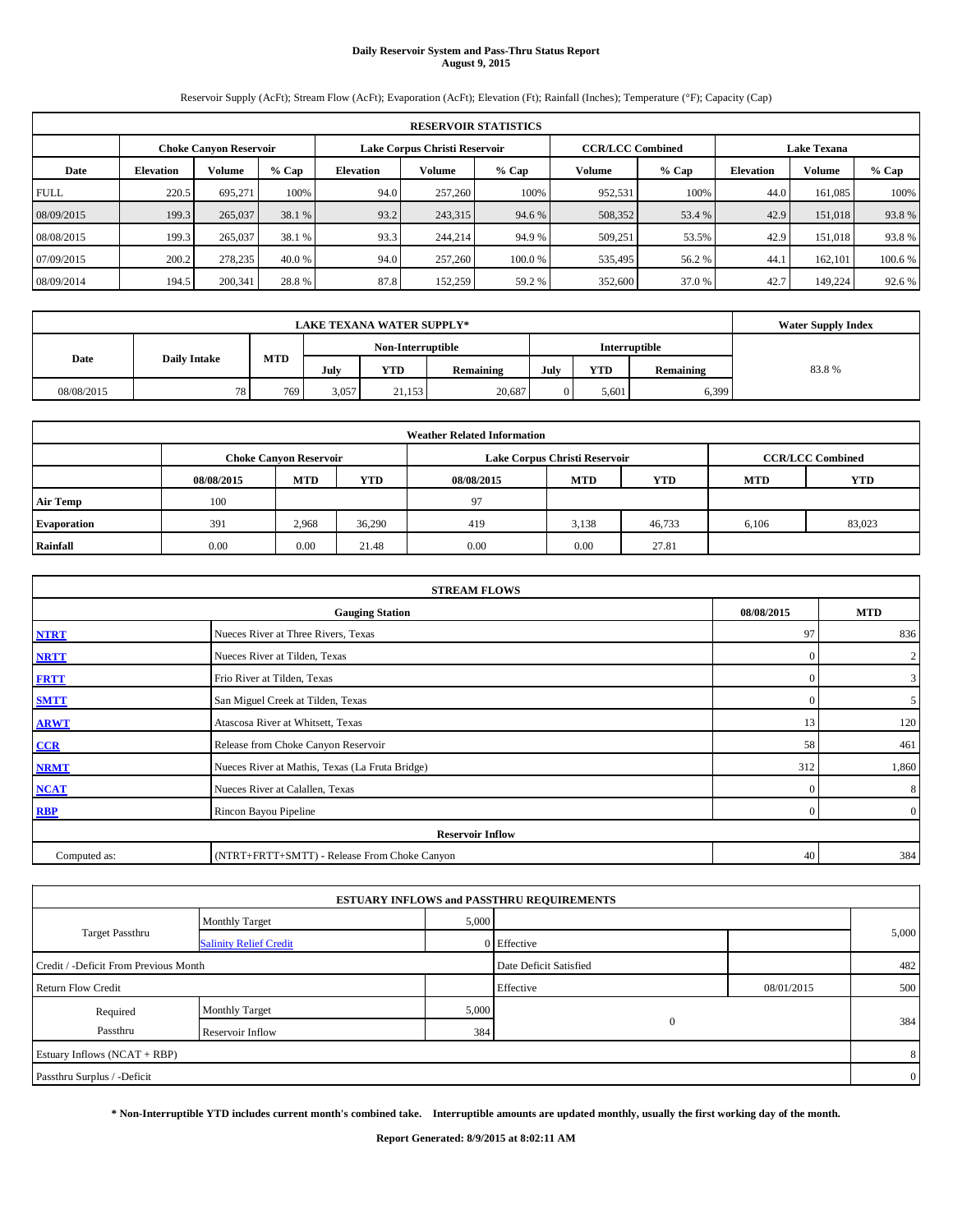# **Daily Reservoir System and Pass-Thru Status Report August 10, 2015**

Reservoir Supply (AcFt); Stream Flow (AcFt); Evaporation (AcFt); Elevation (Ft); Rainfall (Inches); Temperature (°F); Capacity (Cap)

|             | <b>RESERVOIR STATISTICS</b>                                                                              |         |         |                  |         |        |               |         |                  |               |         |  |  |  |  |
|-------------|----------------------------------------------------------------------------------------------------------|---------|---------|------------------|---------|--------|---------------|---------|------------------|---------------|---------|--|--|--|--|
|             | <b>CCR/LCC Combined</b><br>Lake Corpus Christi Reservoir<br><b>Lake Texana</b><br>Choke Canvon Reservoir |         |         |                  |         |        |               |         |                  |               |         |  |  |  |  |
| Date        | <b>Elevation</b>                                                                                         | Volume  | $%$ Cap | <b>Elevation</b> | Volume  | % Cap  | <b>Volume</b> | $%$ Cap | <b>Elevation</b> | <b>Volume</b> | % Cap   |  |  |  |  |
| <b>FULL</b> | 220.5                                                                                                    | 695.271 | 100%    | 94.0             | 257,260 | 100%   | 952,531       | 100%    | 44.0             | 161.085       | 100%    |  |  |  |  |
| 08/10/2015  | 199.3                                                                                                    | 265,485 | 38.2 %  | 93.2             | 242,776 | 94.4 % | 508,261       | 53.4 %  | 42.9             | 151,018       | 93.8%   |  |  |  |  |
| 08/09/2015  | 199.3                                                                                                    | 265,037 | 38.1 %  | 93.2             | 243,315 | 94.6 % | 508,352       | 53.4%   | 42.9             | 151,018       | 93.8%   |  |  |  |  |
| 07/10/2015  | 200.2                                                                                                    | 278,852 | 40.1 %  | 94.0             | 257,260 | 100.0% | 536,112       | 56.3 %  | 44.              | 162,101       | 100.6 % |  |  |  |  |
| 08/10/2014  | 194.5                                                                                                    | 200,095 | 28.8%   | 87.8             | 151.803 | 59.0%  | 351,898       | 36.9%   | 42.7             | 149.224       | 92.6 %  |  |  |  |  |

|                                    | <b>LAKE TEXANA WATER SUPPLY*</b>   |     |       |        |           |      |            |           |       |  |  |
|------------------------------------|------------------------------------|-----|-------|--------|-----------|------|------------|-----------|-------|--|--|
| Non-Interruptible<br>Interruptible |                                    |     |       |        |           |      |            |           |       |  |  |
|                                    | MTD<br><b>Daily Intake</b><br>Date |     | July  | YTD    | Remaining | July | <b>YTD</b> | Remaining | 83.8% |  |  |
| 08/09/2015                         | 78.                                | 847 | 3,057 | 21,231 | 20,609    |      | 5,601      | 6,399     |       |  |  |

| <b>Weather Related Information</b> |            |                                                                                           |        |            |            |            |            |            |  |  |  |  |  |
|------------------------------------|------------|-------------------------------------------------------------------------------------------|--------|------------|------------|------------|------------|------------|--|--|--|--|--|
|                                    |            | Lake Corpus Christi Reservoir<br><b>CCR/LCC Combined</b><br><b>Choke Canyon Reservoir</b> |        |            |            |            |            |            |  |  |  |  |  |
|                                    | 08/09/2015 | <b>MTD</b>                                                                                | YTD    | 08/09/2015 | <b>MTD</b> | <b>YTD</b> | <b>MTD</b> | <b>YTD</b> |  |  |  |  |  |
| <b>Air Temp</b>                    | 99         |                                                                                           |        | 97         |            |            |            |            |  |  |  |  |  |
| Evaporation                        | 357        | 3,325                                                                                     | 36,647 | 450        | 3,588      | 47,183     | 6,913      | 83,830     |  |  |  |  |  |
| Rainfall                           | 0.00       | 0.00                                                                                      | 21.48  | 0.00       | 0.00       | 27.81      |            |            |  |  |  |  |  |

| <b>STREAM FLOWS</b> |                                                 |          |                |  |  |  |  |  |  |
|---------------------|-------------------------------------------------|----------|----------------|--|--|--|--|--|--|
|                     | <b>Gauging Station</b>                          |          |                |  |  |  |  |  |  |
| <b>NTRT</b>         | Nueces River at Three Rivers, Texas             | 95       | 931            |  |  |  |  |  |  |
| <b>NRTT</b>         | Nueces River at Tilden, Texas                   | $\Omega$ | $\overline{2}$ |  |  |  |  |  |  |
| <b>FRTT</b>         | Frio River at Tilden, Texas                     | $\Omega$ | $\overline{4}$ |  |  |  |  |  |  |
| <b>SMTT</b>         | San Miguel Creek at Tilden, Texas               | $\Omega$ | 5 <sup>5</sup> |  |  |  |  |  |  |
| <b>ARWT</b>         | Atascosa River at Whitsett, Texas               | 11       | 131            |  |  |  |  |  |  |
| CCR                 | Release from Choke Canyon Reservoir             | 58       | 518            |  |  |  |  |  |  |
| <b>NRMT</b>         | Nueces River at Mathis, Texas (La Fruta Bridge) | 312      | 2,172          |  |  |  |  |  |  |
| <b>NCAT</b>         | Nueces River at Calallen, Texas                 | $\Omega$ | 8              |  |  |  |  |  |  |
| <b>RBP</b>          | Rincon Bayou Pipeline                           | $\Omega$ | $\overline{0}$ |  |  |  |  |  |  |
|                     | <b>Reservoir Inflow</b>                         |          |                |  |  |  |  |  |  |
| Computed as:        | (NTRT+FRTT+SMTT) - Release From Choke Canyon    |          |                |  |  |  |  |  |  |

| <b>Monthly Target</b>                 |  |           |                                                                                                                                    |                |
|---------------------------------------|--|-----------|------------------------------------------------------------------------------------------------------------------------------------|----------------|
| <b>Salinity Relief Credit</b>         |  |           |                                                                                                                                    | 5,000          |
| Credit / -Deficit From Previous Month |  |           |                                                                                                                                    | 482            |
|                                       |  | Effective | 08/01/2015                                                                                                                         | 500            |
| <b>Monthly Target</b>                 |  |           |                                                                                                                                    |                |
| Reservoir Inflow                      |  |           |                                                                                                                                    | 422            |
|                                       |  |           |                                                                                                                                    | 8              |
|                                       |  |           |                                                                                                                                    | $\overline{0}$ |
|                                       |  |           | <b>ESTUARY INFLOWS and PASSTHRU REQUIREMENTS</b><br>5,000<br>0 Effective<br>Date Deficit Satisfied<br>5,000<br>$\mathbf{0}$<br>422 |                |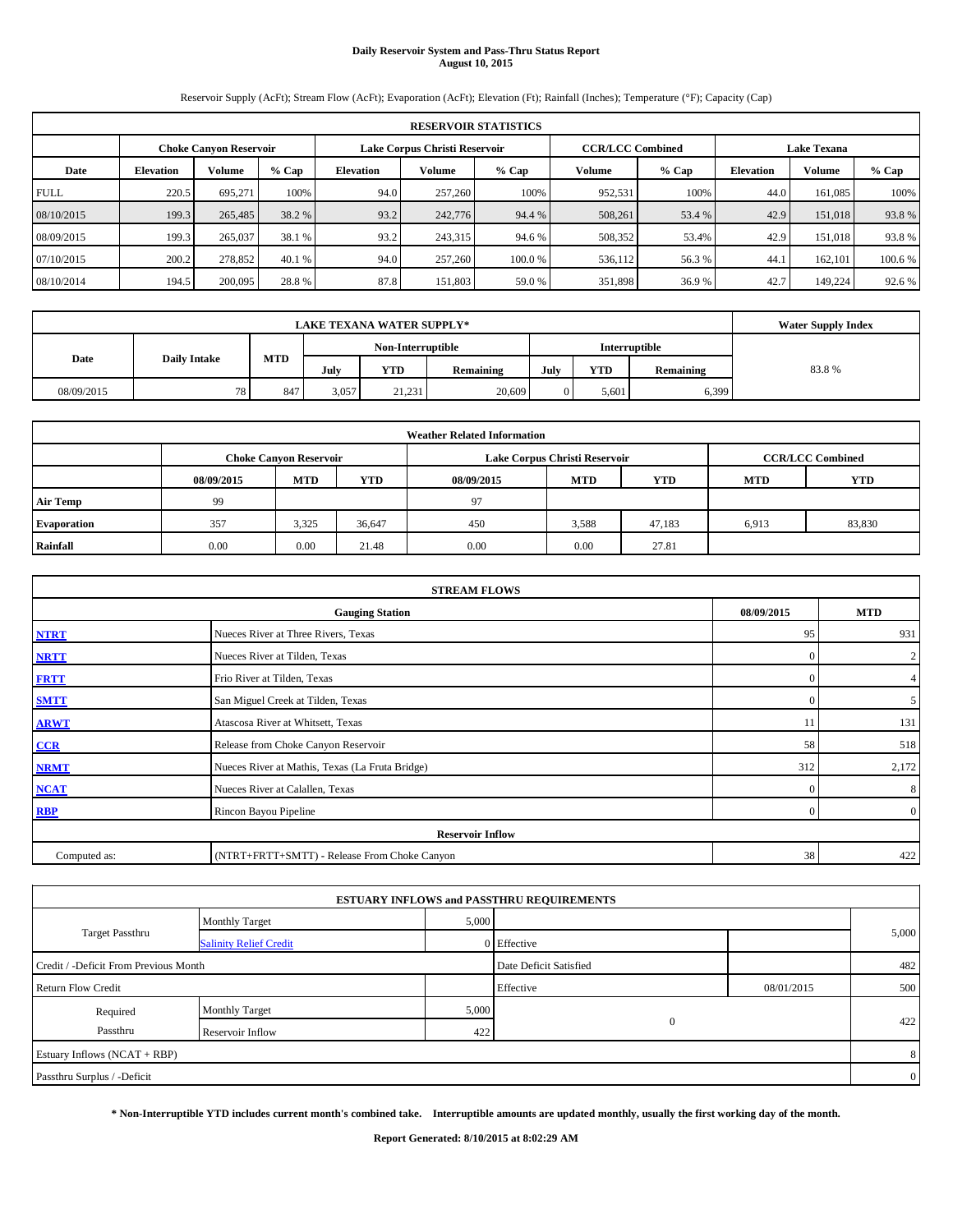# **Daily Reservoir System and Pass-Thru Status Report August 11, 2015**

Reservoir Supply (AcFt); Stream Flow (AcFt); Evaporation (AcFt); Elevation (Ft); Rainfall (Inches); Temperature (°F); Capacity (Cap)

|             | <b>RESERVOIR STATISTICS</b> |                                                                |         |           |                         |         |                    |         |                  |               |         |  |
|-------------|-----------------------------|----------------------------------------------------------------|---------|-----------|-------------------------|---------|--------------------|---------|------------------|---------------|---------|--|
|             |                             | Lake Corpus Christi Reservoir<br><b>Choke Canyon Reservoir</b> |         |           | <b>CCR/LCC Combined</b> |         | <b>Lake Texana</b> |         |                  |               |         |  |
| Date        | <b>Elevation</b>            | Volume                                                         | $%$ Cap | Elevation | Volume                  | % Cap   | Volume             | $%$ Cap | <b>Elevation</b> | <b>Volume</b> | $%$ Cap |  |
| <b>FULL</b> | 220.5                       | 695.271                                                        | 100%    | 94.0      | 257,260                 | 100%    | 952,531            | 100%    | 44.0             | 161.085       | 100%    |  |
| 08/11/2015  | 199.3                       | 265,186                                                        | 38.1 %  | 93.2      | 242,417                 | 94.2 %  | 507,603            | 53.3 %  | 42.7             | 149,224       | 92.6 %  |  |
| 08/10/2015  | 199.3                       | 265,485                                                        | 38.2 %  | 93.2      | 242,776                 | 94.4 %  | 508.261            | 53.4%   | 42.9             | 151,018       | 93.8%   |  |
| 07/11/2015  | 200.2                       | 278,852                                                        | 40.1 %  | 94.0      | 257,260                 | 100.0 % | 536,112            | 56.3 %  | 44.              | 162,101       | 100.6 % |  |
| 08/11/2014  | 194.5                       | 200,588                                                        | 28.9 %  | 87.8      | 151.651                 | 58.9%   | 352,239            | 37.0 %  | 42.6             | 148,332       | 92.1 %  |  |

| <b>LAKE TEXANA WATER SUPPLY*</b> |                     |     |       |                   |           |      |            |               | <b>Water Supply Index</b> |
|----------------------------------|---------------------|-----|-------|-------------------|-----------|------|------------|---------------|---------------------------|
|                                  |                     |     |       | Non-Interruptible |           |      |            | Interruptible |                           |
| Date                             | <b>Daily Intake</b> | MTD | July  | YTD               | Remaining | July | <b>YTD</b> | Remaining     | 83.7%                     |
| 08/10/2015                       | 78.                 | 924 | 3,057 | 21,309            | 20,531    |      | 5.601      | 6,399         |                           |

| <b>Weather Related Information</b> |            |                               |        |            |                               |                         |            |            |  |  |  |
|------------------------------------|------------|-------------------------------|--------|------------|-------------------------------|-------------------------|------------|------------|--|--|--|
|                                    |            | <b>Choke Canvon Reservoir</b> |        |            | Lake Corpus Christi Reservoir | <b>CCR/LCC Combined</b> |            |            |  |  |  |
|                                    | 08/10/2015 | <b>MTD</b>                    | YTD    | 08/10/2015 | <b>MTD</b>                    | <b>YTD</b>              | <b>MTD</b> | <b>YTD</b> |  |  |  |
| <b>Air Temp</b>                    | 101        |                               |        | 98         |                               |                         |            |            |  |  |  |
| Evaporation                        | 391        | 3.716                         | 37,038 | 397        | 3,985                         | 47,580                  | 7,701      | 84,618     |  |  |  |
| Rainfall                           | 0.00       | 0.00                          | 21.48  | 0.00       | 0.00                          | 27.81                   |            |            |  |  |  |

| <b>STREAM FLOWS</b> |                                                 |            |                |  |  |  |  |  |  |
|---------------------|-------------------------------------------------|------------|----------------|--|--|--|--|--|--|
|                     | 08/10/2015                                      | <b>MTD</b> |                |  |  |  |  |  |  |
| <b>NTRT</b>         | Nueces River at Three Rivers, Texas             | 93         | 1,024          |  |  |  |  |  |  |
| <b>NRTT</b>         | Nueces River at Tilden, Texas                   | $\Omega$   | $\overline{2}$ |  |  |  |  |  |  |
| <b>FRTT</b>         | Frio River at Tilden, Texas                     | C          | $\overline{4}$ |  |  |  |  |  |  |
| <b>SMTT</b>         | San Miguel Creek at Tilden, Texas               | $\Omega$   | 5 <sup>5</sup> |  |  |  |  |  |  |
| <b>ARWT</b>         | Atascosa River at Whitsett, Texas               | 15         | 146            |  |  |  |  |  |  |
| CCR                 | Release from Choke Canyon Reservoir             | 58         | 576            |  |  |  |  |  |  |
| <b>NRMT</b>         | Nueces River at Mathis, Texas (La Fruta Bridge) | 288        | 2,459          |  |  |  |  |  |  |
| <b>NCAT</b>         | Nueces River at Calallen, Texas                 |            | 13             |  |  |  |  |  |  |
| <b>RBP</b>          | Rincon Bayou Pipeline                           | $\Omega$   | $\overline{0}$ |  |  |  |  |  |  |
|                     | <b>Reservoir Inflow</b>                         |            |                |  |  |  |  |  |  |
| Computed as:        | (NTRT+FRTT+SMTT) - Release From Choke Canyon    |            |                |  |  |  |  |  |  |

| <b>ESTUARY INFLOWS and PASSTHRU REQUIREMENTS</b> |                                |                        |              |            |                |  |  |  |  |  |  |
|--------------------------------------------------|--------------------------------|------------------------|--------------|------------|----------------|--|--|--|--|--|--|
|                                                  | <b>Monthly Target</b>          | 5,000                  |              |            |                |  |  |  |  |  |  |
| <b>Target Passthru</b>                           | <b>Salinity Relief Credit</b>  |                        | 0 Effective  |            | 5,000          |  |  |  |  |  |  |
| Credit / -Deficit From Previous Month            |                                | Date Deficit Satisfied |              | 482        |                |  |  |  |  |  |  |
| <b>Return Flow Credit</b>                        |                                |                        | Effective    | 08/01/2015 | 500            |  |  |  |  |  |  |
| Required                                         | 5,000<br><b>Monthly Target</b> |                        |              |            |                |  |  |  |  |  |  |
| Passthru                                         | Reservoir Inflow               | 458                    | $\mathbf{0}$ |            | 458            |  |  |  |  |  |  |
| Estuary Inflows (NCAT + RBP)                     |                                |                        |              |            | 13             |  |  |  |  |  |  |
| Passthru Surplus / -Deficit                      |                                |                        |              |            | $\overline{0}$ |  |  |  |  |  |  |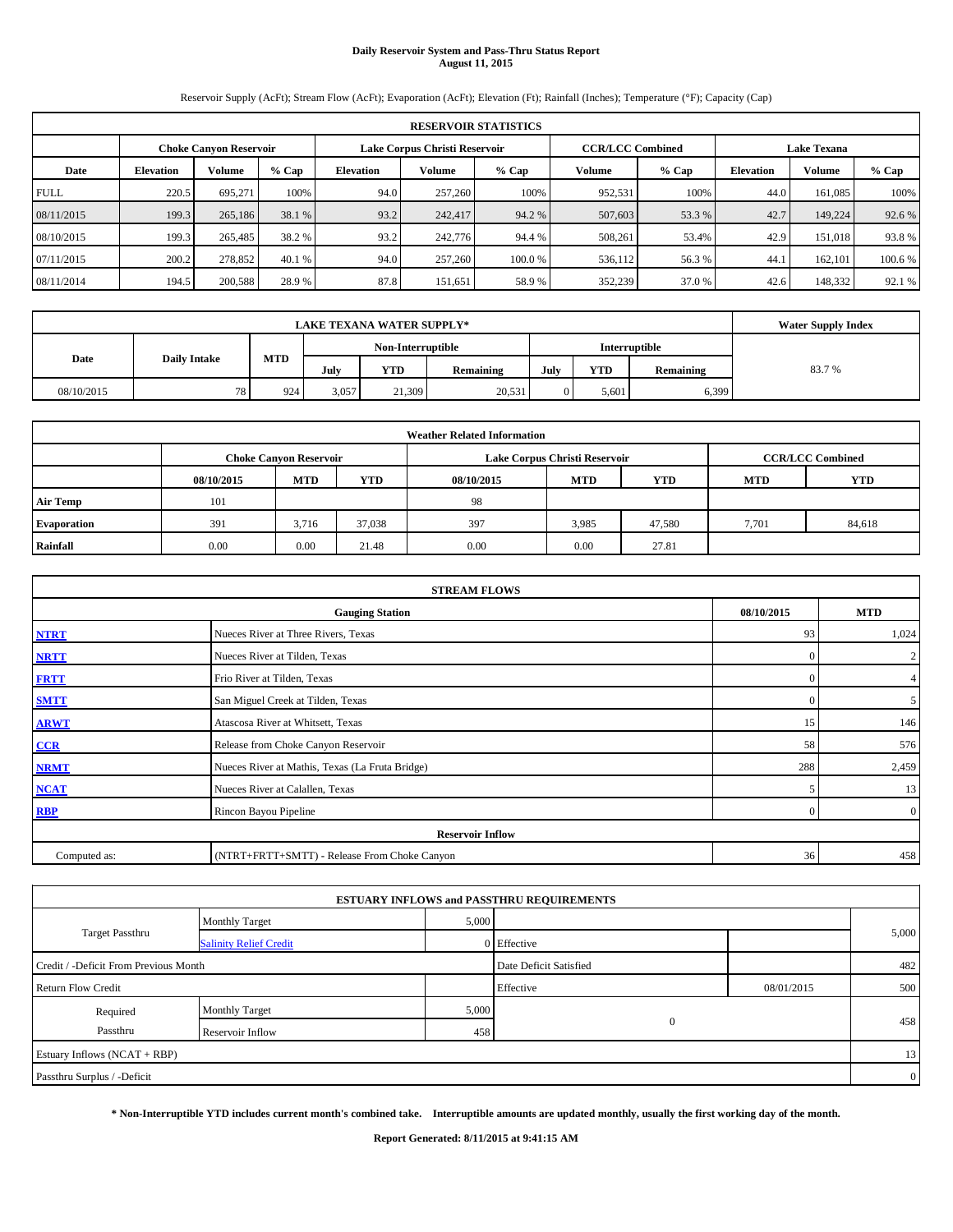# **Daily Reservoir System and Pass-Thru Status Report August 12, 2015**

Reservoir Supply (AcFt); Stream Flow (AcFt); Evaporation (AcFt); Elevation (Ft); Rainfall (Inches); Temperature (°F); Capacity (Cap)

|             | <b>RESERVOIR STATISTICS</b>                                    |         |         |                         |         |                    |               |         |                  |               |         |  |
|-------------|----------------------------------------------------------------|---------|---------|-------------------------|---------|--------------------|---------------|---------|------------------|---------------|---------|--|
|             | Lake Corpus Christi Reservoir<br><b>Choke Canyon Reservoir</b> |         |         | <b>CCR/LCC Combined</b> |         | <b>Lake Texana</b> |               |         |                  |               |         |  |
| Date        | <b>Elevation</b>                                               | Volume  | $%$ Cap | <b>Elevation</b>        | Volume  | % Cap              | <b>Volume</b> | $%$ Cap | <b>Elevation</b> | <b>Volume</b> | $%$ Cap |  |
| <b>FULL</b> | 220.5                                                          | 695.271 | 100%    | 94.0                    | 257,260 | 100%               | 952,531       | 100%    | 44.0             | 161.085       | 100%    |  |
| 08/12/2015  | 199.3                                                          | 264,888 | 38.1 %  | 93.1                    | 241,521 | 93.9 %             | 506,409       | 53.2 %  | 42.6             | 148,332       | 92.1 %  |  |
| 08/11/2015  | 199.3                                                          | 265,186 | 38.1 %  | 93.2                    | 242,417 | 94.2 %             | 507,603       | 53.3%   | 42.7             | 149.224       | 92.6 %  |  |
| 07/12/2015  | 200.1                                                          | 277,312 | 39.9 %  | 94.0                    | 257,260 | 100.0%             | 534,572       | 56.1 %  | 44.              | 162,101       | 100.6 % |  |
| 08/12/2014  | 194.5                                                          | 200,341 | 28.8%   | 87.7                    | 151.043 | 58.7%              | 351,384       | 36.9%   | 42.6             | 148,332       | 92.1 %  |  |

| <b>LAKE TEXANA WATER SUPPLY*</b> |                     |            |       |                   |                  |      |            | <b>Water Supply Index</b> |       |
|----------------------------------|---------------------|------------|-------|-------------------|------------------|------|------------|---------------------------|-------|
|                                  |                     |            |       | Non-Interruptible |                  |      |            | Interruptible             |       |
| Date                             | <b>Daily Intake</b> | <b>MTD</b> | July  | YTD               | <b>Remaining</b> | July | <b>YTD</b> | Remaining                 | 83.5% |
| 08/11/2015                       | 78                  | 1.002      | 3,057 | 21.387            | 20.453           |      | 5.601      | 6,399                     |       |

| <b>Weather Related Information</b> |            |                               |        |            |                               |                         |            |            |  |  |  |
|------------------------------------|------------|-------------------------------|--------|------------|-------------------------------|-------------------------|------------|------------|--|--|--|
|                                    |            | <b>Choke Canvon Reservoir</b> |        |            | Lake Corpus Christi Reservoir | <b>CCR/LCC Combined</b> |            |            |  |  |  |
|                                    | 08/11/2015 | <b>MTD</b>                    | YTD    | 08/11/2015 | <b>MTD</b>                    | <b>YTD</b>              | <b>MTD</b> | <b>YTD</b> |  |  |  |
| <b>Air Temp</b>                    | 101        |                               |        | 99         |                               |                         |            |            |  |  |  |
| Evaporation                        | 400        | 4,116                         | 37,438 | 418        | 4,403                         | 47,998                  | 8,519      | 85,436     |  |  |  |
| Rainfall                           | 0.00       | 0.00                          | 21.48  | 0.00       | 0.00                          | 27.81                   |            |            |  |  |  |

| <b>STREAM FLOWS</b> |                                                 |            |                |  |  |  |  |  |  |
|---------------------|-------------------------------------------------|------------|----------------|--|--|--|--|--|--|
|                     | 08/11/2015                                      | <b>MTD</b> |                |  |  |  |  |  |  |
| <b>NTRT</b>         | Nueces River at Three Rivers, Texas             | 95         | 1,120          |  |  |  |  |  |  |
| <b>NRTT</b>         | Nueces River at Tilden, Texas                   | $\Omega$   | $\overline{2}$ |  |  |  |  |  |  |
| <b>FRTT</b>         | Frio River at Tilden, Texas                     | $\Omega$   | $\overline{4}$ |  |  |  |  |  |  |
| <b>SMTT</b>         | San Miguel Creek at Tilden, Texas               | $\Omega$   | 5 <sup>5</sup> |  |  |  |  |  |  |
| <b>ARWT</b>         | Atascosa River at Whitsett, Texas               | 10         | 156            |  |  |  |  |  |  |
| CCR                 | Release from Choke Canyon Reservoir             | 58         | 633            |  |  |  |  |  |  |
| <b>NRMT</b>         | Nueces River at Mathis, Texas (La Fruta Bridge) | 272        | 2,731          |  |  |  |  |  |  |
| <b>NCAT</b>         | Nueces River at Calallen, Texas                 | 6          | 19             |  |  |  |  |  |  |
| RBP                 | Rincon Bayou Pipeline                           | $\Omega$   | $\overline{0}$ |  |  |  |  |  |  |
|                     | <b>Reservoir Inflow</b>                         |            |                |  |  |  |  |  |  |
| Computed as:        | (NTRT+FRTT+SMTT) - Release From Choke Canyon    |            |                |  |  |  |  |  |  |

|                                       |                               |       | <b>ESTUARY INFLOWS and PASSTHRU REQUIREMENTS</b> |            |                |
|---------------------------------------|-------------------------------|-------|--------------------------------------------------|------------|----------------|
|                                       | <b>Monthly Target</b>         | 5,000 |                                                  |            |                |
| <b>Target Passthru</b>                | <b>Salinity Relief Credit</b> |       | 1,250 Effective                                  | 08/12/2015 | 3,750          |
| Credit / -Deficit From Previous Month |                               |       | Date Deficit Satisfied                           |            | 482            |
| <b>Return Flow Credit</b>             |                               |       | Effective                                        | 08/01/2015 | 500            |
| Required                              | <b>Monthly Target</b>         | 3,750 |                                                  |            |                |
| Passthru                              | Reservoir Inflow              | 496   | $\mathbf{0}$                                     |            | 496            |
| Estuary Inflows (NCAT + RBP)          |                               |       |                                                  |            | 19             |
| Passthru Surplus / -Deficit           |                               |       |                                                  |            | $\overline{0}$ |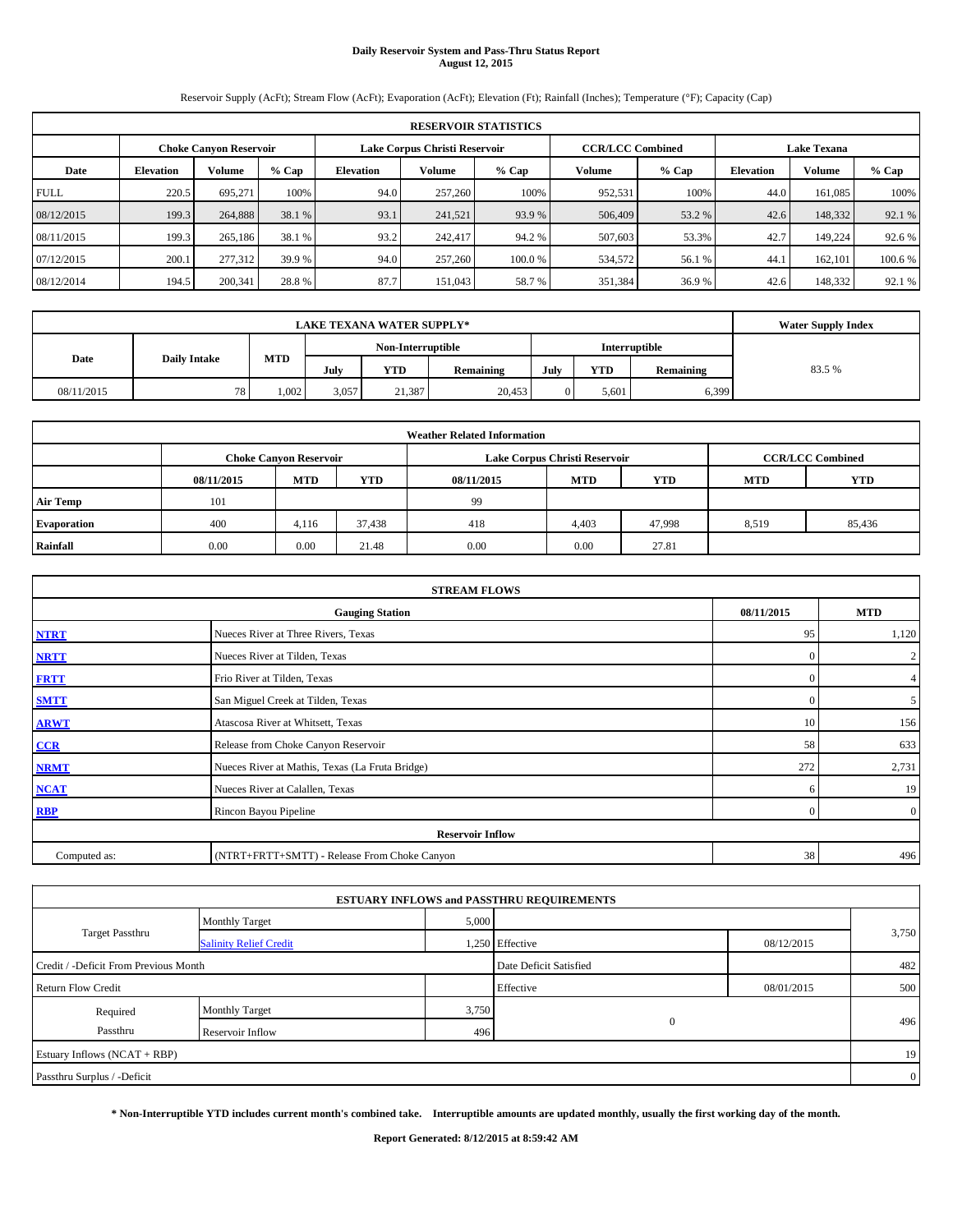# **Daily Reservoir System and Pass-Thru Status Report August 13, 2015**

Reservoir Supply (AcFt); Stream Flow (AcFt); Evaporation (AcFt); Elevation (Ft); Rainfall (Inches); Temperature (°F); Capacity (Cap)

|             | <b>RESERVOIR STATISTICS</b>                                                                                     |         |         |                  |         |         |                  |        |       |         |         |  |  |  |
|-------------|-----------------------------------------------------------------------------------------------------------------|---------|---------|------------------|---------|---------|------------------|--------|-------|---------|---------|--|--|--|
|             | Lake Corpus Christi Reservoir<br><b>CCR/LCC Combined</b><br><b>Lake Texana</b><br><b>Choke Canyon Reservoir</b> |         |         |                  |         |         |                  |        |       |         |         |  |  |  |
| Date        | <b>Elevation</b>                                                                                                | Volume  | $%$ Cap | <b>Elevation</b> | Volume  | $%$ Cap | <b>Elevation</b> | Volume | % Cap |         |         |  |  |  |
| <b>FULL</b> | 220.5                                                                                                           | 695,271 | 100%    | 94.0             | 257,260 | 100%    | 952,531          | 100%   | 44.0  | 161,085 | 100%    |  |  |  |
| 08/13/2015  | 199.2                                                                                                           | 263,843 | 37.9 %  | 93.1             | 240,804 | 93.6 %  | 504,647          | 53.0 % | 42.6  | 148,332 | 92.1 %  |  |  |  |
| 08/12/2015  | 199.3                                                                                                           | 264,888 | 38.1 %  | 93.1             | 241,521 | 93.9 %  | 506,409          | 53.2%  | 42.6  | 148,332 | 92.1 %  |  |  |  |
| 07/13/2015  | 200.1                                                                                                           | 276,850 | 39.8%   | 94.0             | 257,260 | 100.0%  | 534,110          | 56.1 % | 44.1  | 162,101 | 100.6 % |  |  |  |
| 08/13/2014  | 194.5                                                                                                           | 199,482 | 28.7 %  | 87.7             | 150,589 | 58.5 %  | 350,071          | 36.8%  | 42.5  | 147,442 | 91.5 %  |  |  |  |

|            | <b>Water Supply Index</b> |            |                   |        |           |      |            |           |       |
|------------|---------------------------|------------|-------------------|--------|-----------|------|------------|-----------|-------|
|            |                           |            | Non-Interruptible |        |           |      |            |           |       |
| Date       | <b>Daily Intake</b>       | <b>MTD</b> | July              | YTD    | Remaining | July | <b>YTD</b> | Remaining | 83.2% |
| 08/12/2015 | $\overline{a}$            | 1.079      | 3,057             | 21.464 | 20,376    |      | 5.601      | 6,399     |       |

| <b>Weather Related Information</b> |            |                               |            |                                                      |                               |                         |       |        |  |  |  |
|------------------------------------|------------|-------------------------------|------------|------------------------------------------------------|-------------------------------|-------------------------|-------|--------|--|--|--|
|                                    |            | <b>Choke Canvon Reservoir</b> |            |                                                      | Lake Corpus Christi Reservoir | <b>CCR/LCC Combined</b> |       |        |  |  |  |
|                                    | 08/12/2015 | <b>MTD</b>                    | <b>YTD</b> | <b>MTD</b><br><b>YTD</b><br>08/12/2015<br><b>MTD</b> |                               |                         |       |        |  |  |  |
| <b>Air Temp</b>                    | 100        |                               |            | 99                                                   |                               |                         |       |        |  |  |  |
| Evaporation                        | 355        | 4,471                         | 37,793     | 376                                                  | 4,779                         | 48,374                  | 9,250 | 86,167 |  |  |  |
| Rainfall                           | 0.00       | 0.00                          | 21.48      | 0.00                                                 | 0.00                          | 27.81                   |       |        |  |  |  |

| <b>STREAM FLOWS</b> |                                                    |          |                |  |  |  |  |  |  |
|---------------------|----------------------------------------------------|----------|----------------|--|--|--|--|--|--|
|                     | 08/12/2015<br><b>MTD</b><br><b>Gauging Station</b> |          |                |  |  |  |  |  |  |
| <b>NTRT</b>         | Nueces River at Three Rivers, Texas                | 93       | 1,213          |  |  |  |  |  |  |
| <b>NRTT</b>         | Nueces River at Tilden, Texas                      | $\Omega$ | $\overline{2}$ |  |  |  |  |  |  |
| <b>FRTT</b>         | Frio River at Tilden, Texas                        | $\Omega$ | 5              |  |  |  |  |  |  |
| <b>SMTT</b>         | San Miguel Creek at Tilden, Texas                  | $\Omega$ | 5 <sup>5</sup> |  |  |  |  |  |  |
| <b>ARWT</b>         | Atascosa River at Whitsett, Texas                  | 9        | 165            |  |  |  |  |  |  |
| CCR                 | Release from Choke Canyon Reservoir                | 58       | 691            |  |  |  |  |  |  |
| <b>NRMT</b>         | Nueces River at Mathis, Texas (La Fruta Bridge)    | 272      | 3,003          |  |  |  |  |  |  |
| <b>NCAT</b>         | Nueces River at Calallen, Texas                    | $\sim$   | 21             |  |  |  |  |  |  |
| <b>RBP</b>          | Rincon Bayou Pipeline                              | $\Omega$ | $\overline{0}$ |  |  |  |  |  |  |
|                     | <b>Reservoir Inflow</b>                            |          |                |  |  |  |  |  |  |
| Computed as:        | (NTRT+FRTT+SMTT) - Release From Choke Canyon       | 36       | 532            |  |  |  |  |  |  |

|                                       |                               |       | <b>ESTUARY INFLOWS and PASSTHRU REQUIREMENTS</b> |            |       |  |
|---------------------------------------|-------------------------------|-------|--------------------------------------------------|------------|-------|--|
|                                       | <b>Monthly Target</b>         | 5,000 |                                                  |            |       |  |
| Target Passthru                       | <b>Salinity Relief Credit</b> |       | 1,250 Effective                                  | 08/12/2015 | 3,750 |  |
| Credit / -Deficit From Previous Month |                               |       | Date Deficit Satisfied                           |            | 482   |  |
| <b>Return Flow Credit</b>             |                               |       | Effective                                        | 08/01/2015 | 500   |  |
| Required                              | <b>Monthly Target</b>         | 3,750 |                                                  |            |       |  |
| Passthru                              | Reservoir Inflow              | 532   | $\mathbf{0}$                                     |            | 532   |  |
| Estuary Inflows (NCAT + RBP)          |                               |       |                                                  |            | 21    |  |
| Passthru Surplus / -Deficit           |                               |       |                                                  |            | 470   |  |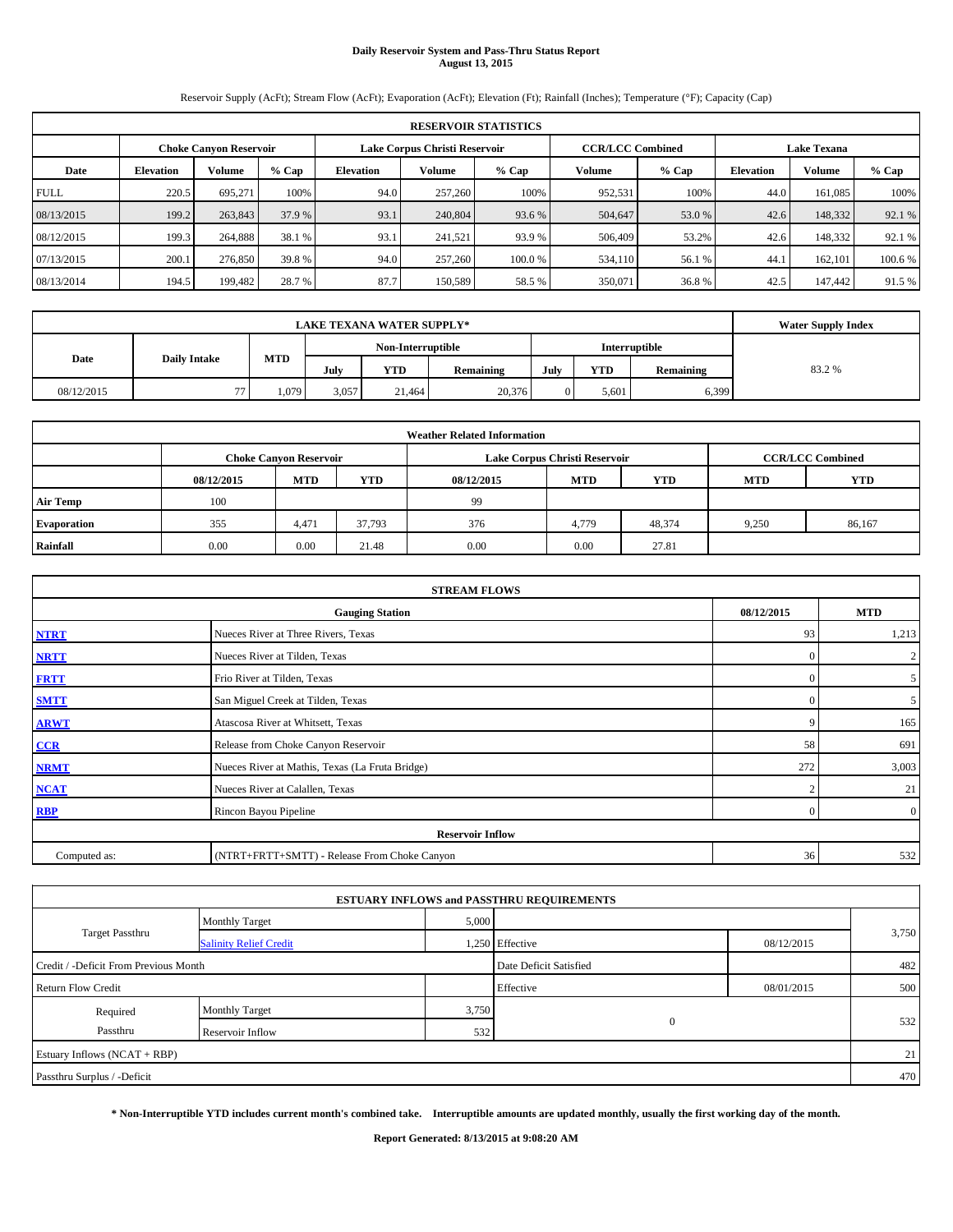# **Daily Reservoir System and Pass-Thru Status Report August 14, 2015**

Reservoir Supply (AcFt); Stream Flow (AcFt); Evaporation (AcFt); Elevation (Ft); Rainfall (Inches); Temperature (°F); Capacity (Cap)

|             | <b>RESERVOIR STATISTICS</b>                                                                                     |               |         |                  |         |         |         |                  |               |         |        |  |  |
|-------------|-----------------------------------------------------------------------------------------------------------------|---------------|---------|------------------|---------|---------|---------|------------------|---------------|---------|--------|--|--|
|             | Lake Corpus Christi Reservoir<br><b>CCR/LCC Combined</b><br><b>Lake Texana</b><br><b>Choke Canyon Reservoir</b> |               |         |                  |         |         |         |                  |               |         |        |  |  |
| Date        | <b>Elevation</b>                                                                                                | <b>Volume</b> | $%$ Cap | <b>Elevation</b> | Volume  | $%$ Cap | $%$ Cap | <b>Elevation</b> | <b>Volume</b> | % Cap   |        |  |  |
| <b>FULL</b> | 220.5                                                                                                           | 695.271       | 100%    | 94.0             | 257,260 | 100%    | 952,531 | 100%             | 44.0          | 161,085 | 100%   |  |  |
| 08/14/2015  | 199.2                                                                                                           | 263,398       | 37.9 %  | 93.1             | 240,266 | 93.4 %  | 503,664 | 52.9 %           | 42.7          | 149,224 | 92.6 % |  |  |
| 08/13/2015  | 199.2                                                                                                           | 263,843       | 37.9 %  | 93.1             | 240,804 | 93.6 %  | 504,647 | 53.0%            | 42.6          | 148,332 | 92.1 % |  |  |
| 07/14/2015  | 200.0                                                                                                           | 276,235       | 39.7 %  | 94.0             | 256,713 | 99.8%   | 532,948 | 56.0%            | 44.0          | 161,085 | 100.0% |  |  |
| 08/14/2014  | 194.4                                                                                                           | 199,115       | 28.6 %  | 87.7             | 150,135 | 58.4%   | 349,250 | 36.7 %           | 42.5          | 147,442 | 91.5 % |  |  |

|            | <b>Water Supply Index</b> |                                           |       |        |           |      |            |           |        |
|------------|---------------------------|-------------------------------------------|-------|--------|-----------|------|------------|-----------|--------|
|            |                           | <b>Interruptible</b><br>Non-Interruptible |       |        |           |      |            |           |        |
| Date       | <b>Daily Intake</b>       | <b>MTD</b>                                | July  | YTD    | Remaining | July | <b>YTD</b> | Remaining | 83.1 % |
| 08/13/2015 | $\overline{a}$            | 1,156                                     | 3,057 | 21.541 | 20,299    |      | 5.601      | 6,399     |        |

| <b>Weather Related Information</b> |                                                                                         |                               |        |      |                               |                         |       |        |  |  |  |
|------------------------------------|-----------------------------------------------------------------------------------------|-------------------------------|--------|------|-------------------------------|-------------------------|-------|--------|--|--|--|
|                                    |                                                                                         | <b>Choke Canvon Reservoir</b> |        |      | Lake Corpus Christi Reservoir | <b>CCR/LCC Combined</b> |       |        |  |  |  |
|                                    | YTD<br><b>MTD</b><br><b>MTD</b><br><b>YTD</b><br>08/13/2015<br>08/13/2015<br><b>MTD</b> |                               |        |      |                               |                         |       |        |  |  |  |
| <b>Air Temp</b>                    | 100                                                                                     |                               |        | 100  |                               |                         |       |        |  |  |  |
| <b>Evaporation</b>                 | 286                                                                                     | 4.757                         | 38,079 | 355  | 5,134                         | 48,729                  | 9,891 | 86,808 |  |  |  |
| Rainfall                           | 0.06                                                                                    | 0.06                          | 21.54  | 0.02 | 0.02                          | 27.83                   |       |        |  |  |  |

| <b>STREAM FLOWS</b> |                                                 |            |                |  |  |  |  |  |  |
|---------------------|-------------------------------------------------|------------|----------------|--|--|--|--|--|--|
|                     | <b>Gauging Station</b>                          | 08/13/2015 | <b>MTD</b>     |  |  |  |  |  |  |
| <b>NTRT</b>         | Nueces River at Three Rivers, Texas             | 89         | 1,302          |  |  |  |  |  |  |
| <b>NRTT</b>         | Nueces River at Tilden, Texas                   | $\Omega$   | $\overline{2}$ |  |  |  |  |  |  |
| <b>FRTT</b>         | Frio River at Tilden, Texas                     |            | 5 <sup>5</sup> |  |  |  |  |  |  |
| <b>SMTT</b>         | San Miguel Creek at Tilden, Texas               | $\Omega$   | 5 <sup>5</sup> |  |  |  |  |  |  |
| <b>ARWT</b>         | Atascosa River at Whitsett, Texas               | 11         | 177            |  |  |  |  |  |  |
| CCR                 | Release from Choke Canyon Reservoir             | 58         | 748            |  |  |  |  |  |  |
| <b>NRMT</b>         | Nueces River at Mathis, Texas (La Fruta Bridge) | 272        | 3,275          |  |  |  |  |  |  |
| <b>NCAT</b>         | Nueces River at Calallen, Texas                 | $\Omega$   | 21             |  |  |  |  |  |  |
| RBP                 | Rincon Bayou Pipeline                           | $\Omega$   | $\overline{0}$ |  |  |  |  |  |  |
|                     | <b>Reservoir Inflow</b>                         |            |                |  |  |  |  |  |  |
| Computed as:        | (NTRT+FRTT+SMTT) - Release From Choke Canyon    | 32         | 564            |  |  |  |  |  |  |

|                                       |                               |       | <b>ESTUARY INFLOWS and PASSTHRU REQUIREMENTS</b> |            |       |  |
|---------------------------------------|-------------------------------|-------|--------------------------------------------------|------------|-------|--|
|                                       | <b>Monthly Target</b>         | 5,000 |                                                  |            |       |  |
| <b>Target Passthru</b>                | <b>Salinity Relief Credit</b> |       | 1,250 Effective                                  | 08/12/2015 | 3,750 |  |
| Credit / -Deficit From Previous Month |                               |       | Date Deficit Satisfied                           |            | 482   |  |
| <b>Return Flow Credit</b>             |                               |       | Effective                                        | 08/01/2015 | 500   |  |
| Required                              | <b>Monthly Target</b>         | 3,750 |                                                  |            |       |  |
| Passthru                              | Reservoir Inflow              | 564   | $\mathbf{0}$                                     |            | 564   |  |
| Estuary Inflows (NCAT + RBP)          |                               |       |                                                  |            | 21    |  |
| Passthru Surplus / -Deficit           |                               |       |                                                  |            | 438   |  |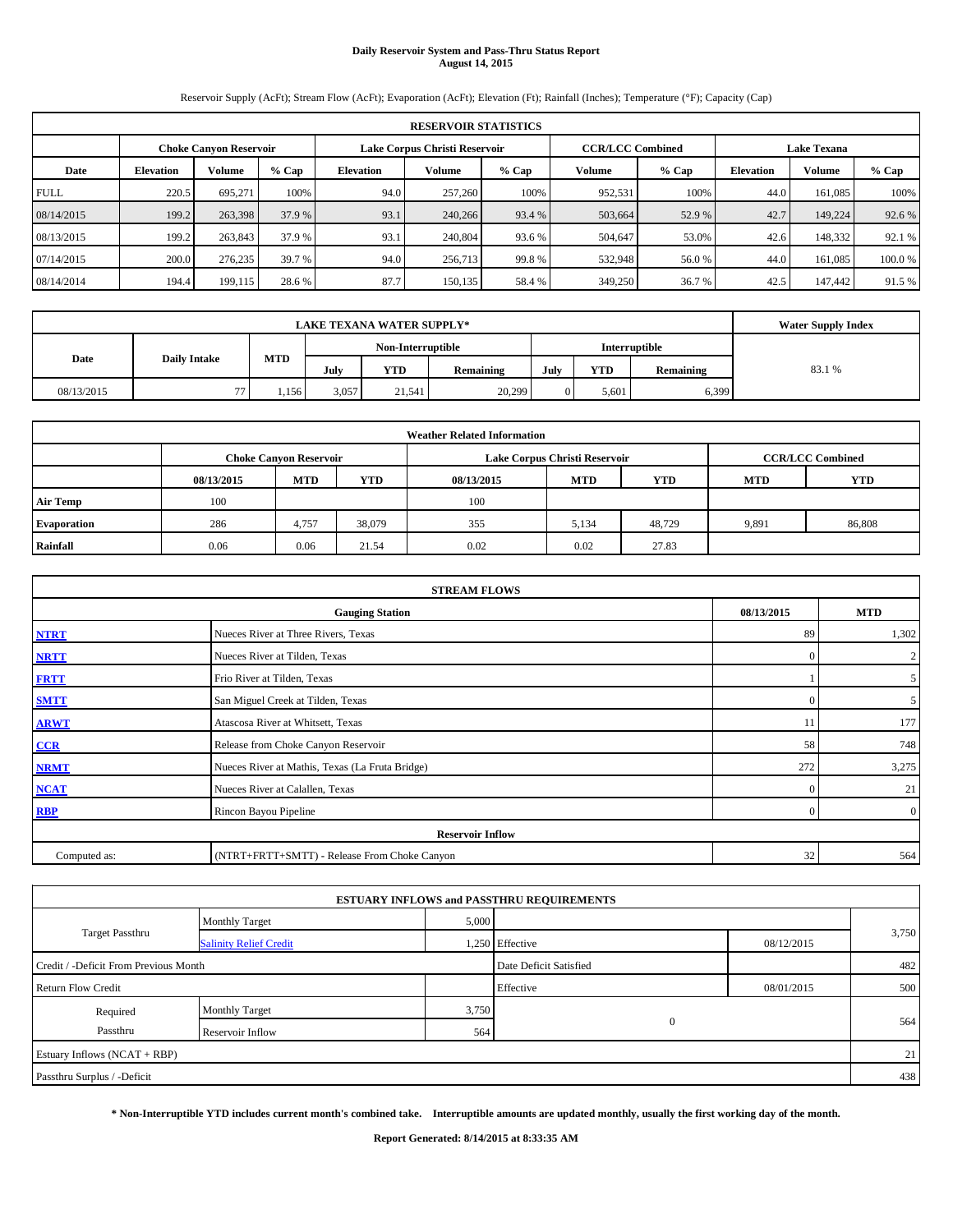# **Daily Reservoir System and Pass-Thru Status Report August 15, 2015**

Reservoir Supply (AcFt); Stream Flow (AcFt); Evaporation (AcFt); Elevation (Ft); Rainfall (Inches); Temperature (°F); Capacity (Cap)

|             | <b>RESERVOIR STATISTICS</b>                                                                                     |         |        |                  |         |         |         |         |                  |         |         |  |  |
|-------------|-----------------------------------------------------------------------------------------------------------------|---------|--------|------------------|---------|---------|---------|---------|------------------|---------|---------|--|--|
|             | Lake Corpus Christi Reservoir<br><b>CCR/LCC Combined</b><br><b>Lake Texana</b><br><b>Choke Canvon Reservoir</b> |         |        |                  |         |         |         |         |                  |         |         |  |  |
| Date        | <b>Elevation</b>                                                                                                | Volume  | % Cap  | <b>Elevation</b> | Volume  | $%$ Cap | Volume  | $%$ Cap | <b>Elevation</b> | Volume  | $%$ Cap |  |  |
| <b>FULL</b> | 220.5                                                                                                           | 695.271 | 100%   | 94.0             | 257,260 | 100%    | 952.531 | 100%    | 44.0             | 161.085 | 100%    |  |  |
| 08/15/2015  | 199.2                                                                                                           | 263,694 | 37.9 % | 93.0             | 239,909 | 93.3 %  | 503,603 | 52.9 %  | 42.7             | 149,224 | 92.6 %  |  |  |
| 08/14/2015  | 199.2                                                                                                           | 263,398 | 37.9 % | 93.1             | 240,266 | 93.4 %  | 503,664 | 52.9%   | 42.7             | 149.224 | 92.6 %  |  |  |
| 07/15/2015  | 200.0                                                                                                           | 275,774 | 39.7 % | 94.0             | 256,530 | 99.7 %  | 532,304 | 55.9%   | 43.9             | 160,056 | 99.4 %  |  |  |
| 08/15/2014  | 194.3                                                                                                           | 198,258 | 28.5 % | 87.6             | 149.380 | 58.1 %  | 347,638 | 36.5 %  | 42.5             | 147,442 | 91.5 %  |  |  |

|            | <b>Water Supply Index</b> |            |                   |        |           |      |            |           |        |
|------------|---------------------------|------------|-------------------|--------|-----------|------|------------|-----------|--------|
|            |                           |            | Non-Interruptible |        |           |      |            |           |        |
| Date       | <b>Daily Intake</b>       | <b>MTD</b> | July              | YTD    | Remaining | July | <b>YTD</b> | Remaining | 83.1 % |
| 08/14/2015 | $\overline{a}$            | 1,233      | 3,057             | 21.618 | 20.222    |      | 5.601      | 6,399     |        |

| <b>Weather Related Information</b> |            |                               |        |            |                               |                         |            |            |  |  |
|------------------------------------|------------|-------------------------------|--------|------------|-------------------------------|-------------------------|------------|------------|--|--|
|                                    |            | <b>Choke Canyon Reservoir</b> |        |            | Lake Corpus Christi Reservoir | <b>CCR/LCC Combined</b> |            |            |  |  |
|                                    | 08/14/2015 | <b>MTD</b>                    | YTD    | 08/14/2015 | <b>MTD</b>                    | <b>YTD</b>              | <b>MTD</b> | <b>YTD</b> |  |  |
| <b>Air Temp</b>                    | 100        |                               |        | 98         |                               |                         |            |            |  |  |
| Evaporation                        | 398        | 5,155                         | 38,477 | 448        | 5,582                         | 49,177                  | 10,737     | 87,654     |  |  |
| Rainfall                           | 0.00       | 0.06                          | 21.54  | 0.04       | 0.06                          | 27.87                   |            |            |  |  |

| <b>STREAM FLOWS</b> |                                                 |            |                |  |  |  |  |  |  |  |
|---------------------|-------------------------------------------------|------------|----------------|--|--|--|--|--|--|--|
|                     | <b>Gauging Station</b>                          | 08/14/2015 | <b>MTD</b>     |  |  |  |  |  |  |  |
| <b>NTRT</b>         | Nueces River at Three Rivers, Texas             | 91         | 1,393          |  |  |  |  |  |  |  |
| <b>NRTT</b>         | Nueces River at Tilden, Texas                   | $\Omega$   | $\overline{2}$ |  |  |  |  |  |  |  |
| <b>FRTT</b>         | Frio River at Tilden, Texas                     | $\Omega$   | 6              |  |  |  |  |  |  |  |
| <b>SMTT</b>         | San Miguel Creek at Tilden, Texas               | $\Omega$   | 5              |  |  |  |  |  |  |  |
| <b>ARWT</b>         | Atascosa River at Whitsett, Texas               | 11         | 187            |  |  |  |  |  |  |  |
| CCR                 | Release from Choke Canyon Reservoir             | 58         | 806            |  |  |  |  |  |  |  |
| <b>NRMT</b>         | Nueces River at Mathis, Texas (La Fruta Bridge) | 272        | 3,547          |  |  |  |  |  |  |  |
| <b>NCAT</b>         | Nueces River at Calallen, Texas                 | $\Omega$   | 21             |  |  |  |  |  |  |  |
| <b>RBP</b>          | Rincon Bayou Pipeline                           | $\Omega$   | $\overline{0}$ |  |  |  |  |  |  |  |
|                     | <b>Reservoir Inflow</b>                         |            |                |  |  |  |  |  |  |  |
| Computed as:        | (NTRT+FRTT+SMTT) - Release From Choke Canyon    | 34         | 599            |  |  |  |  |  |  |  |

|                                       |                               |       | <b>ESTUARY INFLOWS and PASSTHRU REQUIREMENTS</b> |            |                |
|---------------------------------------|-------------------------------|-------|--------------------------------------------------|------------|----------------|
|                                       | <b>Monthly Target</b>         | 5,000 |                                                  |            |                |
| <b>Target Passthru</b>                | <b>Salinity Relief Credit</b> |       | 1,250 Effective                                  | 08/12/2015 | 3,750          |
| Credit / -Deficit From Previous Month |                               |       | Date Deficit Satisfied                           |            | $\overline{0}$ |
| <b>Return Flow Credit</b>             |                               |       | Effective                                        | 08/01/2015 | 500            |
| Required                              | <b>Monthly Target</b>         | 3,750 |                                                  |            |                |
| Passthru                              | Reservoir Inflow              | 599   | $\mathbf{0}$                                     |            | 599            |
| Estuary Inflows (NCAT + RBP)          |                               |       |                                                  |            | 21             |
| Passthru Surplus / -Deficit           |                               |       |                                                  |            | $-77$          |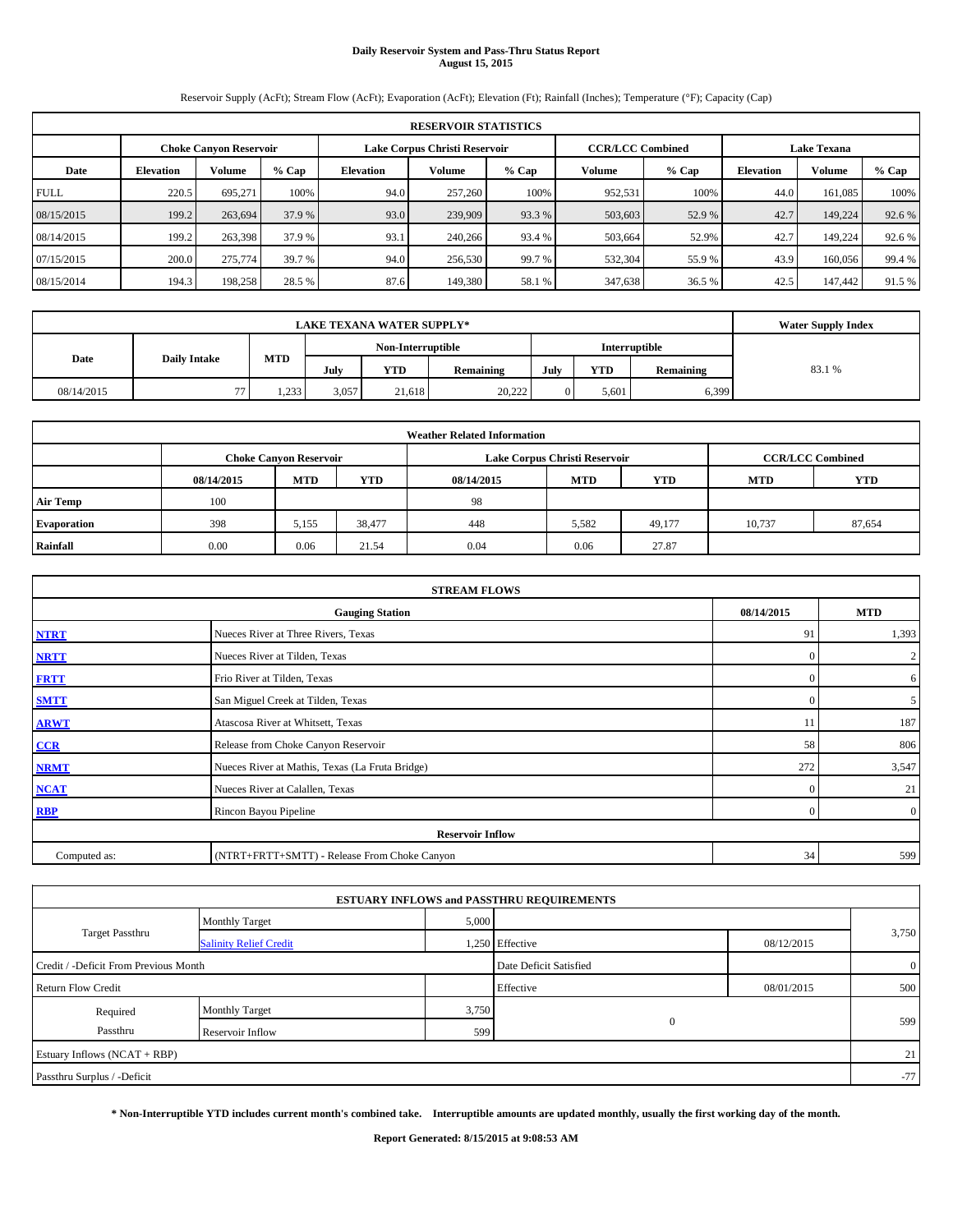# **Daily Reservoir System and Pass-Thru Status Report August 16, 2015**

Reservoir Supply (AcFt); Stream Flow (AcFt); Evaporation (AcFt); Elevation (Ft); Rainfall (Inches); Temperature (°F); Capacity (Cap)

| <b>RESERVOIR STATISTICS</b> |                  |                               |        |                  |                               |         |                         |         |                    |         |         |
|-----------------------------|------------------|-------------------------------|--------|------------------|-------------------------------|---------|-------------------------|---------|--------------------|---------|---------|
|                             |                  | <b>Choke Canvon Reservoir</b> |        |                  | Lake Corpus Christi Reservoir |         | <b>CCR/LCC Combined</b> |         | <b>Lake Texana</b> |         |         |
| Date                        | <b>Elevation</b> | Volume                        | % Cap  | <b>Elevation</b> | Volume                        | $%$ Cap | Volume                  | $%$ Cap | <b>Elevation</b>   | Volume  | $%$ Cap |
| <b>FULL</b>                 | 220.5            | 695.271                       | 100%   | 94.0             | 257,260                       | 100%    | 952.531                 | 100%    | 44.0               | 161.085 | 100%    |
| 08/16/2015                  | 199.2            | 263,104                       | 37.8%  | 93.0             | 239,193                       | 93.0 %  | 502,297                 | 52.7 %  | 42.7               | 149,224 | 92.6 %  |
| 08/15/2015                  | 199.2            | 263,694                       | 37.9 % | 93.0             | 239,909                       | 93.3 %  | 503,603                 | 52.9%   | 42.7               | 149.224 | 92.6 %  |
| 07/16/2015                  | 200.1            | 276,697                       | 39.8%  | 94.0             | 256,530                       | 99.7 %  | 533,227                 | 56.0%   | 43.8               | 159,229 | 98.8%   |
| 08/16/2014                  | 194.3            | 197,769                       | 28.4 % | 87.6             | 148,627                       | 57.8%   | 346,396                 | 36.4 %  | 42.4               | 146,555 | 91.0%   |

|            | <b>Water Supply Index</b> |            |                                           |            |           |      |            |           |       |
|------------|---------------------------|------------|-------------------------------------------|------------|-----------|------|------------|-----------|-------|
|            |                           |            | Non-Interruptible<br><b>Interruptible</b> |            |           |      |            |           |       |
| Date       | <b>Daily Intake</b>       | <b>MTD</b> | July                                      | <b>YTD</b> | Remaining | July | <b>YTD</b> | Remaining | 82.8% |
| 08/15/2015 | 77                        | 1,310      | 3,057                                     | 21.694     | 20.146    |      | 5.601      | 6,399     |       |

| <b>Weather Related Information</b> |            |                               |            |            |                               |                         |            |            |  |  |
|------------------------------------|------------|-------------------------------|------------|------------|-------------------------------|-------------------------|------------|------------|--|--|
|                                    |            | <b>Choke Canyon Reservoir</b> |            |            | Lake Corpus Christi Reservoir | <b>CCR/LCC Combined</b> |            |            |  |  |
|                                    | 08/15/2015 | <b>MTD</b>                    | <b>YTD</b> | 08/15/2015 | <b>MTD</b>                    | <b>YTD</b>              | <b>MTD</b> | <b>YTD</b> |  |  |
| <b>Air Temp</b>                    | 97         |                               |            | 97         |                               |                         |            |            |  |  |
| <b>Evaporation</b>                 | 285        | 5.440                         | 38,762     | 333        | 5,915                         | 49,510                  | 11,355     | 88,272     |  |  |
| Rainfall                           | 0.00       | 0.06                          | 21.54      | 0.00       | 0.06                          | 27.87                   |            |            |  |  |

| <b>STREAM FLOWS</b> |                                                 |            |                |  |  |  |  |  |  |
|---------------------|-------------------------------------------------|------------|----------------|--|--|--|--|--|--|
|                     | <b>Gauging Station</b>                          | 08/15/2015 | <b>MTD</b>     |  |  |  |  |  |  |
| <b>NTRT</b>         | Nueces River at Three Rivers, Texas             | 91         | 1,485          |  |  |  |  |  |  |
| <b>NRTT</b>         | Nueces River at Tilden, Texas                   | $\Omega$   | $\overline{2}$ |  |  |  |  |  |  |
| <b>FRTT</b>         | Frio River at Tilden, Texas                     |            | 6              |  |  |  |  |  |  |
| <b>SMTT</b>         | San Miguel Creek at Tilden, Texas               | $\Omega$   | 5 <sup>5</sup> |  |  |  |  |  |  |
| <b>ARWT</b>         | Atascosa River at Whitsett, Texas               | c          | 196            |  |  |  |  |  |  |
| CCR                 | Release from Choke Canyon Reservoir             | 58         | 863            |  |  |  |  |  |  |
| <b>NRMT</b>         | Nueces River at Mathis, Texas (La Fruta Bridge) | 262        | 3,809          |  |  |  |  |  |  |
| <b>NCAT</b>         | Nueces River at Calallen, Texas                 |            | 22             |  |  |  |  |  |  |
| <b>RBP</b>          | Rincon Bayou Pipeline                           | $\Omega$   | $\overline{0}$ |  |  |  |  |  |  |
|                     | <b>Reservoir Inflow</b>                         |            |                |  |  |  |  |  |  |
| Computed as:        | (NTRT+FRTT+SMTT) - Release From Choke Canyon    | 34         | 633            |  |  |  |  |  |  |

|                                       |                               |       | <b>ESTUARY INFLOWS and PASSTHRU REQUIREMENTS</b> |            |                |
|---------------------------------------|-------------------------------|-------|--------------------------------------------------|------------|----------------|
|                                       | <b>Monthly Target</b>         | 5,000 |                                                  |            |                |
| <b>Target Passthru</b>                | <b>Salinity Relief Credit</b> |       | 1,250 Effective                                  | 08/12/2015 | 3,750          |
| Credit / -Deficit From Previous Month |                               |       | Date Deficit Satisfied                           |            | $\overline{0}$ |
| <b>Return Flow Credit</b>             |                               |       | Effective                                        | 08/01/2015 | 500            |
| Required                              | <b>Monthly Target</b>         | 3,750 |                                                  |            |                |
| Passthru                              | Reservoir Inflow              | 633   | $\mathbf{0}$                                     |            | 633            |
| Estuary Inflows (NCAT + RBP)          |                               |       |                                                  |            | 22             |
| Passthru Surplus / -Deficit           |                               |       |                                                  |            | $-.111$        |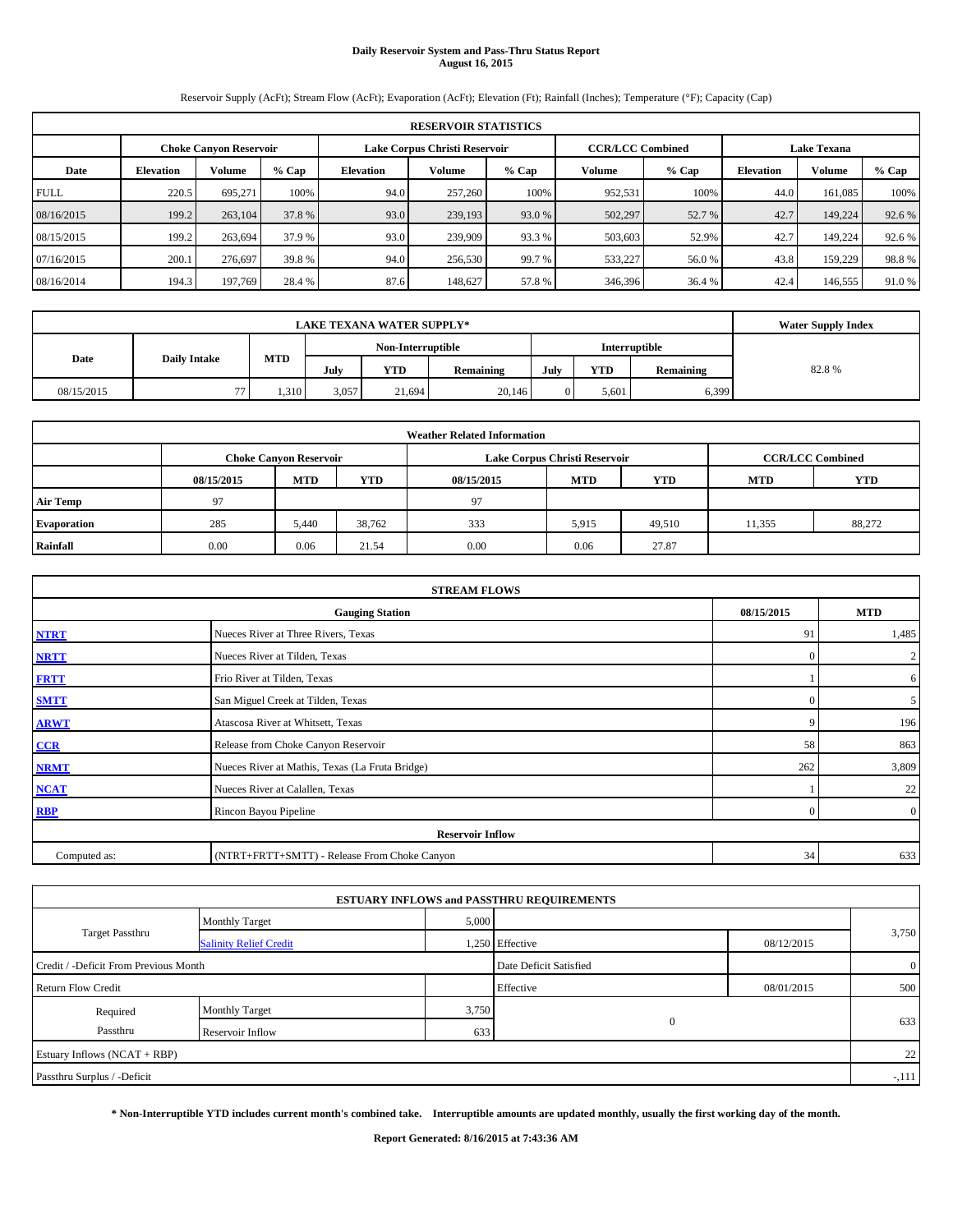# **Daily Reservoir System and Pass-Thru Status Report August 17, 2015**

Reservoir Supply (AcFt); Stream Flow (AcFt); Evaporation (AcFt); Elevation (Ft); Rainfall (Inches); Temperature (°F); Capacity (Cap)

| <b>RESERVOIR STATISTICS</b> |                  |                               |        |                  |                               |         |                         |         |                    |         |         |
|-----------------------------|------------------|-------------------------------|--------|------------------|-------------------------------|---------|-------------------------|---------|--------------------|---------|---------|
|                             |                  | <b>Choke Canvon Reservoir</b> |        |                  | Lake Corpus Christi Reservoir |         | <b>CCR/LCC Combined</b> |         | <b>Lake Texana</b> |         |         |
| Date                        | <b>Elevation</b> | Volume                        | % Cap  | <b>Elevation</b> | Volume                        | $%$ Cap | Volume                  | $%$ Cap | <b>Elevation</b>   | Volume  | $%$ Cap |
| <b>FULL</b>                 | 220.5            | 695.271                       | 100%   | 94.0             | 257,260                       | 100%    | 952,531                 | 100%    | 44.0               | 161.085 | 100%    |
| 08/17/2015                  | 199.2            | 262,810                       | 37.8%  | 93.0             | 239,193                       | 93.0 %  | 502,003                 | 52.7 %  | 42.7               | 149,224 | 92.6 %  |
| 08/16/2015                  | 199.2            | 263,104                       | 37.8 % | 93.0             | 239.193                       | 93.0 %  | 502,297                 | 52.7%   | 42.7               | 149.224 | 92.6 %  |
| 07/17/2015                  | 200.0            | 276.081                       | 39.7 % | 93.9             | 255,983                       | 99.5 %  | 532,064                 | 55.9%   | 43.8               | 159,229 | 98.8%   |
| 08/17/2014                  | 194.3            | 197,404                       | 28.4 % | 87.5             | 148,027                       | 57.5 %  | 345,431                 | 36.3 %  | 42.4               | 146,555 | 91.0 %  |

|            | <b>Water Supply Index</b> |            |                                           |        |           |      |            |           |       |
|------------|---------------------------|------------|-------------------------------------------|--------|-----------|------|------------|-----------|-------|
|            |                           |            | <b>Interruptible</b><br>Non-Interruptible |        |           |      |            |           |       |
| Date       | <b>Daily Intake</b>       | <b>MTD</b> | July                                      | YTD    | Remaining | July | <b>YTD</b> | Remaining | 82.8% |
| 08/16/2015 | 76.                       | 1,386      | 3,057                                     | 21,770 | 20,070    |      | 5.601      | 6,399     |       |

| <b>Weather Related Information</b> |            |                               |            |            |                               |                         |            |            |  |  |
|------------------------------------|------------|-------------------------------|------------|------------|-------------------------------|-------------------------|------------|------------|--|--|
|                                    |            | <b>Choke Canyon Reservoir</b> |            |            | Lake Corpus Christi Reservoir | <b>CCR/LCC Combined</b> |            |            |  |  |
|                                    | 08/16/2015 | <b>MTD</b>                    | <b>YTD</b> | 08/16/2015 | <b>MTD</b>                    | <b>YTD</b>              | <b>MTD</b> | <b>YTD</b> |  |  |
| <b>Air Temp</b>                    | 97         |                               |            | 95         |                               |                         |            |            |  |  |
| <b>Evaporation</b>                 | 371        | 5,811                         | 39,133     | 302        | 6,217                         | 49,812                  | 12,028     | 88,945     |  |  |
| Rainfall                           | 0.00       | 0.06                          | 21.54      | 0.30       | 0.36                          | 28.17                   |            |            |  |  |

| <b>STREAM FLOWS</b> |                                                 |            |                |  |  |  |  |  |  |
|---------------------|-------------------------------------------------|------------|----------------|--|--|--|--|--|--|
|                     | <b>Gauging Station</b>                          | 08/16/2015 | <b>MTD</b>     |  |  |  |  |  |  |
| <b>NTRT</b>         | Nueces River at Three Rivers, Texas             | 89         | 1,574          |  |  |  |  |  |  |
| <b>NRTT</b>         | Nueces River at Tilden, Texas                   | $\Omega$   | $\mathbf{3}$   |  |  |  |  |  |  |
| <b>FRTT</b>         | Frio River at Tilden, Texas                     | $\Omega$   | $7\phantom{.}$ |  |  |  |  |  |  |
| <b>SMTT</b>         | San Miguel Creek at Tilden, Texas               | $\Omega$   | 5 <sup>5</sup> |  |  |  |  |  |  |
| <b>ARWT</b>         | Atascosa River at Whitsett, Texas               | 8          | 204            |  |  |  |  |  |  |
| CCR                 | Release from Choke Canyon Reservoir             | 58         | 921            |  |  |  |  |  |  |
| <b>NRMT</b>         | Nueces River at Mathis, Texas (La Fruta Bridge) | 254        | 4,063          |  |  |  |  |  |  |
| <b>NCAT</b>         | Nueces River at Calallen, Texas                 | 3          | 25             |  |  |  |  |  |  |
| <b>RBP</b>          | Rincon Bayou Pipeline                           | $\Omega$   | $\overline{0}$ |  |  |  |  |  |  |
|                     | <b>Reservoir Inflow</b>                         |            |                |  |  |  |  |  |  |
| Computed as:        | (NTRT+FRTT+SMTT) - Release From Choke Canyon    | 32         | 665            |  |  |  |  |  |  |

|                                       |                               |       | <b>ESTUARY INFLOWS and PASSTHRU REQUIREMENTS</b> |            |                |
|---------------------------------------|-------------------------------|-------|--------------------------------------------------|------------|----------------|
|                                       | <b>Monthly Target</b>         | 5,000 |                                                  |            |                |
| <b>Target Passthru</b>                | <b>Salinity Relief Credit</b> |       | 1,250 Effective                                  | 08/12/2015 | 3,750          |
| Credit / -Deficit From Previous Month |                               |       | Date Deficit Satisfied                           |            | $\overline{0}$ |
| <b>Return Flow Credit</b>             |                               |       | Effective                                        | 08/01/2015 | 500            |
| Required                              | <b>Monthly Target</b>         | 3,750 |                                                  |            |                |
| Passthru                              | Reservoir Inflow              | 665   | $\mathbf{0}$                                     |            | 665            |
| Estuary Inflows (NCAT + RBP)          |                               |       |                                                  |            | 25             |
| Passthru Surplus / -Deficit           |                               |       |                                                  |            | $-140$         |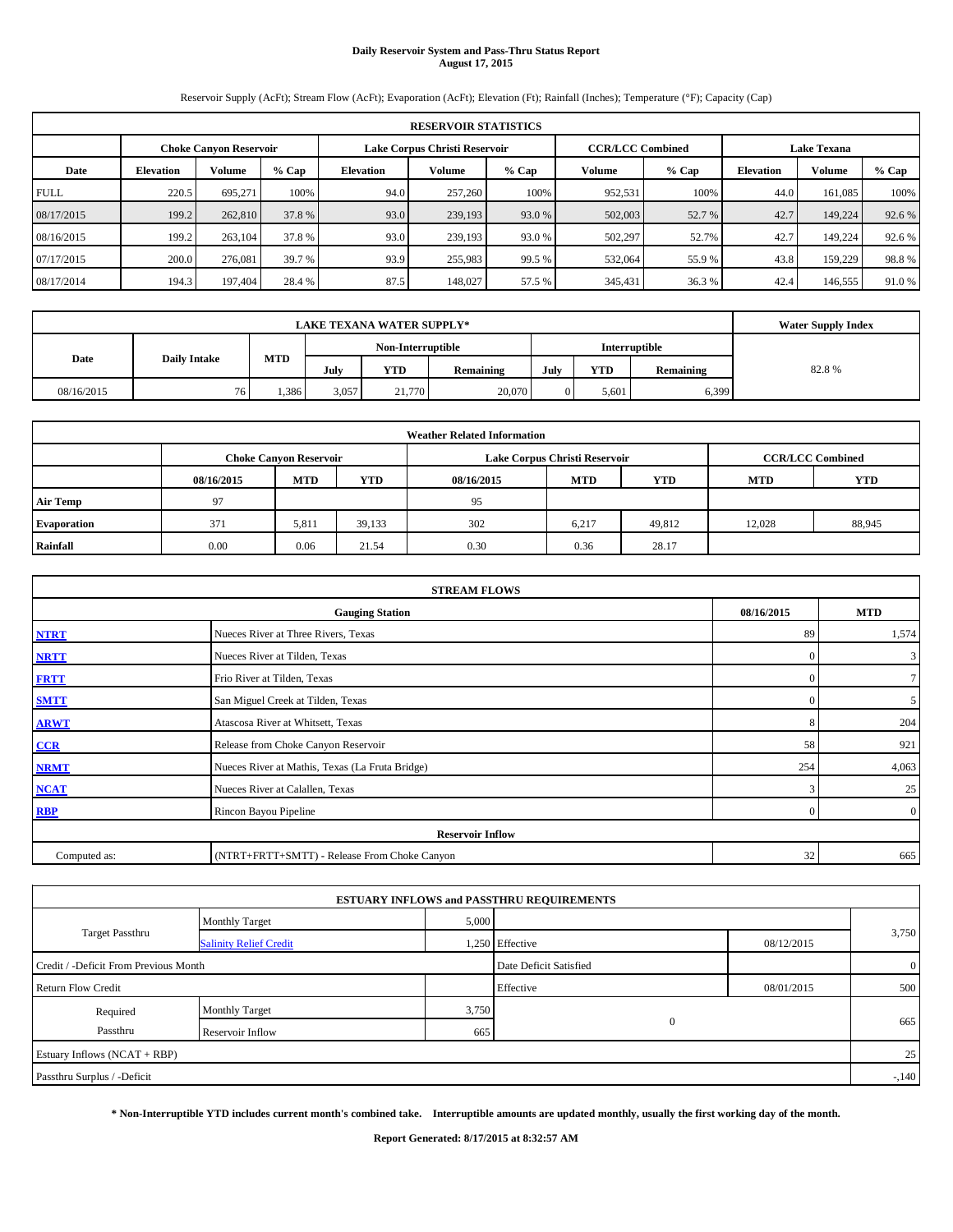# **Daily Reservoir System and Pass-Thru Status Report August 18, 2015**

Reservoir Supply (AcFt); Stream Flow (AcFt); Evaporation (AcFt); Elevation (Ft); Rainfall (Inches); Temperature (°F); Capacity (Cap)

|             | <b>RESERVOIR STATISTICS</b> |                               |        |                  |                               |         |                         |         |                    |         |         |  |  |
|-------------|-----------------------------|-------------------------------|--------|------------------|-------------------------------|---------|-------------------------|---------|--------------------|---------|---------|--|--|
|             |                             | <b>Choke Canvon Reservoir</b> |        |                  | Lake Corpus Christi Reservoir |         | <b>CCR/LCC Combined</b> |         | <b>Lake Texana</b> |         |         |  |  |
| Date        | <b>Elevation</b>            | Volume                        | % Cap  | <b>Elevation</b> | Volume                        | $%$ Cap | Volume                  | $%$ Cap | <b>Elevation</b>   | Volume  | $%$ Cap |  |  |
| <b>FULL</b> | 220.5                       | 695.271                       | 100%   | 94.0             | 257,260                       | 100%    | 952,531                 | 100%    | 44.0               | 161.085 | 100%    |  |  |
| 08/18/2015  | 199.0                       | 261.180                       | 37.6 % | 92.9             | 237,942                       | 92.5 %  | 499,122                 | 52.4 %  | 42.6               | 148,332 | 92.1 %  |  |  |
| 08/17/2015  | 199.2                       | 262,810                       | 37.8%  | 93.0             | 239.193                       | 93.0 %  | 502,003                 | 52.7%   | 42.7               | 149.224 | 92.6 %  |  |  |
| 07/18/2015  | 199.9                       | 274,560                       | 39.5 % | 93.9             | 255,437                       | 99.3 %  | 529,997                 | 55.6 %  | 43.7               | 158,306 | 98.3%   |  |  |
| 08/18/2014  | 194.2                       | 196,795                       | 28.3%  | 87.5             | 147.428                       | 57.3 %  | 344,223                 | 36.1 %  | 42.3               | 145,671 | 90.4 %  |  |  |

|            | <b>Water Supply Index</b>       |            |        |                   |           |       |            |                      |       |
|------------|---------------------------------|------------|--------|-------------------|-----------|-------|------------|----------------------|-------|
|            |                                 |            |        | Non-Interruptible |           |       |            | <b>Interruptible</b> |       |
| Date       | <b>Daily Intake</b>             | <b>MTD</b> | July   | YTD               | Remaining | July  | <b>YTD</b> | Remaining            | 82.3% |
| 08/17/2015 | 3,057<br>21,846<br>76.<br>1,461 |            | 19,994 |                   | 5.601     | 6,399 |            |                      |       |

|                    |            |                               |            | <b>Weather Related Information</b> |                               |                         |            |            |
|--------------------|------------|-------------------------------|------------|------------------------------------|-------------------------------|-------------------------|------------|------------|
|                    |            | <b>Choke Canyon Reservoir</b> |            |                                    | Lake Corpus Christi Reservoir | <b>CCR/LCC Combined</b> |            |            |
|                    | 08/17/2015 | <b>MTD</b>                    | <b>YTD</b> | 08/17/2015                         | <b>MTD</b>                    | <b>YTD</b>              | <b>MTD</b> | <b>YTD</b> |
| <b>Air Temp</b>    | 97         |                               |            | 93                                 |                               |                         |            |            |
| <b>Evaporation</b> | 327        | 6,138                         | 39,460     | 416                                | 6,633                         | 50.228                  | 12,771     | 89,688     |
| Rainfall           | 0.00       | 0.06                          | 21.54      | 0.00                               | 0.36                          | 28.17                   |            |            |

|              | <b>STREAM FLOWS</b>                             |            |                |  |  |  |  |  |  |  |
|--------------|-------------------------------------------------|------------|----------------|--|--|--|--|--|--|--|
|              | 08/17/2015                                      | <b>MTD</b> |                |  |  |  |  |  |  |  |
| <b>NTRT</b>  | Nueces River at Three Rivers, Texas             |            |                |  |  |  |  |  |  |  |
| <b>NRTT</b>  | Nueces River at Tilden, Texas                   | $\Omega$   | $\mathbf{3}$   |  |  |  |  |  |  |  |
| <b>FRTT</b>  | Frio River at Tilden, Texas                     | $\Omega$   | $7\phantom{.}$ |  |  |  |  |  |  |  |
| <b>SMTT</b>  | San Miguel Creek at Tilden, Texas               | $\Omega$   | 5 <sub>5</sub> |  |  |  |  |  |  |  |
| <b>ARWT</b>  | Atascosa River at Whitsett, Texas               | 8          | 212            |  |  |  |  |  |  |  |
| CCR          | Release from Choke Canyon Reservoir             | 58         | 979            |  |  |  |  |  |  |  |
| <b>NRMT</b>  | Nueces River at Mathis, Texas (La Fruta Bridge) | 252        | 4,315          |  |  |  |  |  |  |  |
| <b>NCAT</b>  | Nueces River at Calallen, Texas                 |            | 29             |  |  |  |  |  |  |  |
| <b>RBP</b>   | Rincon Bayou Pipeline                           | $\Omega$   | $\overline{0}$ |  |  |  |  |  |  |  |
|              | <b>Reservoir Inflow</b>                         |            |                |  |  |  |  |  |  |  |
| Computed as: | (NTRT+FRTT+SMTT) - Release From Choke Canyon    | 30         | 695            |  |  |  |  |  |  |  |

|                                       |                               |       | <b>ESTUARY INFLOWS and PASSTHRU REQUIREMENTS</b> |            |                |
|---------------------------------------|-------------------------------|-------|--------------------------------------------------|------------|----------------|
|                                       | <b>Monthly Target</b>         | 5,000 |                                                  |            |                |
| <b>Target Passthru</b>                | <b>Salinity Relief Credit</b> |       | 1,250 Effective                                  | 08/12/2015 | 3,750          |
| Credit / -Deficit From Previous Month |                               |       | Date Deficit Satisfied                           |            | $\overline{0}$ |
| <b>Return Flow Credit</b>             |                               |       | Effective                                        | 08/01/2015 | 500            |
| Required                              | <b>Monthly Target</b>         | 3,750 |                                                  |            |                |
| Passthru                              | Reservoir Inflow              | 695   | $\mathbf{0}$                                     |            | 695            |
| Estuary Inflows (NCAT + RBP)          |                               |       |                                                  |            | 29             |
| Passthru Surplus / -Deficit           |                               |       |                                                  |            | $-166$         |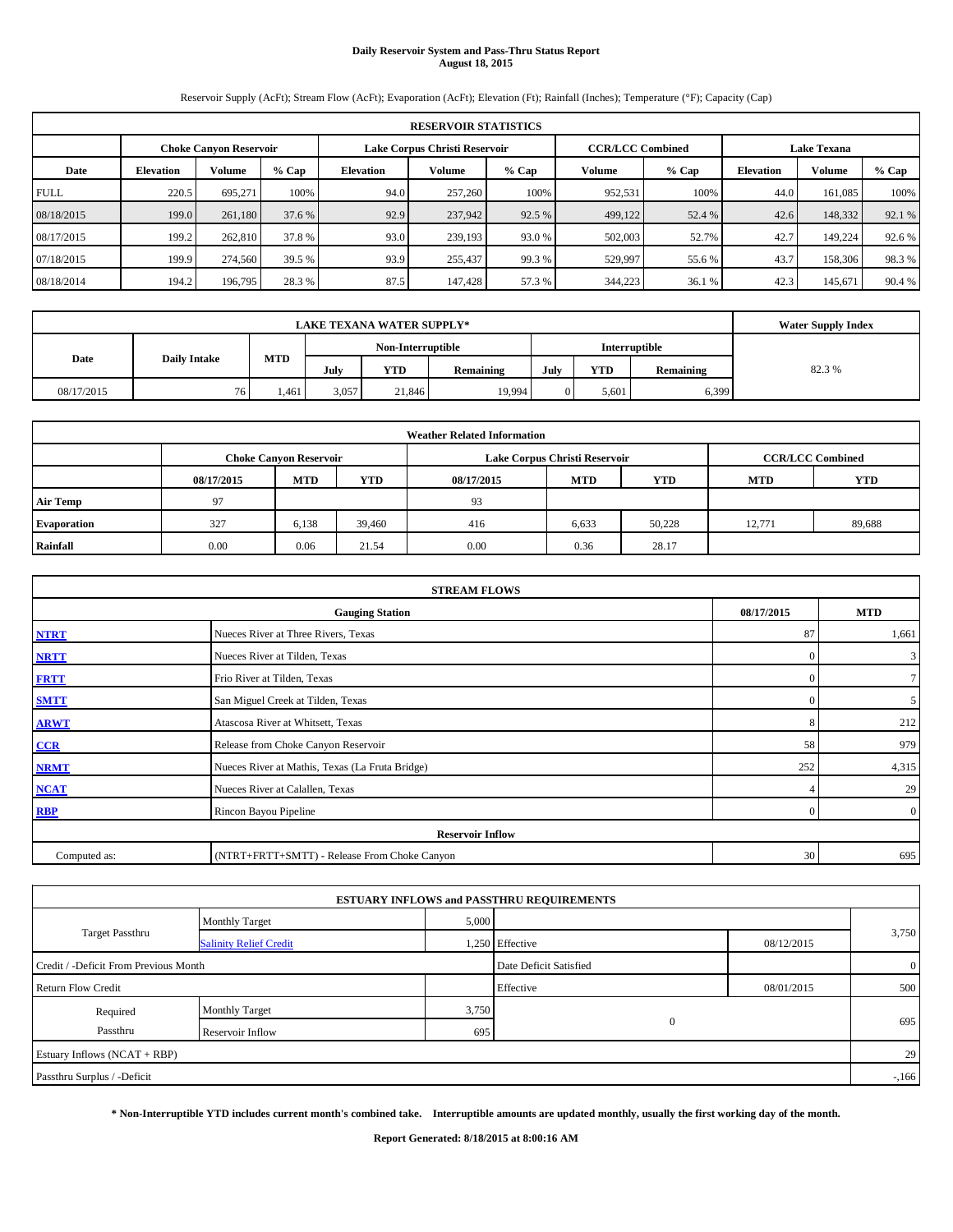# **Daily Reservoir System and Pass-Thru Status Report August 19, 2015**

Reservoir Supply (AcFt); Stream Flow (AcFt); Evaporation (AcFt); Elevation (Ft); Rainfall (Inches); Temperature (°F); Capacity (Cap)

|             | <b>RESERVOIR STATISTICS</b> |                               |         |           |                               |        |                                               |        |                  |         |         |  |  |
|-------------|-----------------------------|-------------------------------|---------|-----------|-------------------------------|--------|-----------------------------------------------|--------|------------------|---------|---------|--|--|
|             |                             | <b>Choke Canvon Reservoir</b> |         |           | Lake Corpus Christi Reservoir |        | <b>CCR/LCC Combined</b><br><b>Lake Texana</b> |        |                  |         |         |  |  |
| Date        | <b>Elevation</b>            | <b>Volume</b>                 | $%$ Cap | Elevation | Volume                        | % Cap  | Volume                                        | % Cap  | <b>Elevation</b> | Volume  | $%$ Cap |  |  |
| <b>FULL</b> | 220.5                       | 695.271                       | 100%    | 94.0      | 257,260                       | 100%   | 952,531                                       | 100%   | 44.0             | 161.085 | 100%    |  |  |
| 08/19/2015  | 199.0                       | 260,583                       | 37.5 %  | 92.9      | 237,407                       | 92.3 % | 497,990                                       | 52.3 % | 42.5             | 147,442 | 91.5 %  |  |  |
| 08/18/2015  | 199.0                       | 261,180                       | 37.6 %  | 92.9      | 237,942                       | 92.5 % | 499,122                                       | 52.4%  | 42.6             | 148.332 | 92.1 %  |  |  |
| 07/19/2015  | 199.9                       | 274,257                       | 39.4 %  | 93.9      | 255,072                       | 99.1 % | 529,329                                       | 55.6 % | 43.7             | 158,306 | 98.3%   |  |  |
| 08/19/2014  | 194.2                       | 196,310                       | 28.2 %  | 87.5      | 146,979                       | 57.1 % | 343,289                                       | 36.0%  | 42.3             | 145,671 | 90.4 %  |  |  |

|            | <b>Water Supply Index</b> |                          |                                           |        |           |       |            |           |        |
|------------|---------------------------|--------------------------|-------------------------------------------|--------|-----------|-------|------------|-----------|--------|
|            |                           |                          | <b>Interruptible</b><br>Non-Interruptible |        |           |       |            |           |        |
| Date       | <b>Daily Intake</b>       | <b>MTD</b>               | July                                      | YTD    | Remaining | July  | <b>YTD</b> | Remaining | 82.1 % |
| 08/18/2015 | 75                        | 3,057<br>21.921<br>1,537 |                                           | 19,919 |           | 5.601 | 6,399      |           |        |

| <b>Weather Related Information</b> |            |                               |            |            |                               |                         |                          |        |  |  |  |
|------------------------------------|------------|-------------------------------|------------|------------|-------------------------------|-------------------------|--------------------------|--------|--|--|--|
|                                    |            | <b>Choke Canyon Reservoir</b> |            |            | Lake Corpus Christi Reservoir | <b>CCR/LCC Combined</b> |                          |        |  |  |  |
|                                    | 08/18/2015 | <b>MTD</b>                    | <b>YTD</b> | 08/18/2015 | <b>MTD</b>                    | <b>YTD</b>              | <b>MTD</b><br><b>YTD</b> |        |  |  |  |
| <b>Air Temp</b>                    | 99         |                               |            | 96         |                               |                         |                          |        |  |  |  |
| <b>Evaporation</b>                 | 386        | 6,524                         | 39,846     | 468        | 7,101                         | 50,696                  | 13,625                   | 90,542 |  |  |  |
| Rainfall                           | 0.00       | 0.06                          | 21.54      | 0.00       | 0.36                          | 28.17                   |                          |        |  |  |  |

|              | <b>STREAM FLOWS</b>                             |            |                |  |  |  |  |  |  |  |
|--------------|-------------------------------------------------|------------|----------------|--|--|--|--|--|--|--|
|              | 08/18/2015                                      | <b>MTD</b> |                |  |  |  |  |  |  |  |
| <b>NTRT</b>  | Nueces River at Three Rivers, Texas             | 85         | 1,747          |  |  |  |  |  |  |  |
| <b>NRTT</b>  | Nueces River at Tilden, Texas                   | $\Omega$   | $\mathbf{3}$   |  |  |  |  |  |  |  |
| <b>FRTT</b>  | Frio River at Tilden, Texas                     | $\Omega$   | $7\phantom{.}$ |  |  |  |  |  |  |  |
| <b>SMTT</b>  | San Miguel Creek at Tilden, Texas               | $\Omega$   | 5              |  |  |  |  |  |  |  |
| <b>ARWT</b>  | Atascosa River at Whitsett, Texas               | 10         | 222            |  |  |  |  |  |  |  |
| CCR          | Release from Choke Canyon Reservoir             | 58         | 1,036          |  |  |  |  |  |  |  |
| <b>NRMT</b>  | Nueces River at Mathis, Texas (La Fruta Bridge) | 250        | 4,566          |  |  |  |  |  |  |  |
| <b>NCAT</b>  | Nueces River at Calallen, Texas                 | $\sim$     | 31             |  |  |  |  |  |  |  |
| <b>RBP</b>   | Rincon Bayou Pipeline                           | $\Omega$   | $\overline{0}$ |  |  |  |  |  |  |  |
|              | <b>Reservoir Inflow</b>                         |            |                |  |  |  |  |  |  |  |
| Computed as: | (NTRT+FRTT+SMTT) - Release From Choke Canyon    |            |                |  |  |  |  |  |  |  |

|                                       |                               |       | <b>ESTUARY INFLOWS and PASSTHRU REQUIREMENTS</b> |            |                |
|---------------------------------------|-------------------------------|-------|--------------------------------------------------|------------|----------------|
|                                       | <b>Monthly Target</b>         | 5,000 |                                                  |            |                |
| <b>Target Passthru</b>                | <b>Salinity Relief Credit</b> |       | 1,250 Effective                                  | 08/12/2015 | 3,750          |
| Credit / -Deficit From Previous Month |                               |       | Date Deficit Satisfied                           |            | $\overline{0}$ |
| <b>Return Flow Credit</b>             |                               |       | Effective                                        | 08/01/2015 | 500            |
| Required                              | <b>Monthly Target</b>         | 3,750 |                                                  |            |                |
| Passthru                              | Reservoir Inflow              | 723   | $\mathbf{0}$                                     |            | 723            |
| Estuary Inflows (NCAT + RBP)          |                               |       |                                                  |            | 31             |
| Passthru Surplus / -Deficit           |                               |       |                                                  |            | $-192$         |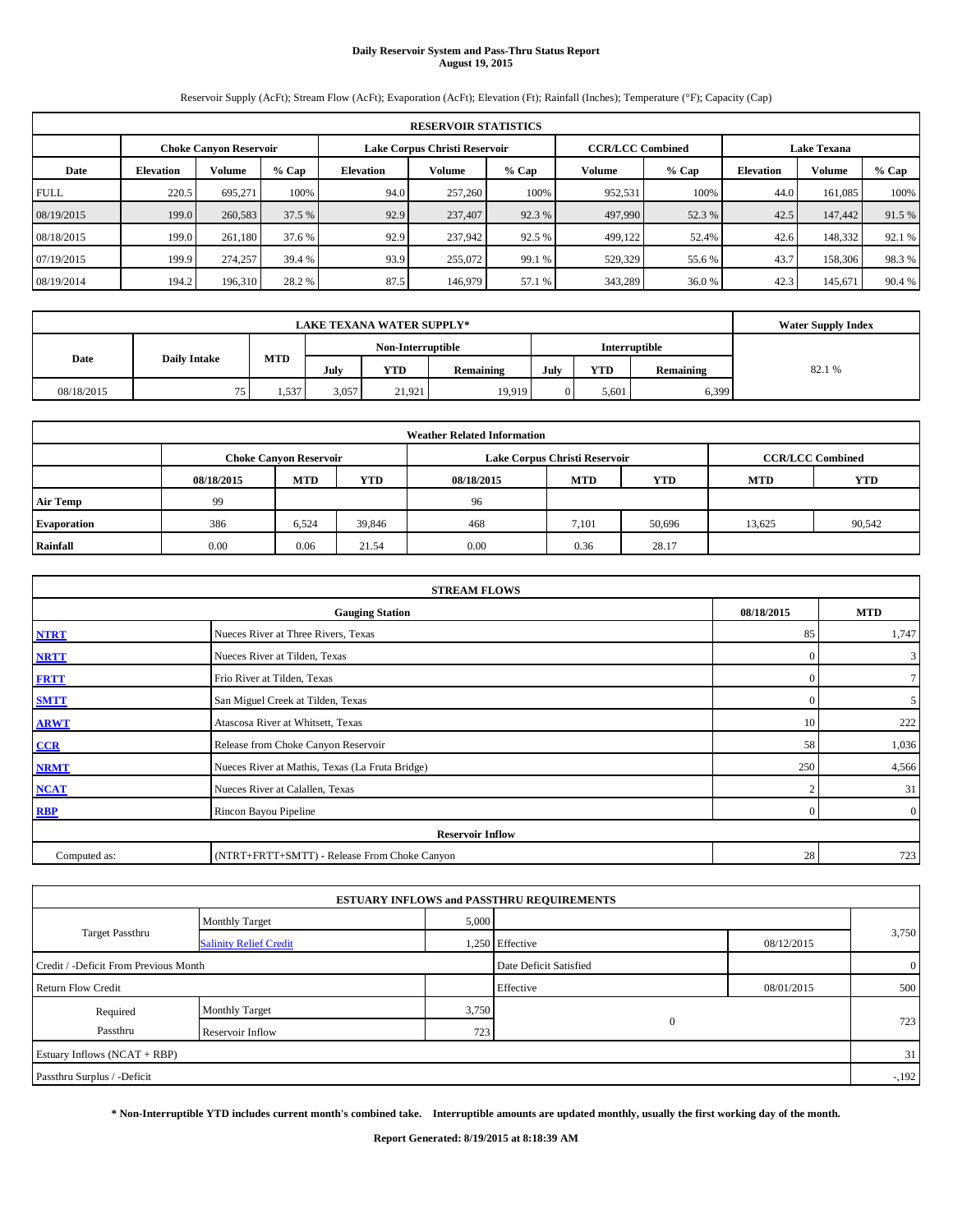# **Daily Reservoir System and Pass-Thru Status Report August 20, 2015**

Reservoir Supply (AcFt); Stream Flow (AcFt); Evaporation (AcFt); Elevation (Ft); Rainfall (Inches); Temperature (°F); Capacity (Cap)

|             | <b>RESERVOIR STATISTICS</b> |                               |        |                  |                               |        |                                               |        |                  |         |        |  |  |
|-------------|-----------------------------|-------------------------------|--------|------------------|-------------------------------|--------|-----------------------------------------------|--------|------------------|---------|--------|--|--|
|             |                             | <b>Choke Canvon Reservoir</b> |        |                  | Lake Corpus Christi Reservoir |        | <b>CCR/LCC Combined</b><br><b>Lake Texana</b> |        |                  |         |        |  |  |
| Date        | <b>Elevation</b>            | Volume                        | % Cap  | <b>Elevation</b> | $%$ Cap<br>Volume             |        | Volume                                        | % Cap  | <b>Elevation</b> | Volume  | % Cap  |  |  |
| <b>FULL</b> | 220.5                       | 695.271                       | 100%   | 94.0             | 257,260                       | 100%   | 952,531                                       | 100%   | 44.0             | 161.085 | 100%   |  |  |
| 08/20/2015  | 199.1                       | 261,329                       | 37.6 % | 92.8             | 236,337                       | 91.9 % | 497,666                                       | 52.2 % | 42.5             | 147,442 | 91.5 % |  |  |
| 08/19/2015  | 199.0                       | 260,583                       | 37.5 % | 92.9             | 237,407                       | 92.3 % | 497,990                                       | 52.3%  | 42.5             | 147,442 | 91.5 % |  |  |
| 07/20/2015  | 199.9                       | 274,257                       | 39.4 % | 93.8             | 254,344                       | 98.9%  | 528,601                                       | 55.5 % | 43.7             | 158,306 | 98.3%  |  |  |
| 08/20/2014  | 194.2                       | 195,946                       | 28.2 % | 87.4             | 146,085                       | 56.8%  | 342,031                                       | 35.9%  | 42.2             | 144,790 | 89.9%  |  |  |

|            | <b>Water Supply Index</b> |            |       |                   |                  |      |            |               |        |
|------------|---------------------------|------------|-------|-------------------|------------------|------|------------|---------------|--------|
|            |                           |            |       | Non-Interruptible |                  |      |            | Interruptible |        |
| Date       | <b>Daily Intake</b>       | <b>MTD</b> | July  | YTD               | <b>Remaining</b> | July | <b>YTD</b> | Remaining     | 82.1 % |
| 08/19/2015 | 60                        | . 596      | 3,057 | 21,981            | 19,859           |      | 5.601      | 6,399         |        |

| <b>Weather Related Information</b> |            |                               |            |            |                               |                         |            |            |  |  |  |  |  |
|------------------------------------|------------|-------------------------------|------------|------------|-------------------------------|-------------------------|------------|------------|--|--|--|--|--|
|                                    |            | <b>Choke Canyon Reservoir</b> |            |            | Lake Corpus Christi Reservoir | <b>CCR/LCC Combined</b> |            |            |  |  |  |  |  |
|                                    | 08/19/2015 | <b>MTD</b>                    | <b>YTD</b> | 08/19/2015 | <b>MTD</b>                    | <b>YTD</b>              | <b>MTD</b> | <b>YTD</b> |  |  |  |  |  |
| <b>Air Temp</b>                    | 99         |                               |            | 97         |                               |                         |            |            |  |  |  |  |  |
| <b>Evaporation</b>                 | 335        | 6,859                         | 40,181     | 374        | 7,475                         | 51,070                  | 14,334     | 91,251     |  |  |  |  |  |
| Rainfall                           | 0.00       | 0.06                          | 21.54      | 0.00       | 0.36                          | 28.17                   |            |            |  |  |  |  |  |

| <b>STREAM FLOWS</b> |                                                 |            |                |  |  |  |  |  |  |
|---------------------|-------------------------------------------------|------------|----------------|--|--|--|--|--|--|
|                     | 08/19/2015                                      | <b>MTD</b> |                |  |  |  |  |  |  |
| <b>NTRT</b>         | Nueces River at Three Rivers, Texas             | 87         | 1,834          |  |  |  |  |  |  |
| <b>NRTT</b>         | Nueces River at Tilden, Texas                   | $\Omega$   | $\mathbf{3}$   |  |  |  |  |  |  |
| <b>FRTT</b>         | Frio River at Tilden, Texas                     | $\Omega$   | $7\phantom{.}$ |  |  |  |  |  |  |
| <b>SMTT</b>         | San Miguel Creek at Tilden, Texas               | $\Omega$   | 5 <sup>5</sup> |  |  |  |  |  |  |
| <b>ARWT</b>         | Atascosa River at Whitsett, Texas               | 10         | 232            |  |  |  |  |  |  |
| CCR                 | Release from Choke Canyon Reservoir             | 58         | 1,094          |  |  |  |  |  |  |
| <b>NRMT</b>         | Nueces River at Mathis, Texas (La Fruta Bridge) | 262        | 4,828          |  |  |  |  |  |  |
| <b>NCAT</b>         | Nueces River at Calallen, Texas                 | $\Omega$   | 31             |  |  |  |  |  |  |
| <b>RBP</b>          | Rincon Bayou Pipeline                           | $\Omega$   | $\overline{0}$ |  |  |  |  |  |  |
|                     | <b>Reservoir Inflow</b>                         |            |                |  |  |  |  |  |  |
| Computed as:        | (NTRT+FRTT+SMTT) - Release From Choke Canyon    | 30         | 753            |  |  |  |  |  |  |

|                                       |                               |       | <b>ESTUARY INFLOWS and PASSTHRU REQUIREMENTS</b> |            |                |
|---------------------------------------|-------------------------------|-------|--------------------------------------------------|------------|----------------|
|                                       | <b>Monthly Target</b>         | 5,000 |                                                  |            |                |
| <b>Target Passthru</b>                | <b>Salinity Relief Credit</b> |       | 1,250 Effective                                  | 08/12/2015 | 3,750          |
| Credit / -Deficit From Previous Month |                               |       | Date Deficit Satisfied                           |            | $\overline{0}$ |
| <b>Return Flow Credit</b>             |                               |       | Effective                                        | 08/01/2015 | 500            |
| Required                              | <b>Monthly Target</b>         | 3,750 |                                                  |            |                |
| Passthru                              | Reservoir Inflow              | 753   | $\mathbf{0}$                                     |            | 753            |
| Estuary Inflows (NCAT + RBP)          |                               |       |                                                  |            | 31             |
| Passthru Surplus / -Deficit           |                               |       |                                                  |            | $-.222$        |
|                                       |                               |       |                                                  |            |                |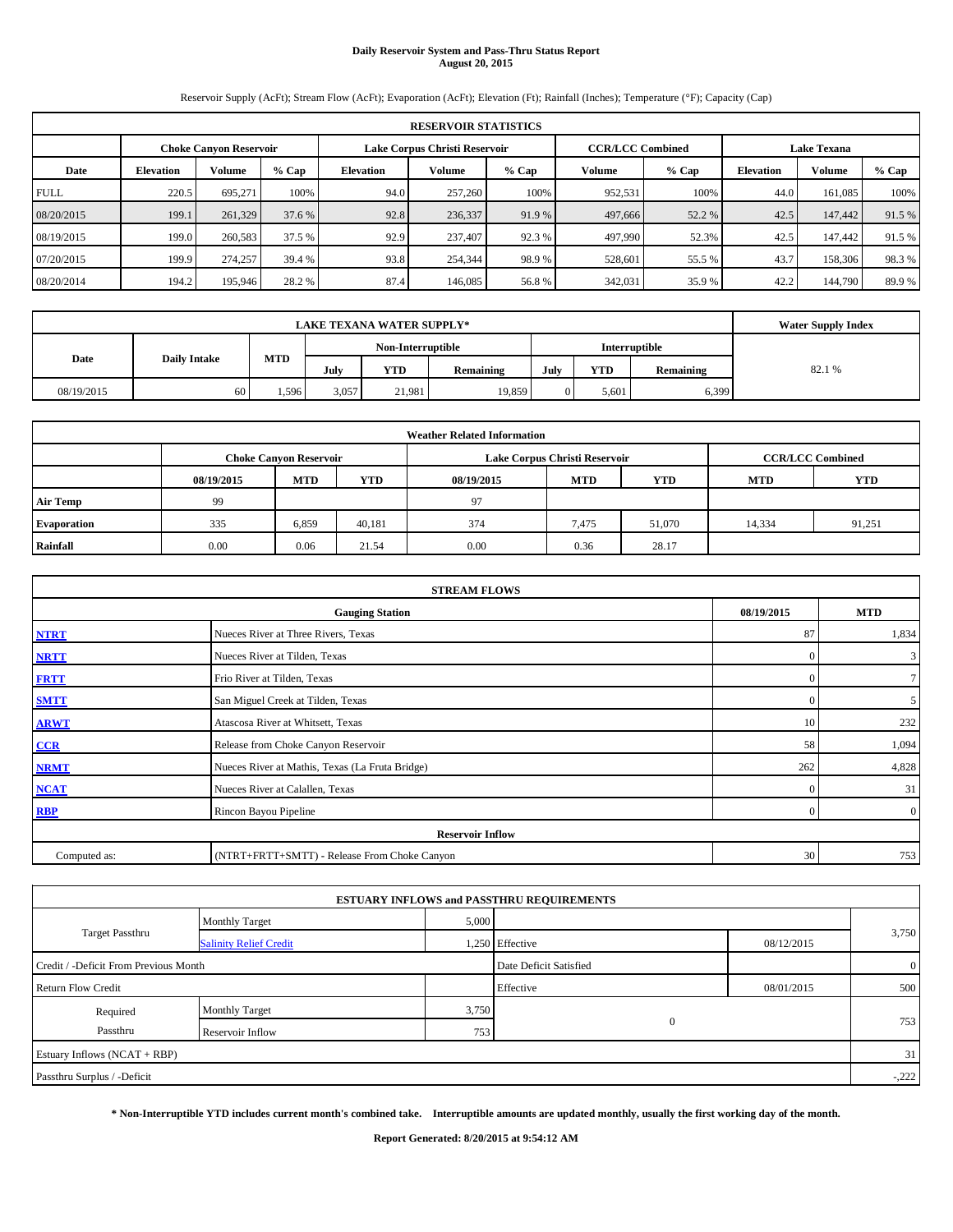# **Daily Reservoir System and Pass-Thru Status Report August 21, 2015**

Reservoir Supply (AcFt); Stream Flow (AcFt); Evaporation (AcFt); Elevation (Ft); Rainfall (Inches); Temperature (°F); Capacity (Cap)

|             | <b>RESERVOIR STATISTICS</b> |                               |         |                  |                               |         |         |                         |                    |         |        |  |  |  |  |
|-------------|-----------------------------|-------------------------------|---------|------------------|-------------------------------|---------|---------|-------------------------|--------------------|---------|--------|--|--|--|--|
|             |                             | <b>Choke Canvon Reservoir</b> |         |                  | Lake Corpus Christi Reservoir |         |         | <b>CCR/LCC Combined</b> | <b>Lake Texana</b> |         |        |  |  |  |  |
| Date        | <b>Elevation</b>            | Volume                        | $%$ Cap | <b>Elevation</b> | Volume                        | $%$ Cap | Volume  | $%$ Cap                 | <b>Elevation</b>   | Volume  | % Cap  |  |  |  |  |
| <b>FULL</b> | 220.5                       | 695.271                       | 100%    | 94.0             | 257,260                       | 100%    | 952,531 | 100%                    | 44.0               | 161.085 | 100%   |  |  |  |  |
| 08/21/2015  | 199.1                       | 261,478                       | 37.6 %  | 92.9             | 237,407                       | 92.3 %  | 498,885 | 52.4 %                  | 42.5               | 147,442 | 91.5 % |  |  |  |  |
| 08/20/2015  | 199.1                       | 261,329                       | 37.6 %  | 92.8             | 236.337                       | 91.9 %  | 497,666 | 52.2%                   | 42.5               | 147,442 | 91.5 % |  |  |  |  |
| 07/21/2015  | 199.9                       | 274,408                       | 39.5 %  | 93.8             | 253,798                       | 98.7 %  | 528,206 | 55.5 %                  | 43.7               | 158,306 | 98.3%  |  |  |  |  |
| 08/21/2014  | 194.1                       | 195,340                       | 28.1 %  | 87.4             | 145,343                       | 56.5 %  | 340,683 | 35.8%                   | 42.1               | 143,911 | 89.3 % |  |  |  |  |

|            | <b>Water Supply Index</b> |            |                                    |            |           |      |            |           |       |
|------------|---------------------------|------------|------------------------------------|------------|-----------|------|------------|-----------|-------|
|            |                           |            | Non-Interruptible<br>Interruptible |            |           |      |            |           |       |
| Date       | <b>Daily Intake</b>       | <b>MTD</b> | July                               | <b>YTD</b> | Remaining | July | <b>YTD</b> | Remaining | 82.3% |
| 08/20/2015 | 76.                       | 1,672      | 3,057                              | 22,057     | 19,783    |      | 5.601      | 6,399     |       |

| <b>Weather Related Information</b> |            |                               |            |            |                               |                         |            |            |  |  |  |  |  |
|------------------------------------|------------|-------------------------------|------------|------------|-------------------------------|-------------------------|------------|------------|--|--|--|--|--|
|                                    |            | <b>Choke Canyon Reservoir</b> |            |            | Lake Corpus Christi Reservoir | <b>CCR/LCC Combined</b> |            |            |  |  |  |  |  |
|                                    | 08/20/2015 | <b>MTD</b>                    | <b>YTD</b> | 08/20/2015 | <b>MTD</b>                    | <b>YTD</b>              | <b>MTD</b> | <b>YTD</b> |  |  |  |  |  |
| <b>Air Temp</b>                    | 90         |                               |            | 90         |                               |                         |            |            |  |  |  |  |  |
| Evaporation                        | 224        | 7,083                         | 40.405     | 135        | 7,610                         | 51,205                  | 14,693     | 91,610     |  |  |  |  |  |
| Rainfall                           | 0.00       | 0.06                          | 21.54      | 0.08       | 0.44                          | 28.25                   |            |            |  |  |  |  |  |

| <b>STREAM FLOWS</b> |                                                 |            |                |  |  |  |  |  |  |
|---------------------|-------------------------------------------------|------------|----------------|--|--|--|--|--|--|
|                     | 08/20/2015                                      | <b>MTD</b> |                |  |  |  |  |  |  |
| <b>NTRT</b>         | Nueces River at Three Rivers, Texas             | 89         | 1,923          |  |  |  |  |  |  |
| <b>NRTT</b>         | Nueces River at Tilden, Texas                   | $\Omega$   | $\mathbf{3}$   |  |  |  |  |  |  |
| <b>FRTT</b>         | Frio River at Tilden, Texas                     | $\Omega$   | 8              |  |  |  |  |  |  |
| <b>SMTT</b>         | San Miguel Creek at Tilden, Texas               | $\Omega$   | 5 <sup>5</sup> |  |  |  |  |  |  |
| <b>ARWT</b>         | Atascosa River at Whitsett, Texas               | c          | 241            |  |  |  |  |  |  |
| CCR                 | Release from Choke Canyon Reservoir             | 58         | 1,151          |  |  |  |  |  |  |
| <b>NRMT</b>         | Nueces River at Mathis, Texas (La Fruta Bridge) | 288        | 5,115          |  |  |  |  |  |  |
| <b>NCAT</b>         | Nueces River at Calallen, Texas                 | $\Omega$   | 31             |  |  |  |  |  |  |
| <b>RBP</b>          | Rincon Bayou Pipeline                           | $\Omega$   | $\overline{0}$ |  |  |  |  |  |  |
|                     | <b>Reservoir Inflow</b>                         |            |                |  |  |  |  |  |  |
| Computed as:        | (NTRT+FRTT+SMTT) - Release From Choke Canyon    | 32         | 785            |  |  |  |  |  |  |

| 5,000<br><b>Monthly Target</b><br><b>Target Passthru</b><br>1,250 Effective<br>08/12/2015<br><b>Salinity Relief Credit</b> |                |
|----------------------------------------------------------------------------------------------------------------------------|----------------|
|                                                                                                                            |                |
|                                                                                                                            | 3,750          |
| Date Deficit Satisfied<br>Credit / -Deficit From Previous Month                                                            | $\overline{0}$ |
| Effective<br><b>Return Flow Credit</b><br>08/01/2015                                                                       | 500            |
| 3,750<br><b>Monthly Target</b><br>Required                                                                                 |                |
| $\mathbf{0}$<br>Passthru<br>785<br>Reservoir Inflow                                                                        | 785            |
| Estuary Inflows (NCAT + RBP)                                                                                               | 31             |
| Passthru Surplus / -Deficit                                                                                                | $-.254$        |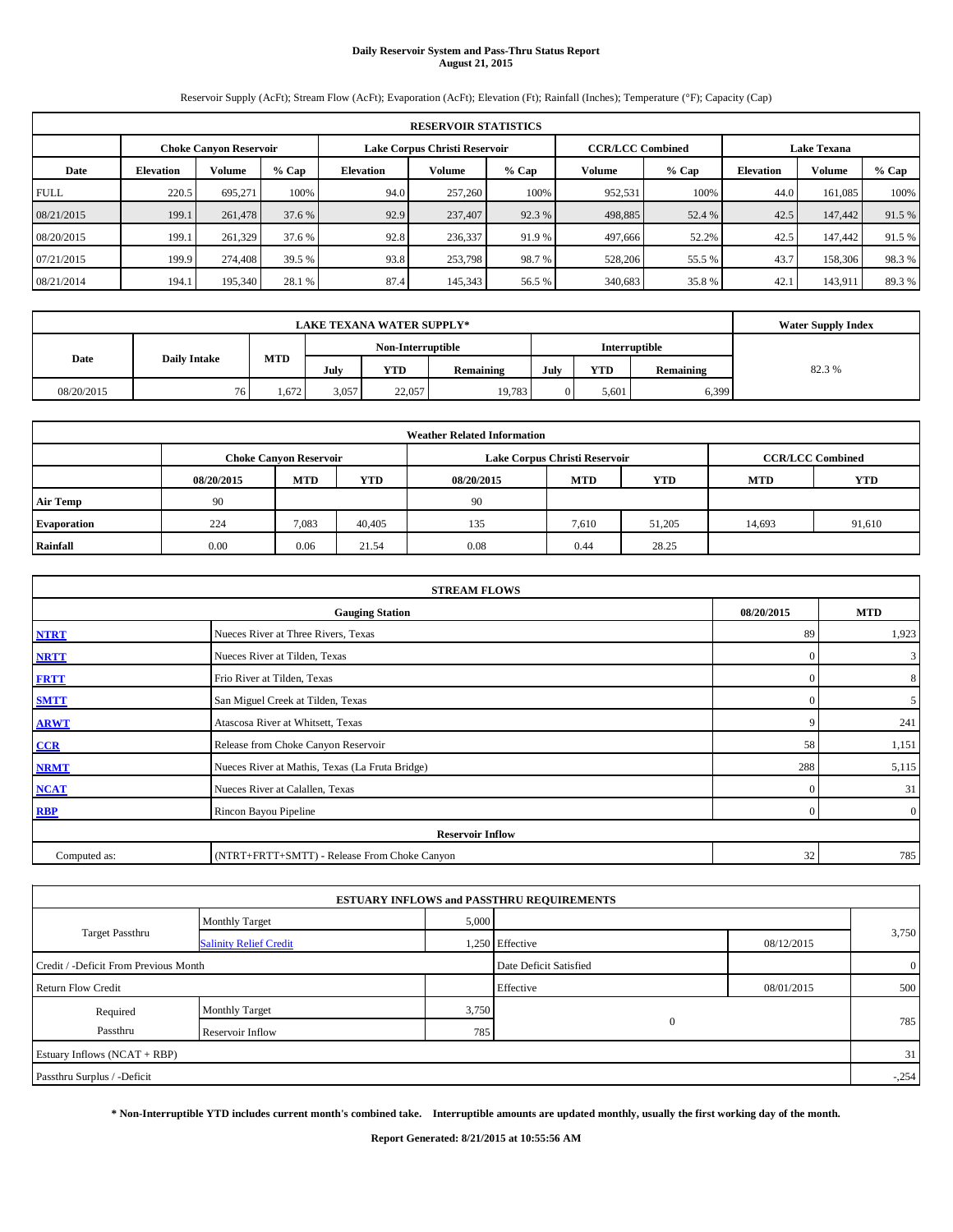# **Daily Reservoir System and Pass-Thru Status Report August 22, 2015**

Reservoir Supply (AcFt); Stream Flow (AcFt); Evaporation (AcFt); Elevation (Ft); Rainfall (Inches); Temperature (°F); Capacity (Cap)

|             | <b>RESERVOIR STATISTICS</b> |                               |        |           |                               |         |                         |         |                    |         |        |  |  |  |  |
|-------------|-----------------------------|-------------------------------|--------|-----------|-------------------------------|---------|-------------------------|---------|--------------------|---------|--------|--|--|--|--|
|             |                             | <b>Choke Canvon Reservoir</b> |        |           | Lake Corpus Christi Reservoir |         | <b>CCR/LCC Combined</b> |         | <b>Lake Texana</b> |         |        |  |  |  |  |
| Date        | <b>Elevation</b>            | Volume                        | % Cap  | Elevation | Volume                        | $%$ Cap | Volume                  | $%$ Cap | <b>Elevation</b>   | Volume  | % Cap  |  |  |  |  |
| <b>FULL</b> | 220.5                       | 695.271                       | 100%   | 94.0      | 257,260                       | 100%    | 952,531                 | 100%    | 44.0               | 161.085 | 100%   |  |  |  |  |
| 08/22/2015  | 199.0                       | 261,031                       | 37.5 % | 92.8      | 236,337                       | 91.9 %  | 497,368                 | 52.2 %  | 42.6               | 148,332 | 92.1 % |  |  |  |  |
| 08/21/2015  | 199.1                       | 261.478                       | 37.6 % | 92.9      | 237,407                       | 92.3 %  | 498,885                 | 52.4%   | 42.5               | 147,442 | 91.5 % |  |  |  |  |
| 07/22/2015  | 199.9                       | 273,797                       | 39.4 % | 93.8      | 253,253                       | 98.4 %  | 527,050                 | 55.3 %  | 43.6               | 157,385 | 97.7%  |  |  |  |  |
| 08/22/2014  | 194.1                       | 195,098                       | 28.1 % | 87.3      | 144,899                       | 56.3%   | 339,997                 | 35.7 %  | 42.1               | 143,911 | 89.3 % |  |  |  |  |

|            | <b>Water Supply Index</b> |            |                   |            |           |      |            |               |       |
|------------|---------------------------|------------|-------------------|------------|-----------|------|------------|---------------|-------|
|            |                           |            | Non-Interruptible |            |           |      |            | Interruptible |       |
| Date       | <b>Daily Intake</b>       | <b>MTD</b> | July              | <b>YTD</b> | Remaining | July | <b>YTD</b> | Remaining     | 82.0% |
| 08/21/2015 | 07                        | 1,739      | 3,057             | 22,124     | 19,716    |      | 5.601      | 6,399         |       |

| <b>Weather Related Information</b> |            |                               |            |            |                               |                         |            |            |  |  |  |  |  |
|------------------------------------|------------|-------------------------------|------------|------------|-------------------------------|-------------------------|------------|------------|--|--|--|--|--|
|                                    |            | <b>Choke Canyon Reservoir</b> |            |            | Lake Corpus Christi Reservoir | <b>CCR/LCC Combined</b> |            |            |  |  |  |  |  |
|                                    | 08/21/2015 | <b>MTD</b>                    | <b>YTD</b> | 08/21/2015 | <b>MTD</b>                    | <b>YTD</b>              | <b>MTD</b> | <b>YTD</b> |  |  |  |  |  |
| <b>Air Temp</b>                    | 93         |                               |            | 87         |                               |                         |            |            |  |  |  |  |  |
| Evaporation                        | 258        | 7,341                         | 40,663     | 52         | 7,662                         | 51,257                  | 15,003     | 91,920     |  |  |  |  |  |
| Rainfall                           | 0.00       | 0.06                          | 21.54      | 0.35       | 0.79                          | 28.60                   |            |            |  |  |  |  |  |

|              | <b>STREAM FLOWS</b>                             |            |                |  |  |  |  |  |  |  |
|--------------|-------------------------------------------------|------------|----------------|--|--|--|--|--|--|--|
|              | <b>Gauging Station</b>                          | 08/21/2015 | <b>MTD</b>     |  |  |  |  |  |  |  |
| <b>NTRT</b>  | Nueces River at Three Rivers, Texas             | 89         | 2,013          |  |  |  |  |  |  |  |
| <b>NRTT</b>  | Nueces River at Tilden, Texas                   | $\Omega$   | $\mathbf{3}$   |  |  |  |  |  |  |  |
| <b>FRTT</b>  | Frio River at Tilden, Texas                     | $\Omega$   | 8              |  |  |  |  |  |  |  |
| <b>SMTT</b>  | San Miguel Creek at Tilden, Texas               | $\Omega$   | 5 <sup>5</sup> |  |  |  |  |  |  |  |
| <b>ARWT</b>  | Atascosa River at Whitsett, Texas               | 10         | 251            |  |  |  |  |  |  |  |
| CCR          | Release from Choke Canyon Reservoir             | 58         | 1,209          |  |  |  |  |  |  |  |
| <b>NRMT</b>  | Nueces River at Mathis, Texas (La Fruta Bridge) | 254        | 5,369          |  |  |  |  |  |  |  |
| <b>NCAT</b>  | Nueces River at Calallen, Texas                 | 52         | 83             |  |  |  |  |  |  |  |
| <b>RBP</b>   | Rincon Bayou Pipeline                           | $\Omega$   | $\overline{0}$ |  |  |  |  |  |  |  |
|              | <b>Reservoir Inflow</b>                         |            |                |  |  |  |  |  |  |  |
| Computed as: | (NTRT+FRTT+SMTT) - Release From Choke Canyon    | 32         | 817            |  |  |  |  |  |  |  |

| 5,000<br><b>Monthly Target</b><br><b>Target Passthru</b><br>1,250 Effective<br>08/12/2015<br><b>Salinity Relief Credit</b><br>Date Deficit Satisfied<br>Credit / -Deficit From Previous Month |                |  |
|-----------------------------------------------------------------------------------------------------------------------------------------------------------------------------------------------|----------------|--|
|                                                                                                                                                                                               |                |  |
|                                                                                                                                                                                               | 3,750          |  |
|                                                                                                                                                                                               | $\overline{0}$ |  |
| Effective<br><b>Return Flow Credit</b><br>08/01/2015                                                                                                                                          | 500            |  |
| 3,750<br><b>Monthly Target</b><br>Required                                                                                                                                                    | 817            |  |
| $\mathbf{0}$<br>Passthru<br>817<br>Reservoir Inflow                                                                                                                                           |                |  |
| Estuary Inflows (NCAT + RBP)                                                                                                                                                                  | 83             |  |
| Passthru Surplus / -Deficit                                                                                                                                                                   | $-.234$        |  |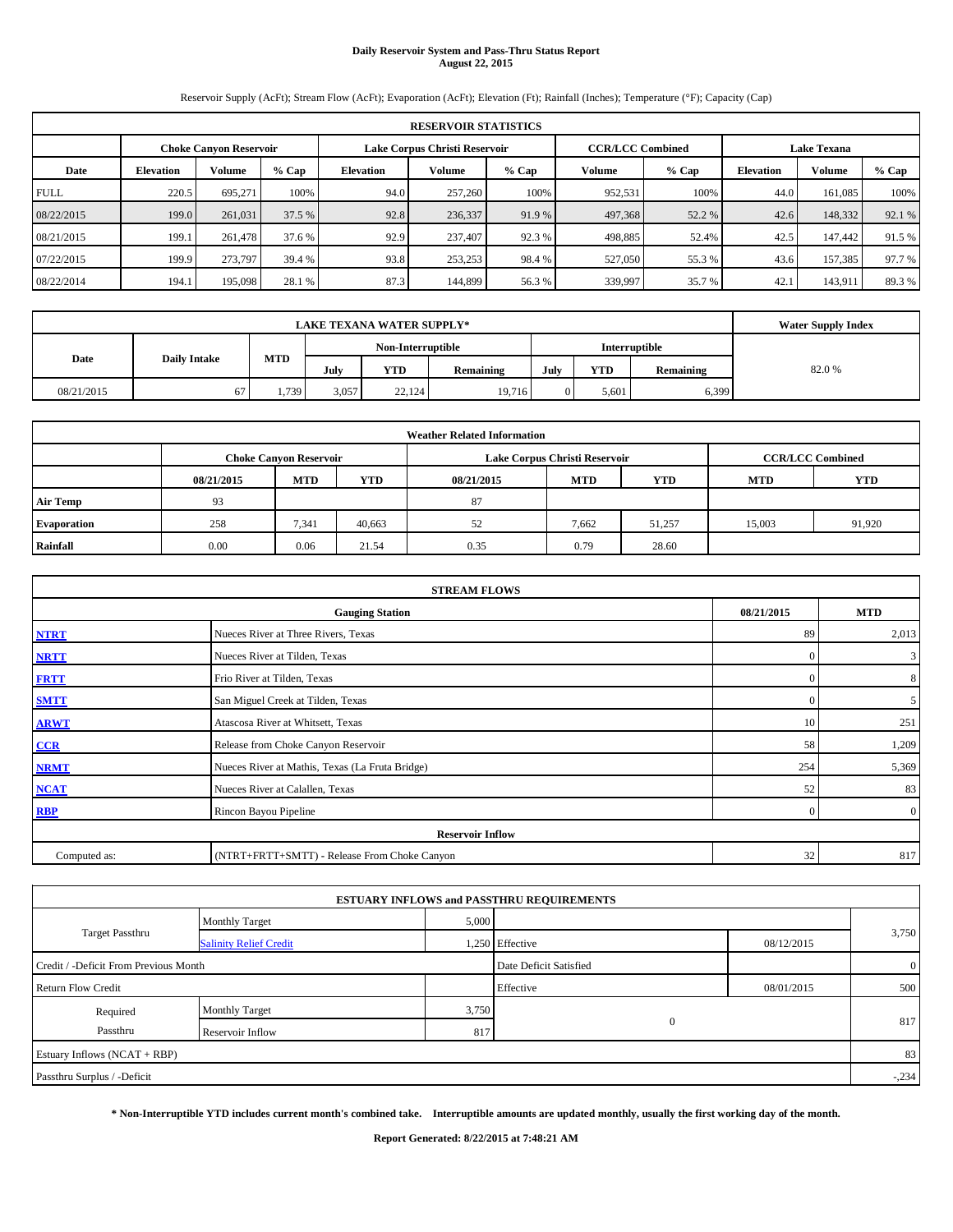# **Daily Reservoir System and Pass-Thru Status Report August 23, 2015**

Reservoir Supply (AcFt); Stream Flow (AcFt); Evaporation (AcFt); Elevation (Ft); Rainfall (Inches); Temperature (°F); Capacity (Cap)

|             | <b>RESERVOIR STATISTICS</b>   |               |         |                               |         |        |                         |        |                    |         |         |  |
|-------------|-------------------------------|---------------|---------|-------------------------------|---------|--------|-------------------------|--------|--------------------|---------|---------|--|
|             | <b>Choke Canvon Reservoir</b> |               |         | Lake Corpus Christi Reservoir |         |        | <b>CCR/LCC Combined</b> |        | <b>Lake Texana</b> |         |         |  |
| Date        | <b>Elevation</b>              | <b>Volume</b> | $%$ Cap | Elevation                     | Volume  | % Cap  | Volume                  | % Cap  | <b>Elevation</b>   | Volume  | $%$ Cap |  |
| <b>FULL</b> | 220.5                         | 695.271       | 100%    | 94.0                          | 257,260 | 100%   | 952,531                 | 100%   | 44.0               | 161.085 | 100%    |  |
| 08/23/2015  | 199.0                         | 260,732       | 37.5 %  | 92.8                          | 235,981 | 91.7 % | 496,713                 | 52.1 % | 42.6               | 148,332 | 92.1 %  |  |
| 08/22/2015  | 199.0                         | 261.031       | 37.5 %  | 92.8                          | 236,337 | 91.9 % | 497,368                 | 52.2%  | 42.6               | 148.332 | 92.1 %  |  |
| 07/23/2015  | 199.8                         | 272,112       | 39.1%   | 93.7                          | 252,345 | 98.1 % | 524,457                 | 55.1 % | 43.5               | 156,467 | 97.1 %  |  |
| 08/23/2014  | 194.1                         | 194,736       | 28.0 %  | 87.3                          | 144,170 | 56.0%  | 338,906                 | 35.6 % | 42.0               | 143,036 | 88.8%   |  |

| <b>LAKE TEXANA WATER SUPPLY*</b> |                     |            |       |                      |           |      |            |           | <b>Water Supply Index</b> |
|----------------------------------|---------------------|------------|-------|----------------------|-----------|------|------------|-----------|---------------------------|
|                                  | Non-Interruptible   |            |       | <b>Interruptible</b> |           |      |            |           |                           |
| Date                             | <b>Daily Intake</b> | <b>MTD</b> | July  | YTD                  | Remaining | July | <b>YTD</b> | Remaining | 81.9%                     |
| 08/22/2015                       | $\overline{a}$      | .816       | 3,057 | 22.201               | 19,639    |      | 5.601      | 6,399     |                           |

|                    | <b>Weather Related Information</b> |                               |            |            |                               |                         |            |            |  |  |  |
|--------------------|------------------------------------|-------------------------------|------------|------------|-------------------------------|-------------------------|------------|------------|--|--|--|
|                    |                                    | <b>Choke Canyon Reservoir</b> |            |            | Lake Corpus Christi Reservoir | <b>CCR/LCC Combined</b> |            |            |  |  |  |
|                    | 08/22/2015                         | <b>MTD</b>                    | <b>YTD</b> | 08/22/2015 | <b>MTD</b>                    | <b>YTD</b>              | <b>MTD</b> | <b>YTD</b> |  |  |  |
| <b>Air Temp</b>    | 98                                 |                               |            | 94         |                               |                         |            |            |  |  |  |
| <b>Evaporation</b> | 369                                | 7.710                         | 41,032     | 394        | 8,056                         | 51,651                  | 15,766     | 92,683     |  |  |  |
| Rainfall           | 0.00                               | 0.06                          | 21.54      | 0.00       | 0.79                          | 28.60                   |            |            |  |  |  |

|              | <b>STREAM FLOWS</b>                             |            |                |  |  |  |  |  |  |  |
|--------------|-------------------------------------------------|------------|----------------|--|--|--|--|--|--|--|
|              | <b>Gauging Station</b>                          | 08/22/2015 | <b>MTD</b>     |  |  |  |  |  |  |  |
| <b>NTRT</b>  | Nueces River at Three Rivers, Texas             | 87         | 2,100          |  |  |  |  |  |  |  |
| <b>NRTT</b>  | Nueces River at Tilden, Texas                   | $\Omega$   | $\mathbf{3}$   |  |  |  |  |  |  |  |
| <b>FRTT</b>  | Frio River at Tilden, Texas                     | $\Omega$   | 8              |  |  |  |  |  |  |  |
| <b>SMTT</b>  | San Miguel Creek at Tilden, Texas               | $\Omega$   | 5 <sup>5</sup> |  |  |  |  |  |  |  |
| <b>ARWT</b>  | Atascosa River at Whitsett, Texas               | 10         | 261            |  |  |  |  |  |  |  |
| CCR          | Release from Choke Canyon Reservoir             | 58         | 1,266          |  |  |  |  |  |  |  |
| <b>NRMT</b>  | Nueces River at Mathis, Texas (La Fruta Bridge) | 228        | 5,598          |  |  |  |  |  |  |  |
| <b>NCAT</b>  | Nueces River at Calallen, Texas                 | 40         | 122            |  |  |  |  |  |  |  |
| <b>RBP</b>   | Rincon Bayou Pipeline                           | $\Omega$   | $\overline{0}$ |  |  |  |  |  |  |  |
|              | <b>Reservoir Inflow</b>                         |            |                |  |  |  |  |  |  |  |
| Computed as: | (NTRT+FRTT+SMTT) - Release From Choke Canyon    | 30         | 847            |  |  |  |  |  |  |  |

|                                       |                               |       | <b>ESTUARY INFLOWS and PASSTHRU REQUIREMENTS</b> |            |                |
|---------------------------------------|-------------------------------|-------|--------------------------------------------------|------------|----------------|
|                                       | <b>Monthly Target</b>         | 5,000 |                                                  |            |                |
| <b>Target Passthru</b>                | <b>Salinity Relief Credit</b> |       | 1,250 Effective                                  | 08/12/2015 | 3,750          |
| Credit / -Deficit From Previous Month |                               |       | Date Deficit Satisfied                           |            | $\overline{0}$ |
| <b>Return Flow Credit</b>             |                               |       | Effective                                        | 08/01/2015 | 500            |
| Required                              | <b>Monthly Target</b>         | 3,750 |                                                  |            |                |
| Passthru                              | Reservoir Inflow              | 847   | $\mathbf{0}$                                     |            | 847            |
| Estuary Inflows (NCAT + RBP)          |                               |       |                                                  |            | 122            |
| Passthru Surplus / -Deficit           |                               |       |                                                  |            | $-.225$        |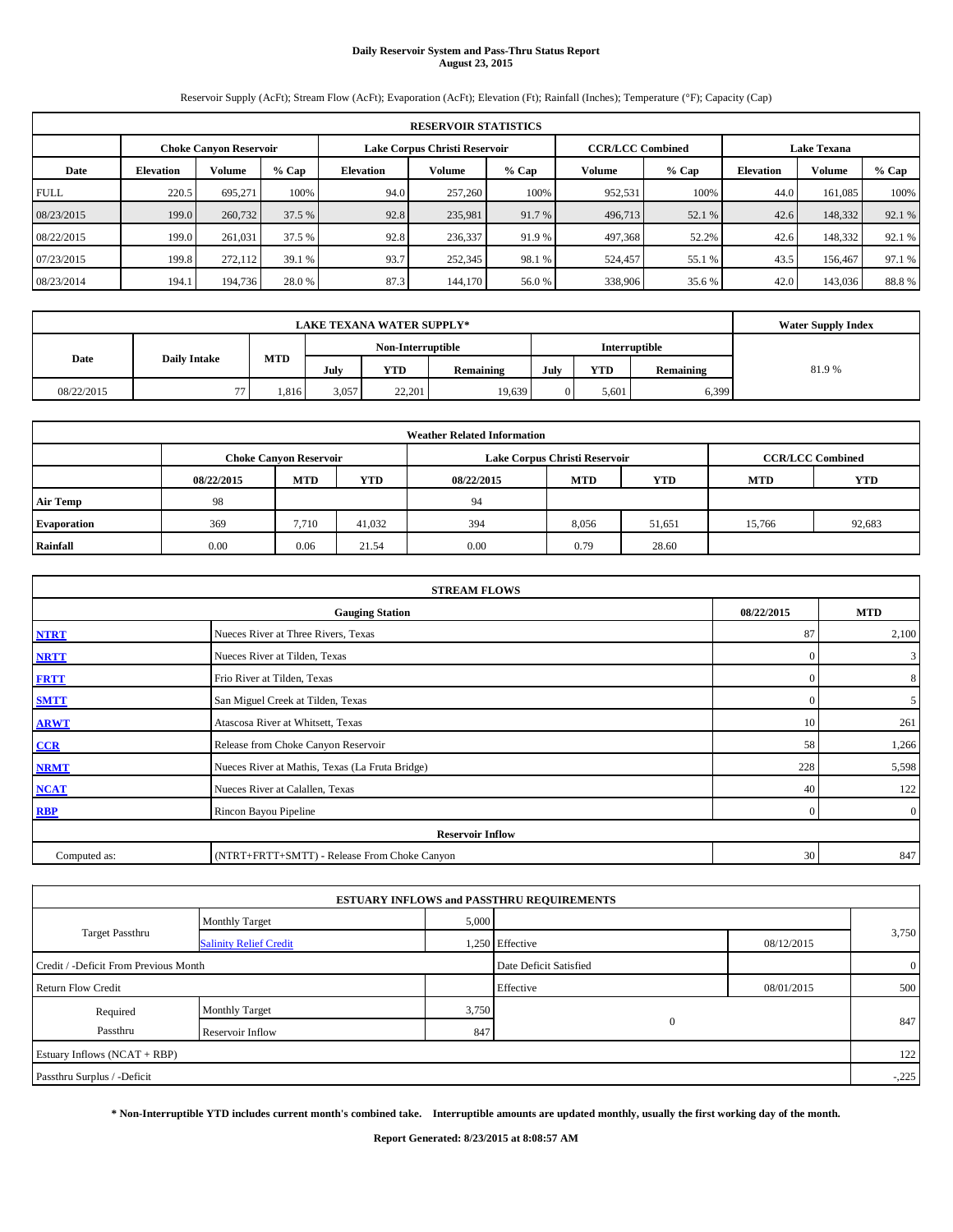# **Daily Reservoir System and Pass-Thru Status Report August 24, 2015**

Reservoir Supply (AcFt); Stream Flow (AcFt); Evaporation (AcFt); Elevation (Ft); Rainfall (Inches); Temperature (°F); Capacity (Cap)

|             | <b>RESERVOIR STATISTICS</b>   |               |         |                               |         |        |                         |        |                    |         |         |  |
|-------------|-------------------------------|---------------|---------|-------------------------------|---------|--------|-------------------------|--------|--------------------|---------|---------|--|
|             | <b>Choke Canvon Reservoir</b> |               |         | Lake Corpus Christi Reservoir |         |        | <b>CCR/LCC Combined</b> |        | <b>Lake Texana</b> |         |         |  |
| Date        | <b>Elevation</b>              | <b>Volume</b> | $%$ Cap | Elevation                     | Volume  | % Cap  | Volume                  | % Cap  | <b>Elevation</b>   | Volume  | $%$ Cap |  |
| <b>FULL</b> | 220.5                         | 695.271       | 100%    | 94.0                          | 257,260 | 100%   | 952,531                 | 100%   | 44.0               | 161.085 | 100%    |  |
| 08/24/2015  | 200.0                         | 260,142       | 37.4 %  | 92.8                          | 235,447 | 91.5 % | 495,589                 | 52.0 % | 42.6               | 148,332 | 92.1 %  |  |
| 08/23/2015  | 199.0                         | 260,732       | 37.5 %  | 92.8                          | 235,981 | 91.7 % | 496,713                 | 52.1%  | 42.6               | 148.332 | 92.1 %  |  |
| 07/24/2015  | 199.8                         | 271.809       | 39.1%   | 93.7                          | 251,982 | 97.9 % | 523,791                 | 55.0 % | 43.5               | 156,467 | 97.1 %  |  |
| 08/24/2014  | 194.0                         | 194,253       | 27.9 %  | 87.2                          | 143,590 | 55.8%  | 337,843                 | 35.5 % | 42.0               | 143,036 | 88.8%   |  |

| <b>LAKE TEXANA WATER SUPPLY*</b> |                     |                                           |       |        |           |      |            |           | <b>Water Supply Index</b> |
|----------------------------------|---------------------|-------------------------------------------|-------|--------|-----------|------|------------|-----------|---------------------------|
|                                  |                     | Non-Interruptible<br><b>Interruptible</b> |       |        |           |      |            |           |                           |
| Date                             | <b>Daily Intake</b> | <b>MTD</b>                                | July  | YTD    | Remaining | July | <b>YTD</b> | Remaining | 81.7%                     |
| 08/23/2015                       | $\overline{a}$      | .,893                                     | 3,057 | 22,277 | 19,563    |      | 5.601      | 6,399     |                           |

|                 | <b>Weather Related Information</b> |                               |        |            |                               |                         |            |            |  |  |  |  |
|-----------------|------------------------------------|-------------------------------|--------|------------|-------------------------------|-------------------------|------------|------------|--|--|--|--|
|                 |                                    | <b>Choke Canyon Reservoir</b> |        |            | Lake Corpus Christi Reservoir | <b>CCR/LCC Combined</b> |            |            |  |  |  |  |
|                 | 08/23/2015                         | <b>MTD</b>                    | YTD    | 08/23/2015 | <b>MTD</b>                    | <b>YTD</b>              | <b>MTD</b> | <b>YTD</b> |  |  |  |  |
| <b>Air Temp</b> | 99                                 |                               |        | 94         |                               |                         |            |            |  |  |  |  |
| Evaporation     | 386                                | 8,096                         | 41,418 | 363        | 8,419                         | 52,014                  | 16,515     | 93,432     |  |  |  |  |
| Rainfall        | 0.00                               | 0.06                          | 21.54  | 0.00       | 0.79                          | 28.60                   |            |            |  |  |  |  |

| <b>STREAM FLOWS</b> |                                                 |            |                |  |  |  |  |  |  |
|---------------------|-------------------------------------------------|------------|----------------|--|--|--|--|--|--|
|                     | <b>Gauging Station</b>                          | 08/23/2015 | <b>MTD</b>     |  |  |  |  |  |  |
| <b>NTRT</b>         | Nueces River at Three Rivers, Texas             | 85         | 2,185          |  |  |  |  |  |  |
| <b>NRTT</b>         | Nueces River at Tilden, Texas                   | $\Omega$   | $\mathbf{3}$   |  |  |  |  |  |  |
| <b>FRTT</b>         | Frio River at Tilden, Texas                     | $\Omega$   | 8              |  |  |  |  |  |  |
| <b>SMTT</b>         | San Miguel Creek at Tilden, Texas               | $\Omega$   | 5 <sup>5</sup> |  |  |  |  |  |  |
| <b>ARWT</b>         | Atascosa River at Whitsett, Texas               | q          | 270            |  |  |  |  |  |  |
| CCR                 | Release from Choke Canyon Reservoir             | 58         | 1,324          |  |  |  |  |  |  |
| <b>NRMT</b>         | Nueces River at Mathis, Texas (La Fruta Bridge) | 226        | 5,824          |  |  |  |  |  |  |
| <b>NCAT</b>         | Nueces River at Calallen, Texas                 | 20         | 142            |  |  |  |  |  |  |
| <b>RBP</b>          | Rincon Bayou Pipeline                           | $\Omega$   | $\overline{0}$ |  |  |  |  |  |  |
|                     | <b>Reservoir Inflow</b>                         |            |                |  |  |  |  |  |  |
| Computed as:        | (NTRT+FRTT+SMTT) - Release From Choke Canyon    | 28         | 875            |  |  |  |  |  |  |

|                                       |                               |       | <b>ESTUARY INFLOWS and PASSTHRU REQUIREMENTS</b> |            |                |
|---------------------------------------|-------------------------------|-------|--------------------------------------------------|------------|----------------|
|                                       | <b>Monthly Target</b>         | 5,000 |                                                  |            |                |
| <b>Target Passthru</b>                | <b>Salinity Relief Credit</b> |       | 1,250 Effective                                  | 08/12/2015 | 3,750          |
| Credit / -Deficit From Previous Month |                               |       | Date Deficit Satisfied                           |            | $\overline{0}$ |
| <b>Return Flow Credit</b>             |                               |       | Effective                                        | 08/01/2015 | 500            |
| Required                              | <b>Monthly Target</b>         | 3,750 |                                                  |            | 875            |
| Passthru                              | Reservoir Inflow              | 875   | $\mathbf{0}$                                     |            |                |
| Estuary Inflows (NCAT + RBP)          |                               |       |                                                  |            | 142            |
| Passthru Surplus / -Deficit           |                               |       |                                                  |            | $-.233$        |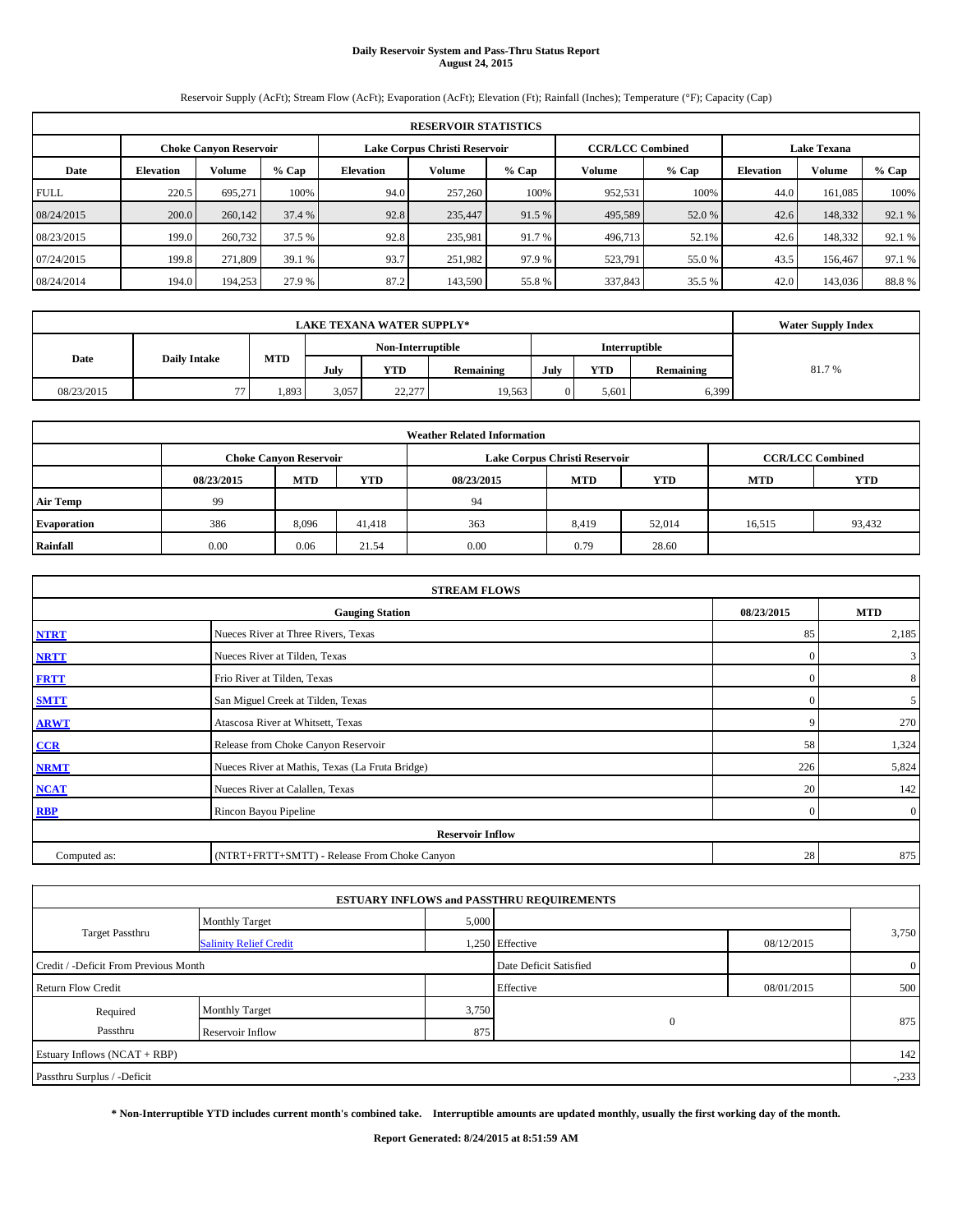# **Daily Reservoir System and Pass-Thru Status Report August 25, 2015**

Reservoir Supply (AcFt); Stream Flow (AcFt); Evaporation (AcFt); Elevation (Ft); Rainfall (Inches); Temperature (°F); Capacity (Cap)

|             | <b>RESERVOIR STATISTICS</b> |                               |         |                               |         |         |                         |         |                    |         |        |  |  |  |
|-------------|-----------------------------|-------------------------------|---------|-------------------------------|---------|---------|-------------------------|---------|--------------------|---------|--------|--|--|--|
|             |                             | <b>Choke Canvon Reservoir</b> |         | Lake Corpus Christi Reservoir |         |         | <b>CCR/LCC Combined</b> |         | <b>Lake Texana</b> |         |        |  |  |  |
| Date        | <b>Elevation</b>            | <b>Volume</b>                 | $%$ Cap | Elevation                     | Volume  | $%$ Cap | Volume                  | $%$ Cap | <b>Elevation</b>   | Volume  | % Cap  |  |  |  |
| <b>FULL</b> | 220.5                       | 695.271                       | 100%    | 94.0                          | 257,260 | 100%    | 952,531                 | 100%    | 44.0               | 161.085 | 100%   |  |  |  |
| 08/25/2015  | 198.9                       | 258,820                       | 37.2 %  | 92.8                          | 235,091 | 91.4 %  | 493,911                 | 51.9 %  | 42.7               | 149,224 | 92.6 % |  |  |  |
| 08/24/2015  | 199.0                       | 260,142                       | 37.4 %  | 92.8                          | 235,447 | 91.5 %  | 495,589                 | 52.0%   | 42.6               | 148,332 | 92.1 % |  |  |  |
| 07/25/2015  | 199.7                       | 271.657                       | 39.1 %  | 93.7                          | 251,256 | 97.7 %  | 522,913                 | 54.9 %  | 43.5               | 156,467 | 97.1 % |  |  |  |
| 08/25/2014  | 194.1                       | 194,736                       | 28.0 %  | 87.2                          | 143,156 | 55.6%   | 337,892                 | 35.5 %  | 41.9               | 142.163 | 88.3%  |  |  |  |

|            | <b>Water Supply Index</b> |            |                   |        |           |                      |            |           |       |
|------------|---------------------------|------------|-------------------|--------|-----------|----------------------|------------|-----------|-------|
|            |                           |            | Non-Interruptible |        |           | <b>Interruptible</b> |            |           |       |
| Date       | <b>Daily Intake</b>       | <b>MTD</b> | July              | YTD    | Remaining | July                 | <b>YTD</b> | Remaining | 81.5% |
| 08/24/2015 | $\overline{a}$            | 1,970      | 3,057             | 22,354 | 19.486    |                      | 5.601      | 6,399     |       |

| <b>Weather Related Information</b> |            |                               |            |            |                               |                         |            |            |  |  |  |  |
|------------------------------------|------------|-------------------------------|------------|------------|-------------------------------|-------------------------|------------|------------|--|--|--|--|
|                                    |            | <b>Choke Canyon Reservoir</b> |            |            | Lake Corpus Christi Reservoir | <b>CCR/LCC Combined</b> |            |            |  |  |  |  |
|                                    | 08/24/2015 | <b>MTD</b>                    | <b>YTD</b> | 08/24/2015 | <b>MTD</b>                    | <b>YTD</b>              | <b>MTD</b> | <b>YTD</b> |  |  |  |  |
| <b>Air Temp</b>                    | 99         |                               |            | 97         |                               |                         |            |            |  |  |  |  |
| <b>Evaporation</b>                 | 342        | 8,438                         | 41.760     | 384        | 8,803                         | 52,398                  | 17.241     | 94,158     |  |  |  |  |
| Rainfall                           | 0.00       | 0.06                          | 21.54      | 0.00       | 0.79                          | 28.60                   |            |            |  |  |  |  |

|              | <b>STREAM FLOWS</b>                             |                |                |  |  |  |  |  |  |
|--------------|-------------------------------------------------|----------------|----------------|--|--|--|--|--|--|
|              | 08/24/2015                                      | <b>MTD</b>     |                |  |  |  |  |  |  |
| <b>NTRT</b>  | Nueces River at Three Rivers, Texas             | 85             | 2,271          |  |  |  |  |  |  |
| <b>NRTT</b>  | Nueces River at Tilden, Texas                   | $\mathbf{0}$   | 3              |  |  |  |  |  |  |
| <b>FRTT</b>  | Frio River at Tilden, Texas                     | $\mathbf{0}$   | 9              |  |  |  |  |  |  |
| <b>SMTT</b>  | San Miguel Creek at Tilden, Texas               | $\Omega$       | 5              |  |  |  |  |  |  |
| <b>ARWT</b>  | Atascosa River at Whitsett, Texas               | 9              | 279            |  |  |  |  |  |  |
| CCR          | Release from Choke Canyon Reservoir             | 58             | 1,382          |  |  |  |  |  |  |
| <b>NRMT</b>  | Nueces River at Mathis, Texas (La Fruta Bridge) | 244            | 6,068          |  |  |  |  |  |  |
| <b>NCAT</b>  | Nueces River at Calallen, Texas                 | 9              | 151            |  |  |  |  |  |  |
| <b>RBP</b>   | Rincon Bayou Pipeline                           | $\overline{0}$ | $\overline{0}$ |  |  |  |  |  |  |
|              | <b>Reservoir Inflow</b>                         |                |                |  |  |  |  |  |  |
| Computed as: | (NTRT+FRTT+SMTT) - Release From Choke Canyon    |                |                |  |  |  |  |  |  |

|                                       |                               |       | <b>ESTUARY INFLOWS and PASSTHRU REQUIREMENTS</b> |            |                |
|---------------------------------------|-------------------------------|-------|--------------------------------------------------|------------|----------------|
|                                       | <b>Monthly Target</b>         | 5,000 |                                                  |            |                |
| <b>Target Passthru</b>                | <b>Salinity Relief Credit</b> |       | 1,250 Effective                                  | 08/12/2015 | 3,750          |
| Credit / -Deficit From Previous Month |                               |       | Date Deficit Satisfied                           |            | $\overline{0}$ |
| <b>Return Flow Credit</b>             |                               |       | Effective                                        | 08/01/2015 | 500            |
| Required                              | <b>Monthly Target</b>         | 3,750 |                                                  |            |                |
| Passthru                              | Reservoir Inflow              | 903   | $\mathbf{0}$                                     |            | 903            |
| Estuary Inflows (NCAT + RBP)          |                               |       |                                                  |            | 151            |
| Passthru Surplus / -Deficit           |                               |       |                                                  |            | $-.252$        |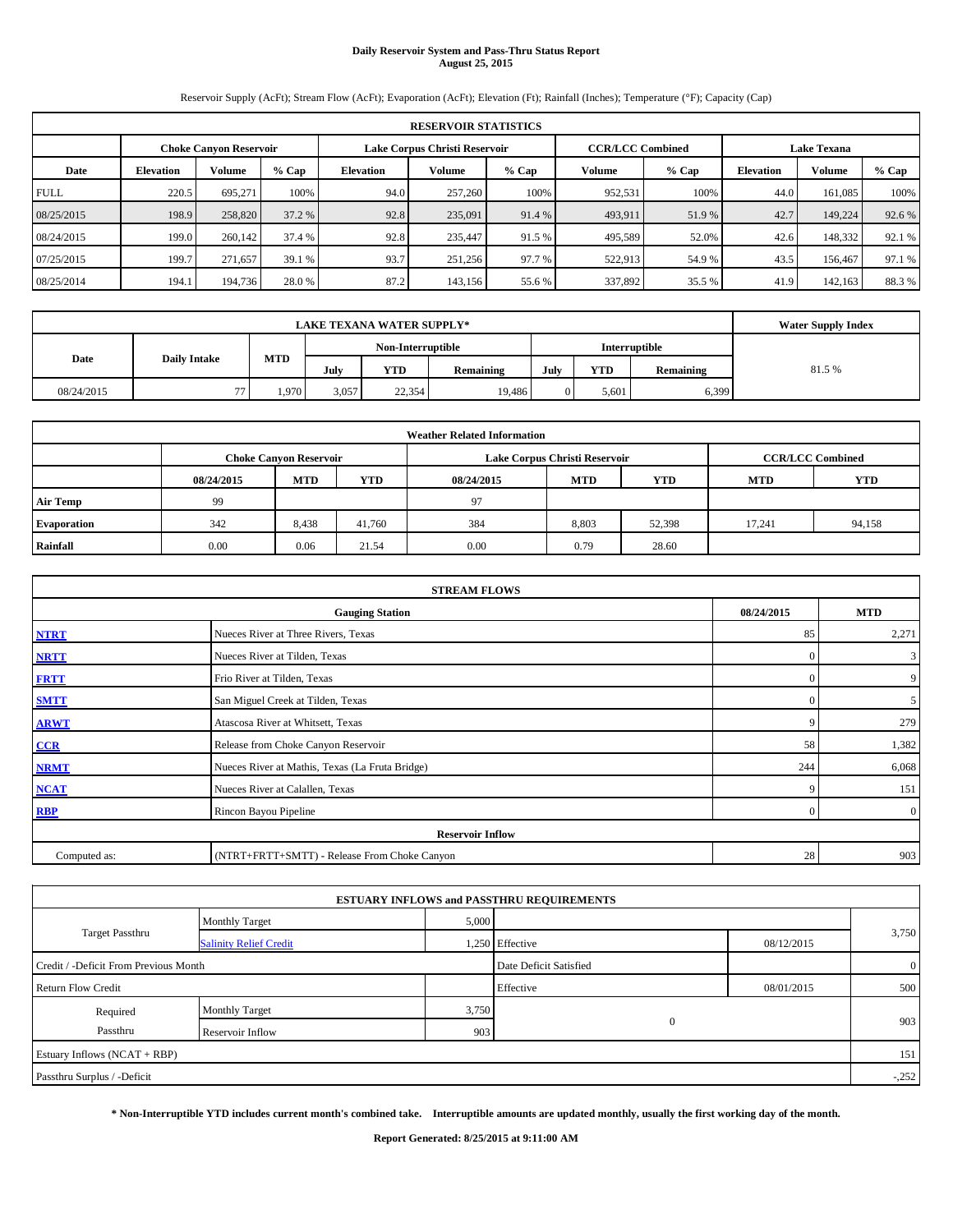# **Daily Reservoir System and Pass-Thru Status Report August 26, 2015**

Reservoir Supply (AcFt); Stream Flow (AcFt); Evaporation (AcFt); Elevation (Ft); Rainfall (Inches); Temperature (°F); Capacity (Cap)

|             | <b>RESERVOIR STATISTICS</b> |                               |        |                               |         |         |                         |         |                    |         |        |  |  |  |
|-------------|-----------------------------|-------------------------------|--------|-------------------------------|---------|---------|-------------------------|---------|--------------------|---------|--------|--|--|--|
|             |                             | <b>Choke Canvon Reservoir</b> |        | Lake Corpus Christi Reservoir |         |         | <b>CCR/LCC Combined</b> |         | <b>Lake Texana</b> |         |        |  |  |  |
| Date        | <b>Elevation</b>            | <b>Volume</b>                 | % Cap  | Elevation                     | Volume  | $%$ Cap | Volume                  | $%$ Cap | <b>Elevation</b>   | Volume  | % Cap  |  |  |  |
| <b>FULL</b> | 220.5                       | 695.271                       | 100%   | 94.0                          | 257,260 | 100%    | 952,531                 | 100%    | 44.0               | 161.085 | 100%   |  |  |  |
| 08/26/2015  | 198.9                       | 259,555                       | 37.3 % | 92.7                          | 234,557 | 91.2 %  | 494,112                 | 51.9 %  | 42.6               | 148,332 | 92.1 % |  |  |  |
| 08/25/2015  | 198.9                       | 258,820                       | 37.2 % | 92.8                          | 235,091 | 91.4 %  | 493,911                 | 51.9%   | 42.7               | 149.224 | 92.6 % |  |  |  |
| 07/26/2015  | 199.7                       | 270,900                       | 39.0 % | 93.6                          | 250,713 | 97.5 %  | 521,613                 | 54.8%   | 43.5               | 156,467 | 97.1 % |  |  |  |
| 08/26/2014  | 194.0                       | 194,615                       | 28.0 % | 87.2                          | 142,724 | 55.5 %  | 337,339                 | 35.4 %  | 41.9               | 142,163 | 88.3%  |  |  |  |

|            | <b>Water Supply Index</b> |            |                                    |            |                  |      |            |           |       |
|------------|---------------------------|------------|------------------------------------|------------|------------------|------|------------|-----------|-------|
|            |                           |            | Non-Interruptible<br>Interruptible |            |                  |      |            |           |       |
| Date       | <b>Daily Intake</b>       | <b>MTD</b> | July                               | <b>YTD</b> | <b>Remaining</b> | July | <b>YTD</b> | Remaining | 81.5% |
| 08/25/2015 | $\overline{a}$            | 2.047      | 3,057                              | 22.431     | 19,409           |      | 5.601      | 6,399     |       |

| <b>Weather Related Information</b> |            |                               |            |            |                               |                         |            |        |  |  |  |  |
|------------------------------------|------------|-------------------------------|------------|------------|-------------------------------|-------------------------|------------|--------|--|--|--|--|
|                                    |            | <b>Choke Canyon Reservoir</b> |            |            | Lake Corpus Christi Reservoir | <b>CCR/LCC Combined</b> |            |        |  |  |  |  |
|                                    | 08/25/2015 | <b>MTD</b>                    | <b>YTD</b> | 08/25/2015 | <b>MTD</b>                    | <b>MTD</b>              | <b>YTD</b> |        |  |  |  |  |
| <b>Air Temp</b>                    | 99         |                               |            | 95         |                               |                         |            |        |  |  |  |  |
| <b>Evaporation</b>                 | 334        | 8,772                         | 42,094     | 342        | 9,145                         | 52,740                  | 17,917     | 94,834 |  |  |  |  |
| Rainfall                           | 0.00       | 0.06                          | 21.54      | 0.00       | 0.79                          | 28.60                   |            |        |  |  |  |  |

|                                                    | <b>STREAM FLOWS</b>                             |          |                |  |  |  |  |  |  |
|----------------------------------------------------|-------------------------------------------------|----------|----------------|--|--|--|--|--|--|
| 08/25/2015<br><b>MTD</b><br><b>Gauging Station</b> |                                                 |          |                |  |  |  |  |  |  |
| <b>NTRT</b>                                        | Nueces River at Three Rivers, Texas             | 85       | 2,356          |  |  |  |  |  |  |
| <b>NRTT</b>                                        | Nueces River at Tilden, Texas                   | $\Omega$ | $\mathbf{3}$   |  |  |  |  |  |  |
| <b>FRTT</b>                                        | Frio River at Tilden, Texas                     | $\Omega$ | 9              |  |  |  |  |  |  |
| <b>SMTT</b>                                        | San Miguel Creek at Tilden, Texas               | $\Omega$ | 5 <sup>5</sup> |  |  |  |  |  |  |
| <b>ARWT</b>                                        | Atascosa River at Whitsett, Texas               | q        | 288            |  |  |  |  |  |  |
| CCR                                                | Release from Choke Canyon Reservoir             | 58       | 1,439          |  |  |  |  |  |  |
| <b>NRMT</b>                                        | Nueces River at Mathis, Texas (La Fruta Bridge) | 262      | 6,330          |  |  |  |  |  |  |
| <b>NCAT</b>                                        | Nueces River at Calallen, Texas                 | 14       | 165            |  |  |  |  |  |  |
| <b>RBP</b>                                         | Rincon Bayou Pipeline                           | $\Omega$ | $\overline{0}$ |  |  |  |  |  |  |
|                                                    | <b>Reservoir Inflow</b>                         |          |                |  |  |  |  |  |  |
| Computed as:                                       | (NTRT+FRTT+SMTT) - Release From Choke Canyon    | 28       | 931            |  |  |  |  |  |  |

| 5,000<br><b>Monthly Target</b><br><b>Target Passthru</b><br>1,250 Effective<br>08/12/2015<br><b>Salinity Relief Credit</b> | 3,750          |
|----------------------------------------------------------------------------------------------------------------------------|----------------|
|                                                                                                                            |                |
|                                                                                                                            |                |
| Date Deficit Satisfied<br>Credit / -Deficit From Previous Month                                                            | $\overline{0}$ |
| Effective<br><b>Return Flow Credit</b><br>08/01/2015                                                                       | 500            |
| 3,750<br><b>Monthly Target</b><br>Required                                                                                 |                |
| $\mathbf{0}$<br>Passthru<br>Reservoir Inflow<br>931                                                                        | 931            |
| Estuary Inflows (NCAT + RBP)                                                                                               | 165            |
| Passthru Surplus / -Deficit                                                                                                | $-.266$        |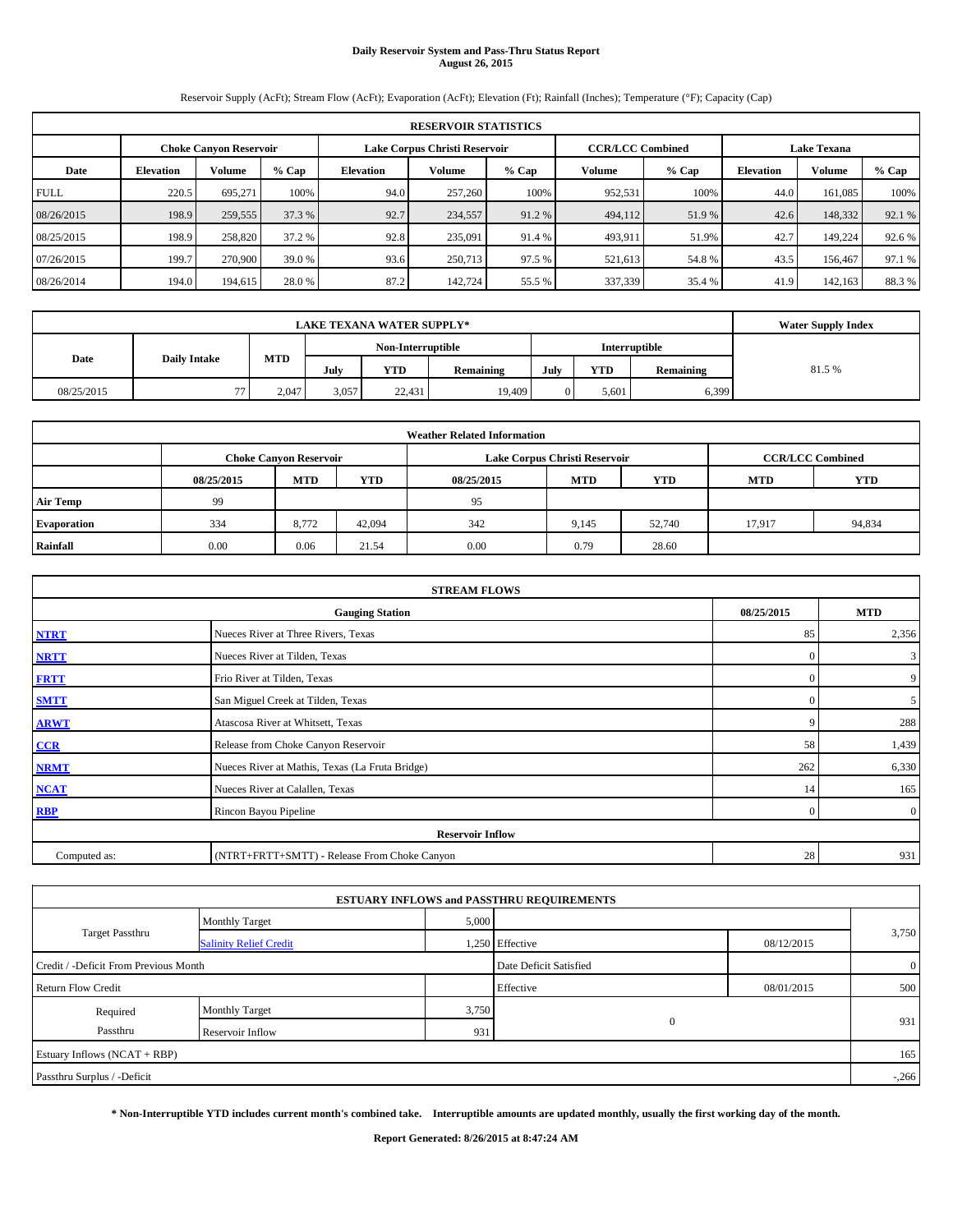# **Daily Reservoir System and Pass-Thru Status Report August 27, 2015**

Reservoir Supply (AcFt); Stream Flow (AcFt); Evaporation (AcFt); Elevation (Ft); Rainfall (Inches); Temperature (°F); Capacity (Cap)

|             | <b>RESERVOIR STATISTICS</b> |                               |        |                               |         |         |                         |         |                    |         |        |  |  |  |
|-------------|-----------------------------|-------------------------------|--------|-------------------------------|---------|---------|-------------------------|---------|--------------------|---------|--------|--|--|--|
|             |                             | <b>Choke Canvon Reservoir</b> |        | Lake Corpus Christi Reservoir |         |         | <b>CCR/LCC Combined</b> |         | <b>Lake Texana</b> |         |        |  |  |  |
| Date        | <b>Elevation</b>            | <b>Volume</b>                 | % Cap  | Elevation                     | Volume  | $%$ Cap | Volume                  | $%$ Cap | <b>Elevation</b>   | Volume  | % Cap  |  |  |  |
| <b>FULL</b> | 220.5                       | 695.271                       | 100%   | 94.0                          | 257,260 | 100%    | 952,531                 | 100%    | 44.0               | 161.085 | 100%   |  |  |  |
| 08/27/2015  | 198.9                       | 259,114                       | 37.3 % | 92.7                          | 233,846 | 90.9 %  | 492,960                 | 51.8%   | 42.5               | 147,442 | 91.5 % |  |  |  |
| 08/26/2015  | 198.9                       | 259,555                       | 37.3 % | 92.7                          | 234,557 | 91.2 %  | 494,112                 | 51.9%   | 42.6               | 148,332 | 92.1 % |  |  |  |
| 07/27/2015  | 199.7                       | 271,506                       | 39.1 % | 93.6                          | 250,169 | 97.2 %  | 521,675                 | 54.8%   | 43.5               | 156,467 | 97.1 % |  |  |  |
| 08/27/2014  | 194.0                       | 193,771                       | 27.9 % | 87.2                          | 142,292 | 55.3 %  | 336,063                 | 35.3 %  | 41.8               | 141,293 | 87.7%  |  |  |  |

|            | <b>Water Supply Index</b> |            |                                           |        |                  |      |            |           |       |
|------------|---------------------------|------------|-------------------------------------------|--------|------------------|------|------------|-----------|-------|
|            |                           |            | <b>Interruptible</b><br>Non-Interruptible |        |                  |      |            |           |       |
| Date       | <b>Daily Intake</b>       | <b>MTD</b> | July                                      | YTD    | <b>Remaining</b> | July | <b>YTD</b> | Remaining | 81.3% |
| 08/26/2015 | 76                        | 2.123      | 3,057                                     | 22,508 | 19,332           |      | 5.601      | 6,399     |       |

| <b>Weather Related Information</b> |            |                               |            |            |                               |                         |            |            |  |  |
|------------------------------------|------------|-------------------------------|------------|------------|-------------------------------|-------------------------|------------|------------|--|--|
|                                    |            | <b>Choke Canyon Reservoir</b> |            |            | Lake Corpus Christi Reservoir | <b>CCR/LCC Combined</b> |            |            |  |  |
|                                    | 08/26/2015 | <b>MTD</b>                    | <b>YTD</b> | 08/26/2015 | <b>MTD</b>                    | <b>YTD</b>              | <b>MTD</b> | <b>YTD</b> |  |  |
| <b>Air Temp</b>                    | 96         |                               |            | 95         |                               |                         |            |            |  |  |
| <b>Evaporation</b>                 | 282        | 9,054                         | 42,376     | 279        | 9,424                         | 53,019                  | 18,478     | 95,395     |  |  |
| Rainfall                           | 0.00       | 0.06                          | 21.54      | 0.00       | 0.79                          | 28.60                   |            |            |  |  |

| <b>STREAM FLOWS</b> |                                                 |            |                |  |  |  |  |  |  |
|---------------------|-------------------------------------------------|------------|----------------|--|--|--|--|--|--|
|                     | 08/26/2015                                      | <b>MTD</b> |                |  |  |  |  |  |  |
| <b>NTRT</b>         | Nueces River at Three Rivers, Texas             | 83         | 2,440          |  |  |  |  |  |  |
| <b>NRTT</b>         | Nueces River at Tilden, Texas                   | $\Omega$   | $\mathbf{3}$   |  |  |  |  |  |  |
| <b>FRTT</b>         | Frio River at Tilden, Texas                     | $\Omega$   | 9              |  |  |  |  |  |  |
| <b>SMTT</b>         | San Miguel Creek at Tilden, Texas               | $\Omega$   | 5 <sup>5</sup> |  |  |  |  |  |  |
| <b>ARWT</b>         | Atascosa River at Whitsett, Texas               | 12         | 300            |  |  |  |  |  |  |
| CCR                 | Release from Choke Canyon Reservoir             | 58         | 1,497          |  |  |  |  |  |  |
| <b>NRMT</b>         | Nueces River at Mathis, Texas (La Fruta Bridge) | 270        | 6,600          |  |  |  |  |  |  |
| <b>NCAT</b>         | Nueces River at Calallen, Texas                 | 22         | 187            |  |  |  |  |  |  |
| <b>RBP</b>          | Rincon Bayou Pipeline                           | $\Omega$   | $\overline{0}$ |  |  |  |  |  |  |
|                     | <b>Reservoir Inflow</b>                         |            |                |  |  |  |  |  |  |
| Computed as:        | (NTRT+FRTT+SMTT) - Release From Choke Canyon    | 26         | 957            |  |  |  |  |  |  |

|                                       |                               |       | <b>ESTUARY INFLOWS and PASSTHRU REQUIREMENTS</b> |            |                |  |
|---------------------------------------|-------------------------------|-------|--------------------------------------------------|------------|----------------|--|
|                                       | <b>Monthly Target</b>         | 5,000 |                                                  |            |                |  |
| <b>Target Passthru</b>                | <b>Salinity Relief Credit</b> |       | 1,250 Effective                                  | 08/12/2015 | 3,750          |  |
| Credit / -Deficit From Previous Month |                               |       | Date Deficit Satisfied                           |            | $\overline{0}$ |  |
| <b>Return Flow Credit</b>             |                               |       | Effective                                        | 08/01/2015 | 500            |  |
| Required                              | <b>Monthly Target</b>         | 3,750 |                                                  |            |                |  |
| Passthru                              | Reservoir Inflow              | 957   | $\mathbf{0}$                                     |            | 957            |  |
| Estuary Inflows (NCAT + RBP)          |                               |       |                                                  |            | 187            |  |
| Passthru Surplus / -Deficit           |                               |       |                                                  |            | $-.270$        |  |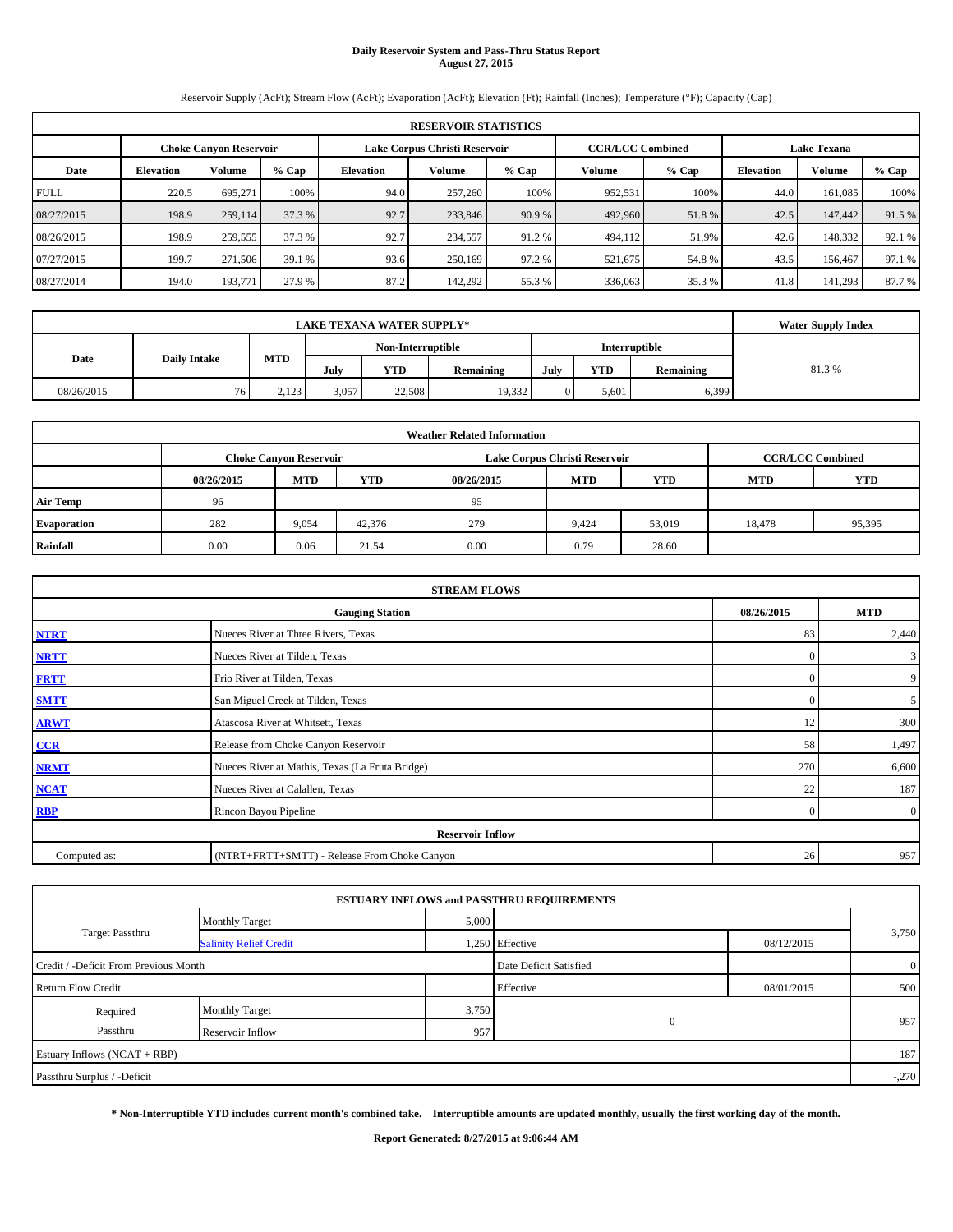# **Daily Reservoir System and Pass-Thru Status Report August 28, 2015**

Reservoir Supply (AcFt); Stream Flow (AcFt); Evaporation (AcFt); Elevation (Ft); Rainfall (Inches); Temperature (°F); Capacity (Cap)

|             | <b>RESERVOIR STATISTICS</b> |                               |        |                  |                               |         |                         |         |                    |         |         |  |
|-------------|-----------------------------|-------------------------------|--------|------------------|-------------------------------|---------|-------------------------|---------|--------------------|---------|---------|--|
|             |                             | <b>Choke Canvon Reservoir</b> |        |                  | Lake Corpus Christi Reservoir |         | <b>CCR/LCC Combined</b> |         | <b>Lake Texana</b> |         |         |  |
| Date        | <b>Elevation</b>            | Volume                        | % Cap  | <b>Elevation</b> | Volume                        | $%$ Cap | Volume                  | $%$ Cap | <b>Elevation</b>   | Volume  | $%$ Cap |  |
| <b>FULL</b> | 220.5                       | 695.271                       | 100%   | 94.0             | 257,260                       | 100%    | 952.531                 | 100%    | 44.0               | 161.085 | 100%    |  |
| 08/28/2015  | 198.8                       | 257,356                       | 37.0 % | 92.7             | 232,958                       | 90.6 %  | 490,314                 | 51.5 %  | 42.5               | 147,442 | 91.5 %  |  |
| 08/27/2015  | 198.9                       | 259,114                       | 37.3 % | 92.7             | 233,846                       | 90.9 %  | 492,960                 | 51.8%   | 42.5               | 147,442 | 91.5 %  |  |
| 07/28/2015  | 199.6                       | 270,142                       | 38.9%  | 93.6             | 249,264                       | 96.9%   | 519,406                 | 54.5 %  | 43.4               | 155,551 | 96.6%   |  |
| 08/28/2014  | 193.9                       | 192.929                       | 27.7 % | 87.1             | 141,861                       | 55.1 %  | 334,790                 | 35.1 %  | 41.8               | 141.293 | 87.7 %  |  |

|            |                     | <b>Water Supply Index</b> |                   |        |                  |      |            |                      |       |
|------------|---------------------|---------------------------|-------------------|--------|------------------|------|------------|----------------------|-------|
|            |                     |                           | Non-Interruptible |        |                  |      |            | <b>Interruptible</b> |       |
| Date       | <b>Daily Intake</b> | <b>MTD</b>                | July              | YTD    | <b>Remaining</b> | July | <b>YTD</b> | Remaining            | 80.9% |
| 08/27/2015 | 76                  | 2,199                     | 3,057             | 22.584 | 19.256           |      | 5.601      | 6,399                |       |

| <b>Weather Related Information</b> |            |                               |            |            |                               |                         |            |            |  |  |
|------------------------------------|------------|-------------------------------|------------|------------|-------------------------------|-------------------------|------------|------------|--|--|
|                                    |            | <b>Choke Canyon Reservoir</b> |            |            | Lake Corpus Christi Reservoir | <b>CCR/LCC Combined</b> |            |            |  |  |
|                                    | 08/27/2015 | <b>MTD</b>                    | <b>YTD</b> | 08/27/2015 | <b>MTD</b>                    | <b>YTD</b>              | <b>MTD</b> | <b>YTD</b> |  |  |
| <b>Air Temp</b>                    | 96         |                               |            | 93         |                               |                         |            |            |  |  |
| <b>Evaporation</b>                 | 340        | 9,394                         | 42,716     | 289        | 9,713                         | 53,308                  | 19,107     | 96,024     |  |  |
| Rainfall                           | 0.00       | 0.06                          | 21.54      | 0.00       | 0.79                          | 28.60                   |            |            |  |  |

| <b>STREAM FLOWS</b> |                                                 |            |                |  |  |  |  |  |  |
|---------------------|-------------------------------------------------|------------|----------------|--|--|--|--|--|--|
|                     | 08/27/2015                                      | <b>MTD</b> |                |  |  |  |  |  |  |
| <b>NTRT</b>         | Nueces River at Three Rivers, Texas             | 85         | 2,525          |  |  |  |  |  |  |
| <b>NRTT</b>         | Nueces River at Tilden, Texas                   | $\Omega$   | $\mathbf{3}$   |  |  |  |  |  |  |
| <b>FRTT</b>         | Frio River at Tilden, Texas                     | $\Omega$   | 9              |  |  |  |  |  |  |
| <b>SMTT</b>         | San Miguel Creek at Tilden, Texas               | $\Omega$   | 5 <sup>5</sup> |  |  |  |  |  |  |
| <b>ARWT</b>         | Atascosa River at Whitsett, Texas               | 10         | 310            |  |  |  |  |  |  |
| CCR                 | Release from Choke Canyon Reservoir             | 58         | 1,554          |  |  |  |  |  |  |
| <b>NRMT</b>         | Nueces River at Mathis, Texas (La Fruta Bridge) | 292        | 6,892          |  |  |  |  |  |  |
| <b>NCAT</b>         | Nueces River at Calallen, Texas                 | 22         | 209            |  |  |  |  |  |  |
| <b>RBP</b>          | Rincon Bayou Pipeline                           | $\Omega$   | $\overline{0}$ |  |  |  |  |  |  |
|                     | <b>Reservoir Inflow</b>                         |            |                |  |  |  |  |  |  |
| Computed as:        | (NTRT+FRTT+SMTT) - Release From Choke Canyon    | 28         | 985            |  |  |  |  |  |  |

| 5,000<br><b>Monthly Target</b>                                             |                        |            |                |  |
|----------------------------------------------------------------------------|------------------------|------------|----------------|--|
| <b>Target Passthru</b><br>1,250 Effective<br><b>Salinity Relief Credit</b> |                        | 08/12/2015 | 3,750          |  |
| Credit / -Deficit From Previous Month                                      | Date Deficit Satisfied |            | $\overline{0}$ |  |
| <b>Return Flow Credit</b>                                                  | Effective              | 08/01/2015 | 500            |  |
| 3,750<br><b>Monthly Target</b><br>Required                                 |                        |            |                |  |
| Passthru<br>985<br>Reservoir Inflow                                        | $\mathbf{0}$           |            | 985            |  |
| Estuary Inflows (NCAT + RBP)                                               |                        |            | 209            |  |
| Passthru Surplus / -Deficit                                                |                        |            | $-.276$        |  |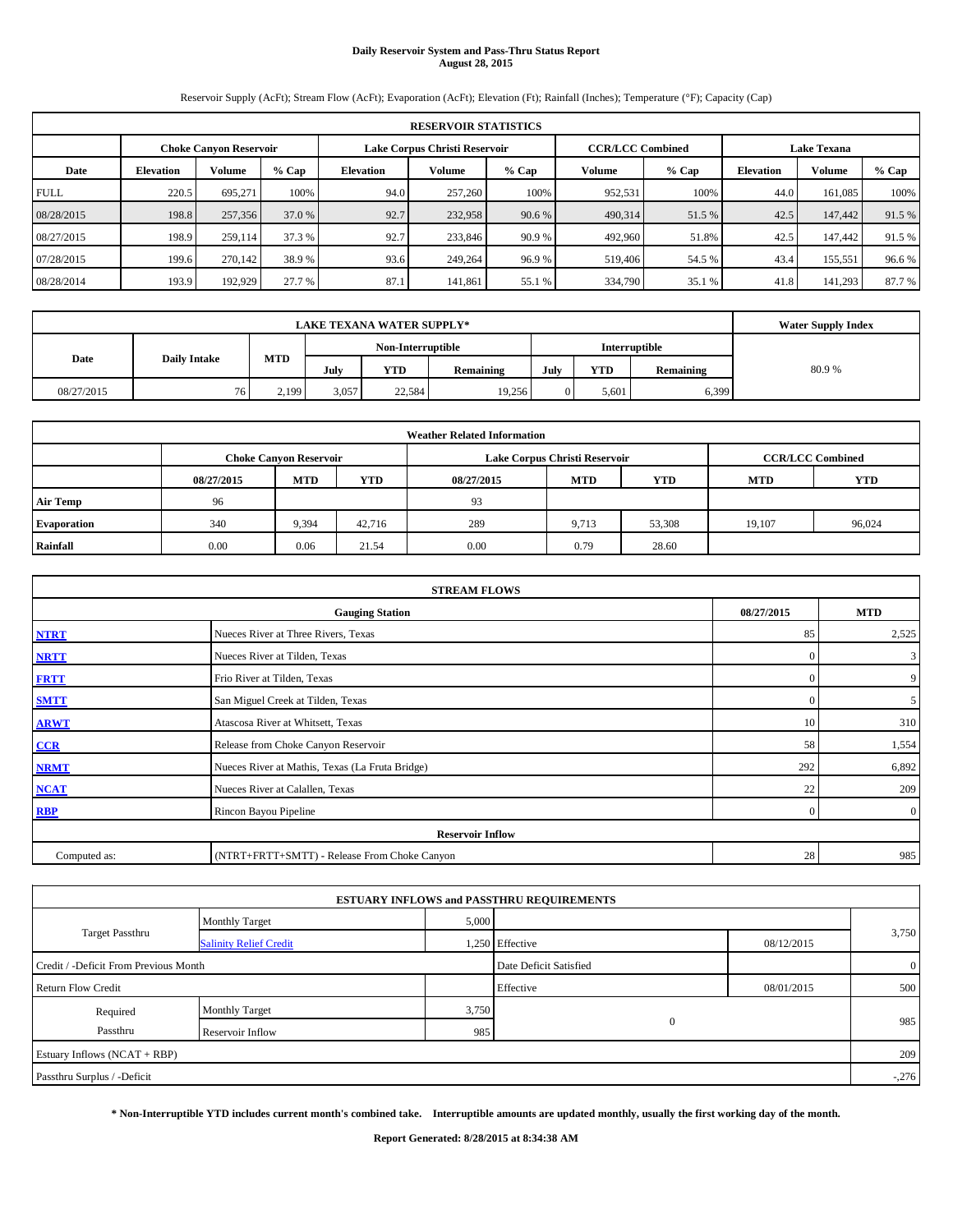# **Daily Reservoir System and Pass-Thru Status Report August 29, 2015**

Reservoir Supply (AcFt); Stream Flow (AcFt); Evaporation (AcFt); Elevation (Ft); Rainfall (Inches); Temperature (°F); Capacity (Cap)

|             | <b>RESERVOIR STATISTICS</b>   |               |        |                               |         |         |                         |        |                    |         |        |  |
|-------------|-------------------------------|---------------|--------|-------------------------------|---------|---------|-------------------------|--------|--------------------|---------|--------|--|
|             | <b>Choke Canvon Reservoir</b> |               |        | Lake Corpus Christi Reservoir |         |         | <b>CCR/LCC Combined</b> |        | <b>Lake Texana</b> |         |        |  |
| Date        | <b>Elevation</b>              | <b>Volume</b> | % Cap  | Elevation                     | Volume  | $%$ Cap | Volume                  | % Cap  | <b>Elevation</b>   | Volume  | % Cap  |  |
| <b>FULL</b> | 220.5                         | 695.271       | 100%   | 94.0                          | 257,260 | 100%    | 952,531                 | 100%   | 44.0               | 161.085 | 100%   |  |
| 08/29/2015  | 198.8                         | 257,356       | 37.0 % | 92.6                          | 232,249 | 90.3 %  | 489,605                 | 51.4 % | 42.5               | 147,442 | 91.5 % |  |
| 08/28/2015  | 198.8                         | 257,356       | 37.0 % | 92.7                          | 232,958 | 90.6 %  | 490,314                 | 51.5%  | 42.5               | 147,442 | 91.5 % |  |
| 07/29/2015  | 199.6                         | 269,536       | 38.8%  | 93.6                          | 249,084 | 96.8%   | 518,620                 | 54.4 % | 43.3               | 154.639 | 96.0%  |  |
| 08/29/2014  | 193.9                         | 193,049       | 27.8 % | 87.2                          | 142,292 | 55.3 %  | 335,341                 | 35.2 % | 41.7               | 140,426 | 87.2 % |  |

|            |                     | <b>Water Supply Index</b> |                   |        |                  |      |            |                      |       |
|------------|---------------------|---------------------------|-------------------|--------|------------------|------|------------|----------------------|-------|
|            |                     |                           | Non-Interruptible |        |                  |      |            | <b>Interruptible</b> |       |
| Date       | <b>Daily Intake</b> | <b>MTD</b>                | July              | YTD    | <b>Remaining</b> | July | <b>YTD</b> | Remaining            | 80.7% |
| 08/28/2015 | 76.                 | 2,275                     | 3,057             | 22,659 | 19.181           |      | 5.601      | 6,399                |       |

| <b>Weather Related Information</b> |            |                               |            |            |                               |                         |            |            |  |  |
|------------------------------------|------------|-------------------------------|------------|------------|-------------------------------|-------------------------|------------|------------|--|--|
|                                    |            | <b>Choke Canyon Reservoir</b> |            |            | Lake Corpus Christi Reservoir | <b>CCR/LCC Combined</b> |            |            |  |  |
|                                    | 08/28/2015 | <b>MTD</b>                    | <b>YTD</b> | 08/28/2015 | <b>MTD</b>                    | <b>YTD</b>              | <b>MTD</b> | <b>YTD</b> |  |  |
| <b>Air Temp</b>                    | 94         |                               |            | 90         |                               |                         |            |            |  |  |
| <b>Evaporation</b>                 | 340        | 9,734                         | 43,056     | 393        | 10.106                        | 53,701                  | 19,840     | 96,757     |  |  |
| Rainfall                           | 0.00       | 0.06                          | 21.54      | 0.00       | 0.79                          | 28.60                   |            |            |  |  |

| <b>STREAM FLOWS</b> |                                                 |                |                |  |  |  |  |  |  |
|---------------------|-------------------------------------------------|----------------|----------------|--|--|--|--|--|--|
|                     | 08/28/2015                                      | <b>MTD</b>     |                |  |  |  |  |  |  |
| <b>NTRT</b>         | Nueces River at Three Rivers, Texas             |                |                |  |  |  |  |  |  |
| <b>NRTT</b>         | Nueces River at Tilden, Texas                   | $\mathbf{0}$   | 3              |  |  |  |  |  |  |
| <b>FRTT</b>         | Frio River at Tilden, Texas                     | $\mathbf{0}$   | 10             |  |  |  |  |  |  |
| <b>SMTT</b>         | San Miguel Creek at Tilden, Texas               | $\Omega$       | 5              |  |  |  |  |  |  |
| <b>ARWT</b>         | Atascosa River at Whitsett, Texas               | 9              | 320            |  |  |  |  |  |  |
| CCR                 | Release from Choke Canyon Reservoir             | 58             | 1,612          |  |  |  |  |  |  |
| <b>NRMT</b>         | Nueces River at Mathis, Texas (La Fruta Bridge) | 316            | 7,208          |  |  |  |  |  |  |
| <b>NCAT</b>         | Nueces River at Calallen, Texas                 | 8              | 217            |  |  |  |  |  |  |
| <b>RBP</b>          | Rincon Bayou Pipeline                           | $\overline{0}$ | $\overline{0}$ |  |  |  |  |  |  |
|                     | <b>Reservoir Inflow</b>                         |                |                |  |  |  |  |  |  |
| Computed as:        | (NTRT+FRTT+SMTT) - Release From Choke Canyon    | 28             | 1,013          |  |  |  |  |  |  |

|                                       |                               |       | <b>ESTUARY INFLOWS and PASSTHRU REQUIREMENTS</b> |            |                |
|---------------------------------------|-------------------------------|-------|--------------------------------------------------|------------|----------------|
|                                       | <b>Monthly Target</b>         | 5,000 |                                                  |            |                |
| <b>Target Passthru</b>                | <b>Salinity Relief Credit</b> |       | 1,250 Effective                                  | 08/12/2015 | 3,750          |
| Credit / -Deficit From Previous Month |                               |       | Date Deficit Satisfied                           |            | $\overline{0}$ |
| <b>Return Flow Credit</b>             |                               |       | Effective                                        | 08/01/2015 | 500            |
| Required                              | <b>Monthly Target</b>         | 3,750 |                                                  |            |                |
| Passthru                              | Reservoir Inflow              | 1,013 | $\mathbf{0}$                                     |            | 1,013          |
| Estuary Inflows (NCAT + RBP)          |                               |       |                                                  |            | 217            |
| Passthru Surplus / -Deficit           |                               |       |                                                  |            | $-.297$        |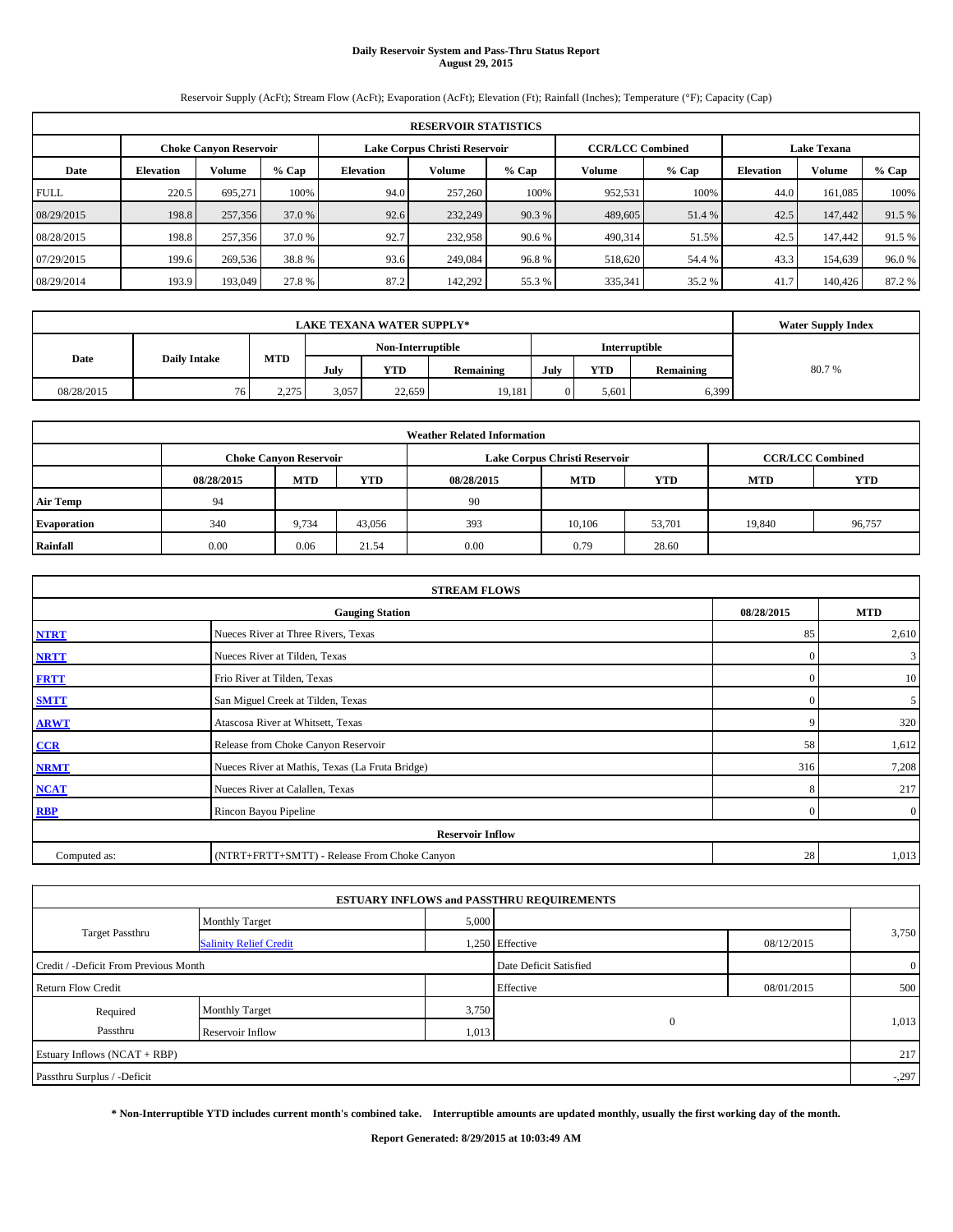# **Daily Reservoir System and Pass-Thru Status Report August 30, 2015**

Reservoir Supply (AcFt); Stream Flow (AcFt); Evaporation (AcFt); Elevation (Ft); Rainfall (Inches); Temperature (°F); Capacity (Cap)

|             | <b>RESERVOIR STATISTICS</b> |                               |        |                               |         |         |                         |         |                    |         |        |  |
|-------------|-----------------------------|-------------------------------|--------|-------------------------------|---------|---------|-------------------------|---------|--------------------|---------|--------|--|
|             |                             | <b>Choke Canvon Reservoir</b> |        | Lake Corpus Christi Reservoir |         |         | <b>CCR/LCC Combined</b> |         | <b>Lake Texana</b> |         |        |  |
| Date        | <b>Elevation</b>            | <b>Volume</b>                 | % Cap  | Elevation                     | Volume  | $%$ Cap | Volume                  | $%$ Cap | <b>Elevation</b>   | Volume  | % Cap  |  |
| <b>FULL</b> | 220.5                       | 695.271                       | 100%   | 94.0                          | 257,260 | 100%    | 952,531                 | 100%    | 44.0               | 161.085 | 100%   |  |
| 08/30/2015  | 198.8                       | 257,645                       | 37.1 % | 92.6                          | 231,717 | 90.1 %  | 489,362                 | 51.4 %  | 42.5               | 147,442 | 91.5 % |  |
| 08/29/2015  | 198.8                       | 257,356                       | 37.0 % | 92.6                          | 232,249 | 90.3 %  | 489,605                 | 51.4%   | 42.5               | 147,442 | 91.5 % |  |
| 07/30/2015  | 199.6                       | 268,939                       | 38.7 % | 93.5                          | 248,180 | 96.5%   | 517,119                 | 54.3 %  | 43.3               | 154.639 | 96.0%  |  |
| 08/30/2014  | 193.9                       | 193,290                       | 27.8 % | 87.1                          | 142,005 | 55.2 %  | 335,295                 | 35.2 %  | 41.8               | 141,293 | 87.7%  |  |

| <b>LAKE TEXANA WATER SUPPLY*</b> |                     |            |                                    |            |                  |      |            |           | <b>Water Supply Index</b> |
|----------------------------------|---------------------|------------|------------------------------------|------------|------------------|------|------------|-----------|---------------------------|
|                                  |                     |            | Non-Interruptible<br>Interruptible |            |                  |      |            |           |                           |
| Date                             | <b>Daily Intake</b> | <b>MTD</b> | July                               | <b>YTD</b> | <b>Remaining</b> | July | <b>YTD</b> | Remaining | 80.7%                     |
| 08/29/2015                       | 76.                 | 2,350      | 3,057                              | 22,735     | 19,105           |      | 5.601      | 6,399     |                           |

| <b>Weather Related Information</b> |                               |            |            |            |                               |                         |            |            |  |  |
|------------------------------------|-------------------------------|------------|------------|------------|-------------------------------|-------------------------|------------|------------|--|--|
|                                    | <b>Choke Canvon Reservoir</b> |            |            |            | Lake Corpus Christi Reservoir | <b>CCR/LCC Combined</b> |            |            |  |  |
|                                    | 08/29/2015                    | <b>MTD</b> | <b>YTD</b> | 08/29/2015 | <b>MTD</b>                    | <b>YTD</b>              | <b>MTD</b> | <b>YTD</b> |  |  |
| <b>Air Temp</b>                    | 95                            |            |            | 92         |                               |                         |            |            |  |  |
| <b>Evaporation</b>                 | 357                           | 10.091     | 43.413     | 351        | 10,457                        | 54,052                  | 20,548     | 97,465     |  |  |
| Rainfall                           | 0.00                          | 0.06       | 21.54      | 0.00       | 0.79                          | 28.60                   |            |            |  |  |

| <b>STREAM FLOWS</b> |                                                 |              |            |  |  |  |  |  |  |
|---------------------|-------------------------------------------------|--------------|------------|--|--|--|--|--|--|
|                     | <b>Gauging Station</b>                          | 08/29/2015   | <b>MTD</b> |  |  |  |  |  |  |
| <b>NTRT</b>         | Nueces River at Three Rivers, Texas             | 83           | 2,694      |  |  |  |  |  |  |
| <b>NRTT</b>         | Nueces River at Tilden, Texas                   | $\mathbf{0}$ | 3          |  |  |  |  |  |  |
| <b>FRTT</b>         | Frio River at Tilden, Texas                     | $\mathbf{0}$ | 10         |  |  |  |  |  |  |
| <b>SMTT</b>         | San Miguel Creek at Tilden, Texas               | $\Omega$     | 5          |  |  |  |  |  |  |
| <b>ARWT</b>         | Atascosa River at Whitsett, Texas               | 9            | 329        |  |  |  |  |  |  |
| CCR                 | Release from Choke Canyon Reservoir             | 58           | 1,669      |  |  |  |  |  |  |
| <b>NRMT</b>         | Nueces River at Mathis, Texas (La Fruta Bridge) | 316          | 7,523      |  |  |  |  |  |  |
| <b>NCAT</b>         | Nueces River at Calallen, Texas                 | 3            | 220        |  |  |  |  |  |  |
| <b>RBP</b>          | Rincon Bayou Pipeline                           | 76           | 76         |  |  |  |  |  |  |
|                     | <b>Reservoir Inflow</b>                         |              |            |  |  |  |  |  |  |
| Computed as:        | (NTRT+FRTT+SMTT) - Release From Choke Canyon    | 26           | 1,039      |  |  |  |  |  |  |

|                                       |                               |       | <b>ESTUARY INFLOWS and PASSTHRU REQUIREMENTS</b> |            |                |
|---------------------------------------|-------------------------------|-------|--------------------------------------------------|------------|----------------|
|                                       | <b>Monthly Target</b>         | 5,000 |                                                  |            |                |
| <b>Target Passthru</b>                | <b>Salinity Relief Credit</b> |       | 1,250 Effective                                  | 08/12/2015 | 3,750          |
| Credit / -Deficit From Previous Month |                               |       | Date Deficit Satisfied                           |            | $\overline{0}$ |
| <b>Return Flow Credit</b>             |                               |       | Effective                                        | 08/01/2015 | 500            |
| Required                              | <b>Monthly Target</b>         | 3,750 |                                                  |            |                |
| Passthru                              | Reservoir Inflow              | 1,039 | $\mathbf{0}$                                     |            | 1,039          |
| Estuary Inflows (NCAT + RBP)          |                               |       |                                                  |            | 296            |
| Passthru Surplus / -Deficit           |                               |       |                                                  |            | $-.243$        |